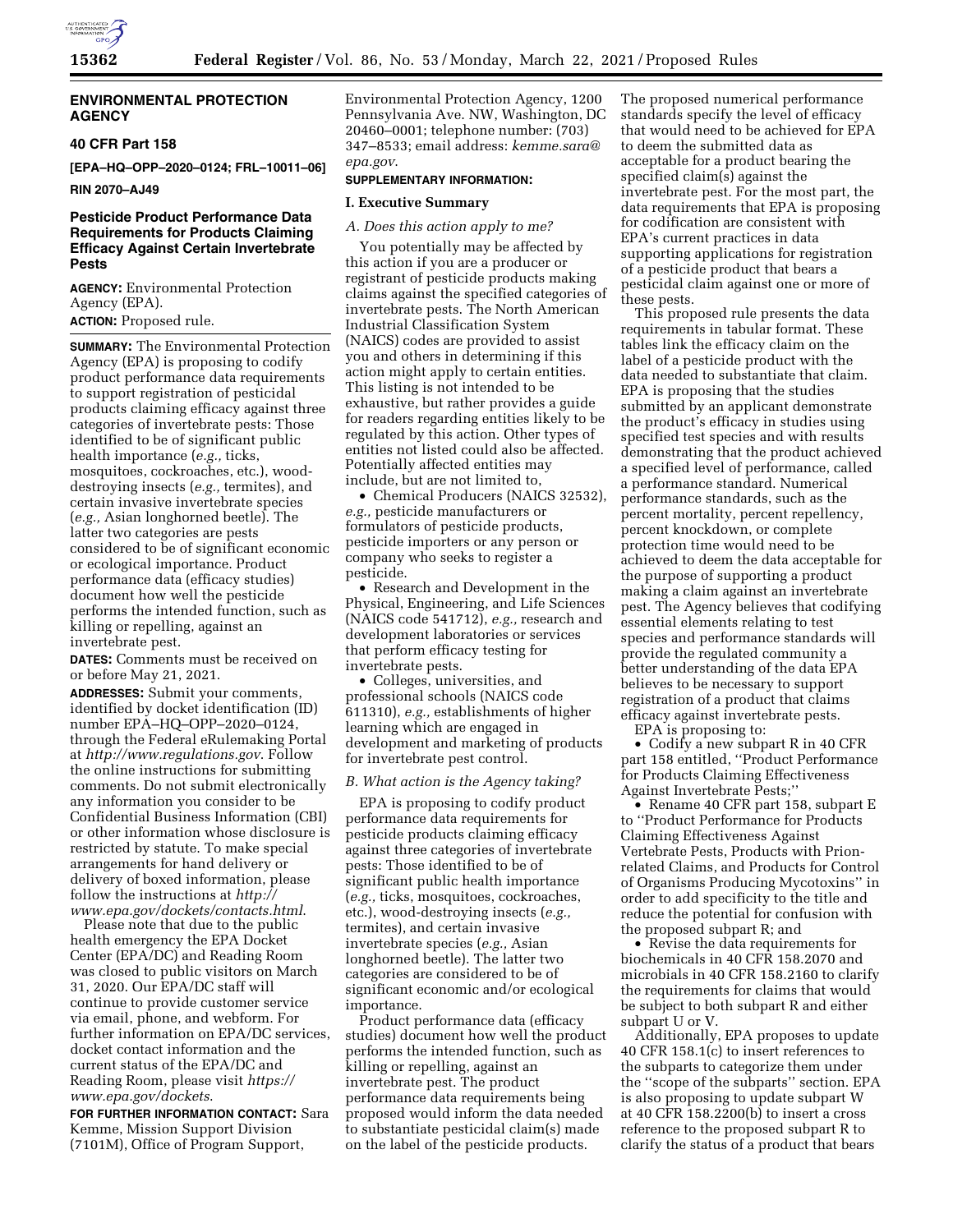both an antimicrobial claim and a nonantimicrobial claim against one of the pests specified in proposed subpart R.

## *C. What is EPA's authority for taking this action?*

This action is issued under the authority of sections 3, 5, 10, 12, and 25 of the Federal Insecticide, Fungicide, and Rodenticide Act (FIFRA) (7 U.S.C. 136–136y), as amended. Under FIFRA section 3(c)(2)(A), EPA is required to specify ''the kinds of information which will be required to support the registration of a pesticide and shall revise such guidelines from time to time.'' EPA's codification of these data requirements is in 40 CFR part 158.

Additionally, the Pesticide Registration Improvement Extension Act of 2018 (PRIA 4) (7 U.S.C. 136 note, 133 Stat. 484) was enacted into law on March 8, 2019. PRIA was developed by a coalition of pesticide stakeholders representing seven different trade groups within the pesticide industry and public interest groups reflecting the environmental and farmworker safety communities. The result of this collaboration is that there are elements of PRIA 4 important to all the represented stakeholder entities in the coalition. PRIA 4 specifically establishes a new maintenance fee set-aside of up to \$500,000/year to develop and finalize rulemaking and guidance for product performance data requirements for certain invertebrate pests of significant public health or economic importance. Specific to this rule, PRIA 4 requires EPA to finalize product performance data requirements by September 30, 2021. Specifically, the Act states that, ''The Administrator shall, not later than September 30, 2021, issue regulations prescribing product performance data requirements for any pesticide intended for preventing, destroying, repelling, or mitigating any invertebrate pest of significant public health or economic importance specified in clauses (i) through (iv) of paragraph (B) [bed bugs; premise (including crawling insects, flying insects, and baits), pests of pets (including pet pests controlled by spotons, collars, shampoos, powders, or dips), and fire ants].''

This proposed rule includes product performance data requirements for the categories of invertebrate pests specified in PRIA 4 and, thus, is intended to satisfy the aforementioned rulemaking requirement. EPA notes that this proposed rule covers some invertebrate pests in addition to those specified in PRIA 4 due to their public health, economic, or ecological significance.

## *D. Why is EPA taking this action?*

The following objectives were considered by EPA in developing this proposed rule:

1. *Obtaining reliable data to make the statutory finding.* The data submitted to EPA for review and evaluation as a result of this rule, once final, are expected to improve the Agency's understanding of the effectiveness of pesticides that make claims against pests of public health or significant economic importance.

2. *Provide clear and transparent data requirements.* Once final, the regulatory text proposed in this rule is intended to identify the specific data requirements that apply to pesticides making claims against certain categories of invertebrate pests. As with the original design of part 158 in 1984, and continued in 2007, given the variations in pesticide chemistry, exposure, and hazard, this proposal for product performance data requirements is intended to be clear and transparent while retaining sufficient flexibility to account for special circumstances.

#### *E. What are the estimated incremental impacts?*

In conjunction with this proposed rulemaking, EPA prepared an economic analysis entitled, ''Cost Analysis of the Proposed Product Performance Rule'' (Ref. 1) which presents an analysis of the effects of codifying data requirements for product performance, as well as the effects of changes to label claim data requirements published simultaneously.

As noted previously, FIFRA mandates the Agency to register pesticides, including those used against invertebrate pests of public health importance, invertebrate wood destroying pests, and invasive invertebrate pests, under conditions of use such that the pesticide is of a composition to warrant the proposed claims. To make this finding, the Agency requires that registrants submit data demonstrating product efficacy against invertebrate pests of public health importance, invertebrate wood destroying pests, and invasive invertebrate pests. The product performance data requirements historically sought by the EPA and those being proposed in the rule are for claims against pests that either pose a threat to human health (*e.g.,* mosquitoes and cockroaches) or have significant economic impacts, against which the efficacy of a pesticide cannot be readily determined by the user (*e.g.,* termites and emerald ash borers). In those situations, market forces may operate

too slowly to remove ineffective products. The proposal, once final, would codify data requirements for support of label claims that have, to date, been necessary, as determined on a case-by-case basis, to conduct assessments of product performance. This will provide needed clarity to firms seeking to develop and market products to control invertebrate pests of public health importance, invertebrate wood destroying pests, and invertebrate invasive pests.

This rule, when finalized, will clarify data requirements and therefore improve efficiency and effective use of resources by both the Agency and industry. Moreover, this rule-making measure will serve the public by ensuring that appropriate efficacy data are available to substantiate public health pest claims. While experience over time has led to a fairly standardized set of data requirements for invertebrate pests of significant public health importance, wooddestroying insects, and invasive pests, codifying these data needs will ensure that new entrants to the field are clear about the information necessary to support registration. As a result, this rule, when finalized, would help alleviate uncertainties in the regulatory process and enhance transparency for stakeholders. The Agency is specifying data requirements for invertebrate pests of significant public health importance, wood-destroying insects, and invasive invertebrate pests to better indicate when certain data are needed or not. Consistent with 40 CFR 158.45 and proposed 40 CFR 158.1707, on a caseby-case basis the Agency may consider alternative data that are more appropriate than the proposed requirements considering the intended purpose and pesticidal claims of a pesticidal product.

EPA estimates that the proposed rule would result in cost savings of one million dollars annually across all registrants seeking label claims against invertebrate pests of significant public health importance, wood-destroying insects, and invasive invertebrate pests, equivalent to about \$17,000 in savings per data package submitted to the Agency (Table 1). The average savings per registrant is \$5,500 annually, considering that registrants do not submit products for review every year. This impact is expected to remain consistent over the next ten years, with total cost savings to industry of \$1 million annually using either a 3% or a 7% discount rate. Over ten years, this amounts to about \$8.5 million in savings at a 3% discount rate or about \$7 million in savings at a 7% discount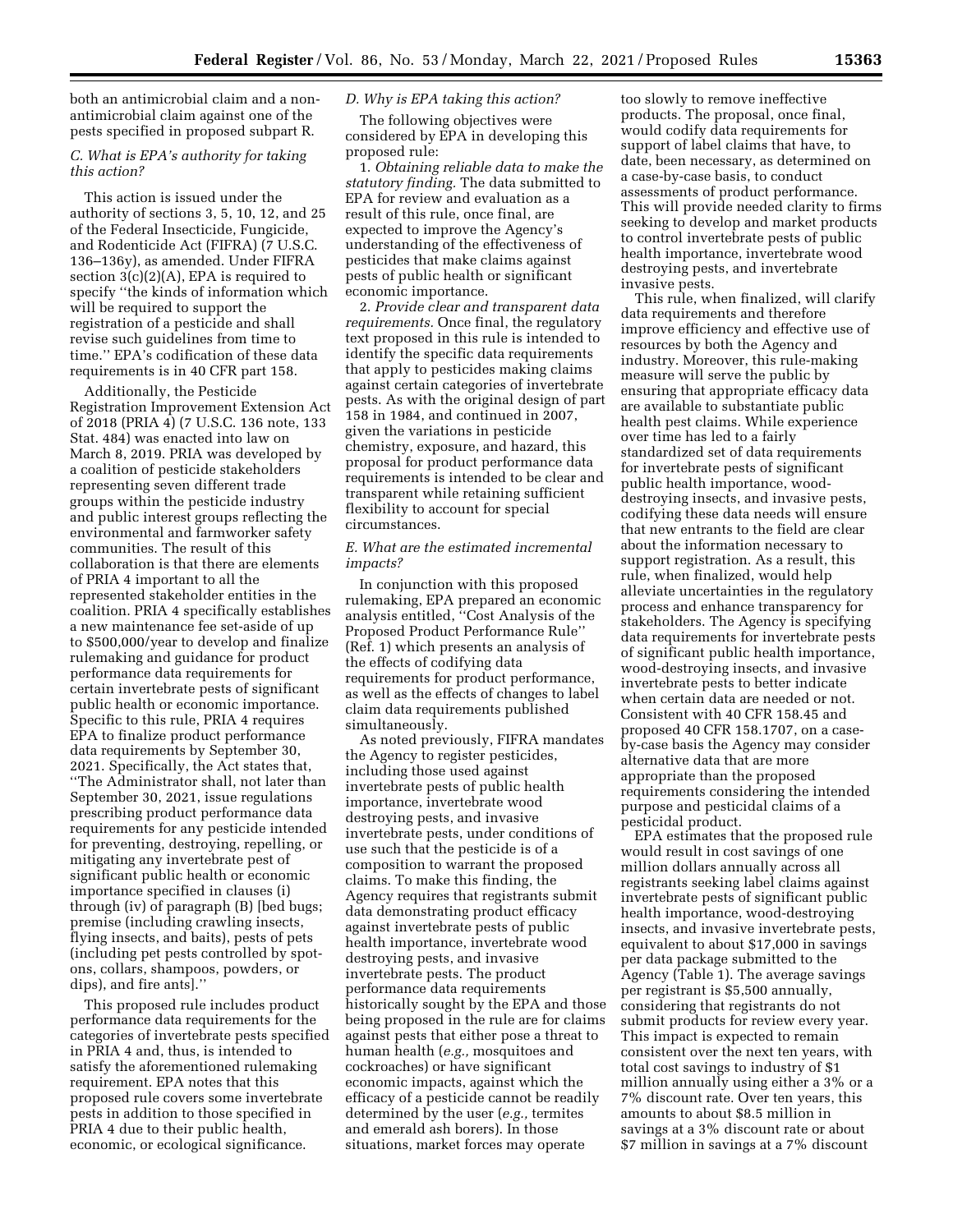rate. The most expansive estimate of registrant cost savings of the proposed rule, including all likely impacts of the publication of the rule and the impact of changes in data requirements published concurrently with the rule, is \$1.7 million annually. The estimated

worst case is a cost increase to registrants of \$600,000 annually.

EPA's registration program and efficacy review has substantial benefits for consumers. It ensures product efficacy and label consistency across products, increases consumer confidence in product efficacy, and reduces consumer search costs for

effective products. This may help reduce the incidence of vector-borne diseases and damage from wooddestroying and invasive pests. Clarity in data requirements would enhance the efficiency of the registration process and aid new products to market, providing consumers with more product choices.

#### TABLE 1—BENEFITS AND COSTS OF THE PROPOSED RULE

| <b>Expected Benefits of the Proposed Rule</b>                                                       |                                                                                                                                                                                                                                                                                                                         |  |
|-----------------------------------------------------------------------------------------------------|-------------------------------------------------------------------------------------------------------------------------------------------------------------------------------------------------------------------------------------------------------------------------------------------------------------------------|--|
| Cost savings per data package submitted<br>Cost savings per registrant submitting data<br>packages. | • Average impact per submitted data package of \$17,000.<br>• Average annual impact per registrant of \$5,500.                                                                                                                                                                                                          |  |
|                                                                                                     | • \$1 million at both 3% and 7% discount rates.<br>• This projection assumes 60 data packages submitted annually to the Agency.                                                                                                                                                                                         |  |
|                                                                                                     | • For registrants: Quicker label changes, lower discovery costs, lower barriers to innovation.<br>• For consumers: Ensuring product efficacy and label consistency; increased consumer con-<br>fidence in product efficacy; reduced search costs for effective products; and reduction in<br>damage from covered pests. |  |
|                                                                                                     | <b>Expected Costs of the Proposed Rule</b>                                                                                                                                                                                                                                                                              |  |

No increased risk to human health or the environment is expected from publication of the proposed rule. No increased costs to registrants or consumers are expected from publication of the proposed rule. Expected direction of costs for the Agency from the proposed rule are unknown.

#### **Other Impacts**

|  | • No significant impact on a substantial number of small entities<br>• Affected NAICS codes contain up to 5,438 small entities. No increased costs to small enti-<br>ties expected, and cost savings may be relatively larger for small firms who do not have ex-<br>perience with the registration process for invertebrate pests of public health importance, in-<br>vertebrate wood destroying pests, and invertebrate invasive pests. |
|--|-------------------------------------------------------------------------------------------------------------------------------------------------------------------------------------------------------------------------------------------------------------------------------------------------------------------------------------------------------------------------------------------------------------------------------------------|
|--|-------------------------------------------------------------------------------------------------------------------------------------------------------------------------------------------------------------------------------------------------------------------------------------------------------------------------------------------------------------------------------------------------------------------------------------------|

#### *F. What should I consider as I prepare my comments for EPA?*

1. *Submitting Confidential Business Information (CBI).* Do not submit this information to EPA through *regulations.gov* or email. Clearly mark the part or all of the information that you claim to be CBI. For CBI information in a disk or CD–ROM that you mail to EPA, mark the outside of the disk or CD–ROM as CBI and then identify electronically within the disk or CD–ROM the specific information that is claimed as CBI. In addition to one complete version of the comment that includes information claimed as CBI, a copy of the comment that does not contain the information claimed as CBI must be submitted for inclusion in the public docket. Information so marked will not be disclosed except in accordance with procedures set forth in 40 CFR part 2.

2. *Tips for preparing your comments.*  When preparing and submitting your comments, see the commenting tips at *[http://www.epa.gov/dockets/](http://www.epa.gov/dockets/comments.html)  [comments.html](http://www.epa.gov/dockets/comments.html)*.

#### **II. Statutory Framework**

As a general matter, no person may distribute or sell an unregistered

pesticide in the U.S. (FIFRA section 3(a)). The process for obtaining a registration for a pesticide so that it may be distributed or sold begins with submission to EPA of an application with the necessary data to review the application request. Taking into account the information submitted, EPA must grant the requested registration, if it concludes, when considered with any restrictions imposed, that:

• Composition of the proposed pesticide is such as to warrant the proposed claims for it;

• Labeling for the proposed pesticide and other material required to be submitted comply with the requirements of FIFRA;

• The proposed pesticide will perform its intended function without unreasonable adverse effects on the environment; and

• When used in accordance with widespread and commonly recognized practice, the proposed pesticide will not generally cause unreasonable adverse effects on the environment.

FIFRA section 3(c)(5) further provides that EPA ''may waive data requirements pertaining to efficacy, in which event the Administrator may register the pesticide without determining that the

pesticide's composition is such as to warrant proposed claims of efficacy.'' The proposed regulations identify the data requirements EPA believes are necessary to determine whether the proposed claims of efficacy are warranted, the opportunity for waiver is covered by 40 CFR 158.45 and proposed 40 CFR 158.1707.

EPA notes that ''unreasonable adverse effects on the environment'' means ''any unreasonable risk to man or the environment, taking into account the economic, social, and environmental costs, and benefits of the use of any pesticide . . .'' as described in FIFRA section 2(bb). That definition was amended in 1998 as part of the Food Quality Protection Act, requiring EPA to consider ''the risks and benefits of public health pesticide separate from the risks and benefits of other pesticides. In weighing any regulatory action concerning a public health pesticide under this Act, the administrator shall weigh any risks of the pesticide against the health risks such as the disease transmitted by the vector to be controlled by the pesticide.'' While this rule proposes to codify product performance data requirements for invertebrate pests of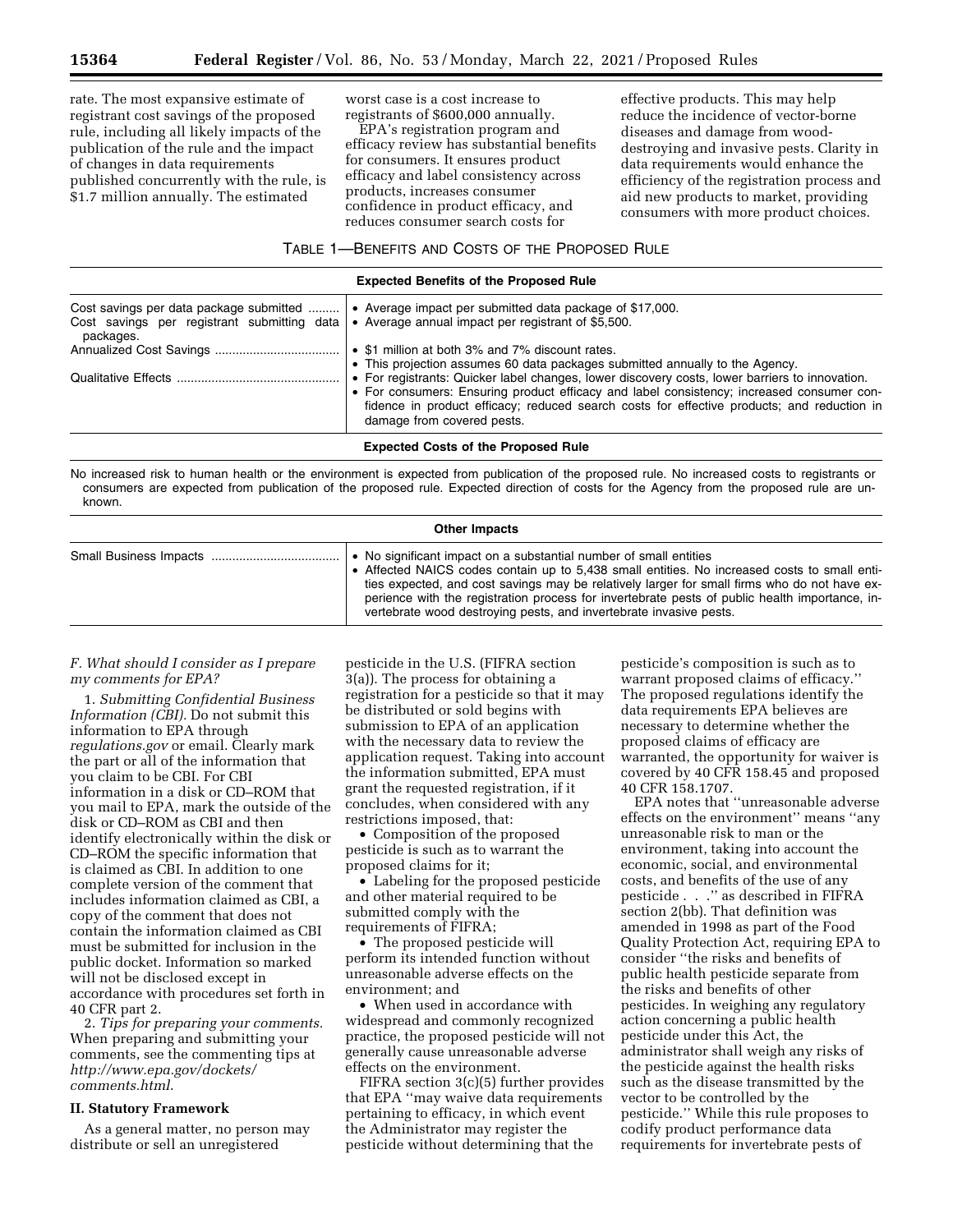significant public health importance, (Ref. 2) this rule does not address classification of pesticides as ''public health pesticides'' as that term is defined in FIFRA section 3(nn). The data requirements proposed in this rule will be used to make appropriate determinations under the FIFRA ''unreasonable adverse effects'' standard.

To determine whether the proposed use of the pesticide will not cause unreasonable adverse effects, EPA generally considers the maximum proposed use of a new pesticide to estimate the maximum exposure potential, evaluates the hazard data on the pesticide, and compares the rates at which effects are found based on well conducted studies with the maximum exposure estimate. However, for pesticides intended for use against pests of public health or economic importance, EPA has for some time considered whether the pesticide may cause human health, environmental or economic harm if its use as proposed will not work as intended or claimed. Data on the pesticide's performance under the conditions of use proposed are essential to make this determination.

#### *A. Registration*

Section 3 of FIFRA contains the requirements for granting and maintaining registration. FIFRA section 3(c)(2) provides EPA broad authority, before and after registration, to require scientific testing and submission of the resulting data to the Agency. Under this authority, EPA requires such testing and submission of data through rulemaking, see, 40 CFR part 158 or, for existing registrations, through issuance of a ''data call-in.'' (See, FIFRA section 3(c)(2)(B)). EPA may also request further data if the data submitted fail to adequately address an issue necessary for making the requisite statutory findings. (See, 40 CFR 158.75). Consistent with the requirements EPA has imposed and the data that have been identified as needed to review applications for registration of pesticides of significant health or economic importance, an applicant for registration must furnish EPA with data on the pesticide, its composition, toxicity, potential human exposure, environmental properties and ecological effects, as well as its product performance (efficacy).

#### *B. Registration Review*

FIFRA section 3(g) mandates that the registrations of all pesticides are to be periodically reviewed. Periodic review is needed as changes in science, public policy, and pesticide use practices occur

over time. The registration review program was implemented via a regulation promulgated on August 9, 2006 (71 FR 45719) (FRL–8080–4). Therefore, starting in 2006, registration review began to replace EPA's reregistration program as the mechanism for systematic review of existing pesticides. The registration review process begins by reviewing the available information in the possession of the Agency and then determining if and what data are needed to assess the current risks of a particular pesticide. Thus, as with registration, the data needed and the scope and depth of the Agency's review for registration review continue to be tailored to the specific circumstances and use of the registered pesticide. Section 3(g)(2)(A) of FIFRA authorizes EPA to require generation and submission of additional data necessary for registration review pursuant to its authority under FIFRA section  $3(c)(2)(B)$ .

# **III. Regulatory Framework**

The existing regulatory data requirements for product performance for pesticides are contained in 40 CFR part 158, subpart E, and for the most part the table in 40 CFR 158.400(d) is specific to vertebrates (*e.g.,* birds, rodents, etc.); 40 CFR part 158 subpart W also contains pesticide data requirements for antimicrobials. However, subpart E does not specifically require submission of product performance data for those pesticide products claiming effectiveness against invertebrate pests (*e.g.,* insects, spiders, etc.). Instead, the test note in 40 CFR 158.400(e)(1) contemplates requiring the submission of product performance data on a caseby-case basis, consistent with the general authority in 40 CFR 158.75 to require additional data as part of the registration process, if the information that is required and submitted for registration is not sufficient to make the requisite statutory findings. EPA has relied on these authorities for some years to obtain needed product performance data for conventional pesticides intended for use against certain invertebrate pests of public health or economic significance.

Although the updating of 40 CFR part 158 regulations began years ago, EPA made no changes to the product performance data requirements at 40 CFR part 158, subpart E, as they relate to the invertebrate pests covered in this action. (72 FR 60934, October 26, 2007) (FRL–8106–5). However, EPA did make some changes to the data requirements for biochemical and microbial pesticides by codifying product

performance data requirements for biochemical and microbial pesticides in 40 CFR 158.2070 and 158.2160, subparts U and V, respectively (72 FR 60934, October 26, 2007) (FRL–8106–5). That final rule adopted the requirement for applicants to submit product performance data to support registration of biochemical and microbial products claiming effectiveness against invertebrate species.

This rulemaking proposes to create a new subpart R for invertebrate product performance requirements to capture the updates to the product performance data requirements for pesticides, and to make conforming edits to subparts E, U, V, and W.

# **IV. Background**

Since the early years of the registration program, EPA has waived the need for product performance data for many pesticides, consistent with the congressional authority in FIFRA section 3(c)(5), to waive such data and to not make the finding that a proposed pesticide's ''composition is such as to warrant the proposed claims for it.'' (44 FR 27932, May 11, 1979) (FRL–2767–8). However, EPA did not codify its early intent not to waive product performance data for pesticides intended for use against certain invertebrate pests. Specifically, in May of 1979, EPA initially announced the need for product performance data for ''[i]nvertebrate control products intended for use in or on humans (or in or on pets for control of pests which attack humans) to control pests such as fleas, mites, lice, ticks, biting flies, and mosquitoes'' and for''[i]nvertebrate control products intended for use either in premises or in the environment to control pests of sanitary or public health significance such as mosquitoes, biting flies, ticks, fleas, houseflies, cockroaches, fire ants, hornets, wasps, poisonous spiders, scorpions, centipedes, and bedbugs.'' (44 FR 27932, May 11, 1979) (FRL–2767–8). In contrast, in other subsequent rulemaking actions, EPA announced its intent to require product performance data only for products ''where lack of control would clearly result in adverse health effects'' (47 FR 40659, September 15, 1982) (FRL–2138–1) or where ''control cannot reasonably be observed by the user . . .'' (47 FR 40659, 40661) because other pests were more of an aesthetic and nuisance problem rather than one of public health.

Ultimately, EPA's final part 158 rule announced that EPA had ''decided to rescind the proposed efficacy data waiver with respect to vertebrate control agents intended for control of pests that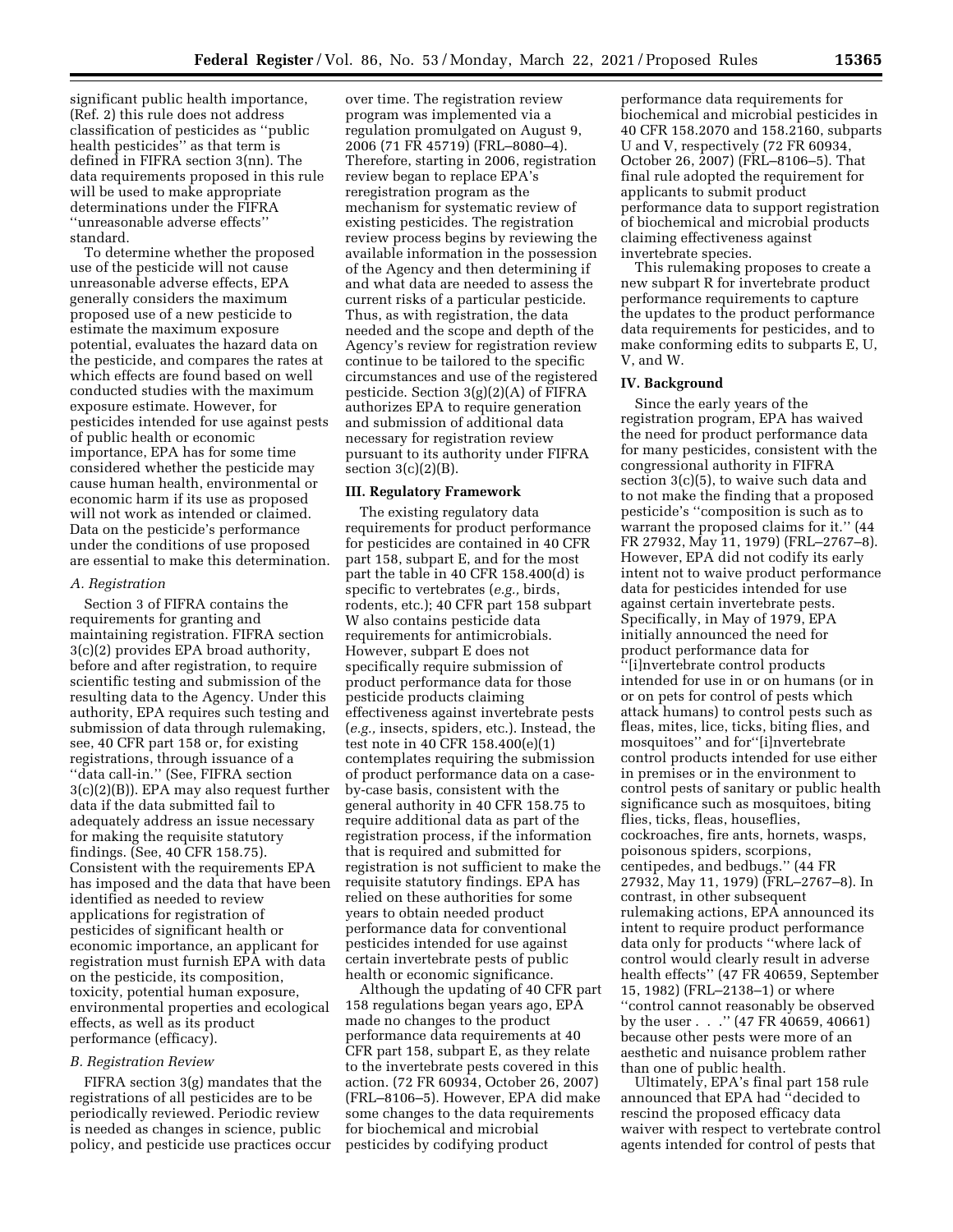directly or indirectly transmit disease to humans'' and included a test note indicating that EPA waived product performance data ''unless the pesticide product bears a claim to control pest microorganisms that pose a threat to human health and whose presence cannot readily be observed by the user including, but not limited to, microorganisms infectious to man in any area of the inanimate environment, or a claim to control vertebrates (such as rodents, birds, bats, canids, and skunks) that may directly or indirectly transmit diseases to humans. However, each registrant must ensure through testing that his/her product is efficacious when used in accordance with label directions and commonly accepted pest control practices. The Agency reserves the right to require, on a case-by-case basis, submission of product performance data for any pesticide product registered or proposed for registration.'' (49 FR 42856, 42875, October 24, 1984) (FRL– 2591–5); 40 CFR 158.400(e)(1). That provision remains largely unchanged today, although in the subsequent updates to the data requirements for microbial and biochemical pesticides, EPA made clear that the submission of efficacy data would be required if ''the pesticide product bears a claim to control . . . invertebrates (including but not limited to: mosquitoes and ticks) that may directly or indirectly transmit diseases to humans.'' (40 CFR 158.2160). Thus, existing EPA regulations for conventional pesticides continue to presume the waiver of product performance data for invertebrate pests unless EPA exercises its discretion to require on a case-bycase basis submission of the data to support claims against pests, including pests of significant public health importance.

In 2002, EPA issued Pesticide Registration Notice (PRN) 2002–1 in compliance with the requirement in FIFRA section 28(d) to coordinate with United States Department of Health and Human Services (HHS) and United States Department of Agriculture (USDA) in identifying pests of significant public health importance. The list of pests identified in that PRN was ''derived in large part from review of the pesticide/pest combinations for which efficacy (product performance) data are generally required to be submitted and reviewed prior to registration.'' (Ref. 2). EPA is the process of updating this document and has recently made an updated draft available for public comment (Ref. 2).

#### *A. Why does product performance matter?*

The primary goal of this proposal is to assure that pesticide products claiming effectiveness against an invertebrate pest of significant public health or economic importance perform effectively. This action addresses both health concerns and economic consequences stemming from pesticide products that might not perform as claimed on the label. EPA acknowledges that use of the term arthropod would include all the pests identified in this document. However, product performance data for additional invertebrate species, such as (but not limited to) gastropods (snails and slugs) that serve as intermediate parasite hosts or invasive mussels of ecological concern could be needed in the future. To account for the potential for future data needs, EPA will use the terms invertebrates or invertebrate pests in reference to pests in all three categories (pests of significant public health importance, invasive species, and wooddestroying insects).

Consistent with the regulatory text in 40 CFR 158.400(e)(1) and as noted in PRN 2002–1 and PRN 96–7: Termiticide Labeling, (Ref. 3). EPA has regularly exercised its discretion to require submission of product performance data for pesticides intended for use against invertebrate pests of significant public health importance and of product performance data on pesticides intended for use against invertebrate pests of significant economic importance. Since 1984, particularly for insect repellents, the awareness of the incidence and severity of mosquito- and tick-borne diseases in the U.S. has changed. Mosquitoes and ticks are not merely nuisance pests: The Centers for Disease Control and Prevention (CDC) has determined that a single bite can transmit sufficient infectious material, *i.e.,* a sufficient amount of pathogen, to cause serious, and sometimes fatal, disease. (Ref. 4). This is true for both mosquito-borne diseases such as West Nile Virus, St. Louis Encephalitis, and the Zika virus, and tick-borne diseases such as Lyme Disease. (Refs. 5 and 6).

If a person can become ill because of a single insect bite, a person using an ineffective insect repellent may not have the opportunity to realize that the insect repellent did not work as expected and then correct the situation by purchasing another product. Given the nature of these and other mosquito- and tickborne diseases, an ineffective insect repellent can have serious and sometimes fatal consequences to a person's health.

Consequences can also include both health and economic impacts. For example, the common bed bug (*Cimex lectularius*) has long been a pest, feeding on blood, causing itchy bites and generally irritating their human hosts. EPA, CDC, and the USDA all consider bed bugs a pest of significant public health importance. Bed bugs can cause a variety of negative physical health, mental health, and economic consequences. Effects can include:

• Allergic reactions to the bed bug bites, which can range from no reaction to a small bite mark to, in rare cases, anaphylaxis (severe, whole-body reaction).

• Secondary infections of the skin, such as impetigo, ecthyma, and lymphangitis.

• Mental health impacts on people living in infested homes. Reported effects include anxiety, insomnia and systemic reactions. (Refs. 7 and 8).

Bed bug infestations are also an economic burden on society. The economic losses from health care, lost wages, lost revenue and reduced productivity can be substantial. The cost of effectively eliminating bed bugs may be significantly more than the cost of eliminating other pests because bed bug control usually requires multiple visits by a licensed pest control operator and diligence on the part of those who are experiencing the infestation. Control in multi-family homes is much more difficult than in single family homes because bed bugs frequently travel between units, either by direct transport by humans or through voids in the walls. Thus, there are additional costs and complexities associated with coordinating and encouraging participation from multiple residents. Also, if the pesticide product claiming to treat bed bugs is not effective and families are forced into repeated (and expensive) cycles of re-treatment, then serious health and economic impacts can occur.

While wood-destroying insects/ structural pests are not pests of significant public health importance, they are similar in that the consequences of ineffective treatments can be severe. Unfortunately, the effectiveness of a treatment to protect a wooden structure is not readily apparent to the applicator at the time of application or during the occupancy of the building or home. It is only after the damage becomes apparent that the extent of needed repairs is determined. There is a potential for significant financial loss to the property owner. Thus, demonstrating the efficacy of pesticides intended to control structural pests has a unique importance. Data on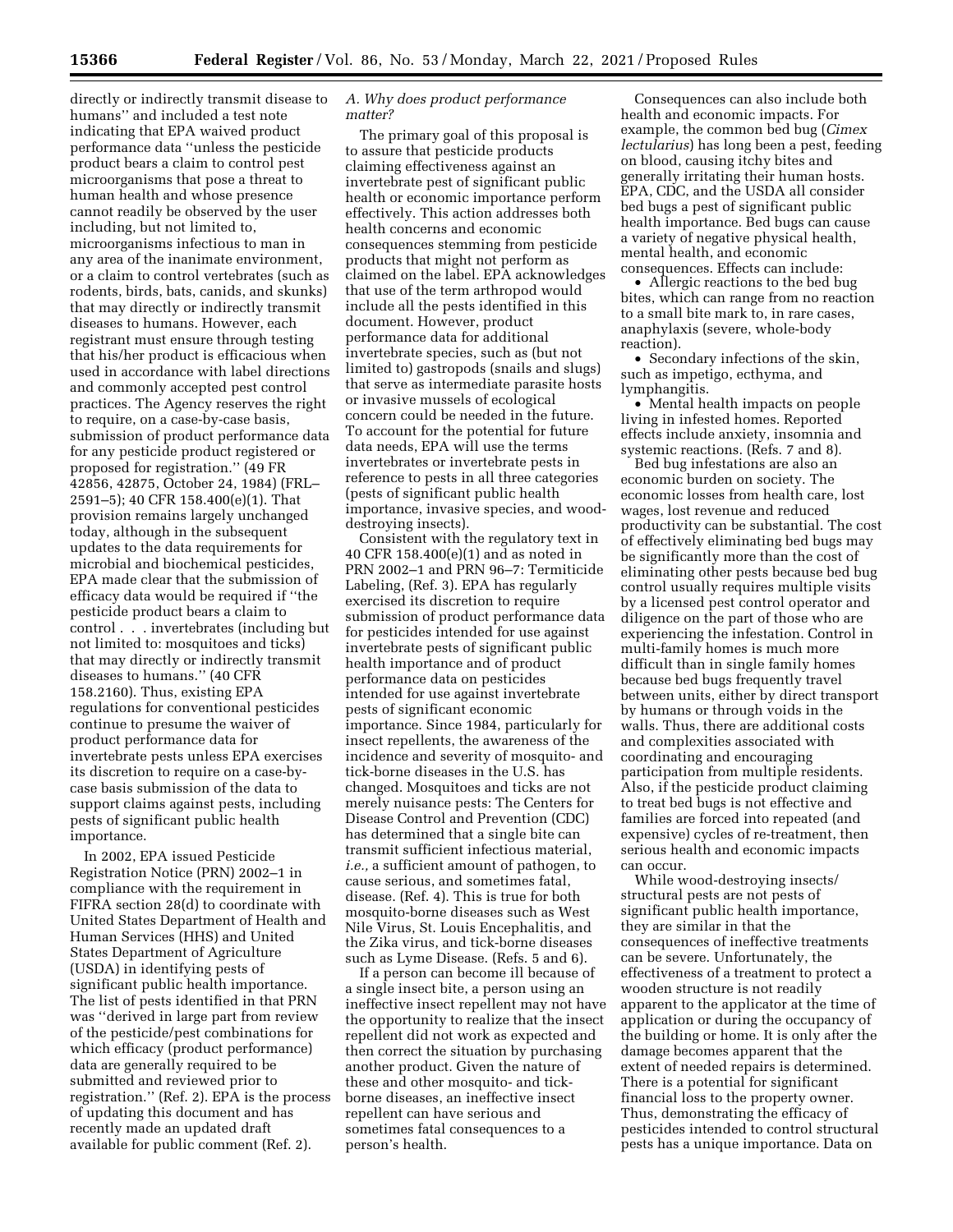the level of economic damage caused by structural pests on an annual basis are difficult to obtain but several authors have attempted to quantify it. The economic costs of termite property damage, preventative treatments, and structural repairs can be quite severe, with estimated cost at approximately \$5 billion annually. (Refs. 9 and 10). While these estimates are indicative of the cost nationwide, the costs borne by an individual property owner can be significant in their own right, up to and including, loss of the structure.

#### *B. Labels*

1. *Label requirements.* Pesticide product labeling provides information to users on, among other things, the product's intended uses, and how to handle and apply the produEPA's labeling regulations are contained in 40 CFR part 156. EPA reviews pesticide labels to determine whether the labeling is consistent with EPA's regulations, and is accurate, clear and enforceable. The accuracy of the information on the labeling is of particular importance for products making a claim to kill or repel pests of significant public health importance and wood-destroying pests. Such pests, if uncontrolled, can transmit disease pathogens, thus posing a widely recognized and significant risk to human health, and can result in significant economic impacts.

Consumers purchase products that claim effectiveness against a pest of significant public health importance precisely to avoid the harm these pests can cause. Consumers have a reasonable expectation that the claims on the pesticide label have a scientific basis, *i.e.,* are based on valid evidence, and are neither false nor misleading. Such claims should be expressed using wording or graphics that are easily understood and require little or no interpretation by the consumer. To ensure that labeling provides consumers with accurate information concerning how long and how well the product works, EPA reviews and evaluates product performance (efficacy) data. Once the data have been reviewed and evaluated, then the Agency works to ensure that the labeling use directions and labeling claims are clear and

consistent with the results of the supporting product performance data.

EPA believes that having reliable information concerning the effectiveness of pesticide products that claim effectiveness against invertebrate pests results in sound regulatory decisions and accurate information on the labeling. Accurate labeling claims provide consumers with information they need concerning the effectiveness of the pesticide.

2. *Label Review Manual.* Consistently, the Agency has in the Label Review Manual explained the historical need for product performance data for products intended for invertebrate control. The Label Review Manual has for some time summarized the Agency's current practice of requiring product performance data to support claims for pesticides intended for use in or on humans (or in or on pets for control of pests which attack humans such as fleas, ticks, mosquitoes, and biting flies) and in premises or in the environment to control pests of sanitary or significant public health importance such as termites, wasps, scorpions, poisonous spiders, fire ants, cockroaches, centipedes, and bedbugs. (Ref. 11).

## *C. EPA's Harmonized Test Guidelines for Invertebrate Product Performance*

1. *Existing Guidelines.* EPA has established a unified library for test guidelines issued by the Office of Chemical Safety and Pollution Prevention (OCSPP) for use in testing chemical substances to develop data for submission to EPA under the Toxic Substances Control Act (TSCA) and FIFRA. This library of test guidelines represents an Agency effort that began in 1991 to harmonize the test guidelines within OCSPP, as well as to harmonize the OCSPP test guidelines with those of the Organization for Economic Cooperation and Development, which includes representation of countries, including the U.S., throughout the world. The process for developing and amending the test guidelines includes several opportunities for public participation and extensive involvement of the scientific community, including peer review by the FIFRA Scientific Advisory Panel (SAP), the Science Advisory Board (SAB), and other expert

scientific organizations. New or revised guidelines are typically presented to SAP for peer review. The purpose for harmonizing these guidelines into a single set of OCSPP guidelines is to standardize testing procedures that should be performed to meet the Agency's data requirements under FIFRA and TSCA. EPA's Invertebrate Control Agents, Product Performance Guidelines are listed in Table 2.

The guidelines themselves do not impose requirements. Instead, they provide recognized methods for conducting acceptable tests, guidance on reporting data, and definitions of terms. Since these are guidance, pesticide registrants are not required to use these guidelines to fulfill data requirements. Applicants may instead seek to fulfill the data requirements by other appropriate means or by using a non-guideline protocol. The applicant may submit a protocol of his own devising for the Agency to review. EPA notes that there is a PRIA fee category for submitting a protocol for EPA to review.

The guidelines identify thresholds for determining whether a product is effective. Since these thresholds are in guidance (not codified requirements), they are considered recommendations and not mandatory. EPA also acknowledges that the older (1998) guidelines, in particular, generally lack adequate, up-to-date guidance on efficacy data development, test protocols, and representative test species.

EPA notes that the Product Performance Guideline 810.1000 entitled, ''Overview, Definitions, and General Considerations,'' discusses that product performance data are needed for any product that ''bears a claim to control pests that may pose a threat to human health.'' This is specifically stated to include:

Public health uses of invertebrate control agents including, but not limited to, agents intended to control the following: Mosquitoes, biting flies, ticks, fleas, houseflies, cockroaches, fire ants, hornets, wasps, poisonous spiders, scorpions, biting midges, centipedes, bedbugs, human lice, and dust mites. (Ref. 12).

## TABLE 2—EPA'S SERIES 810, GROUP C—INVERTEBRATE CONTROL AGENTS, PRODUCT PERFORMANCE GUIDELINES

| OCSPP quideline No. | Guideline Title (Date)                                                                                                                                                                                                  |
|---------------------|-------------------------------------------------------------------------------------------------------------------------------------------------------------------------------------------------------------------------|
|                     | General Considerations for Efficacy of Invertebrate Control Agents (1998).<br>Livestock, Poultry, Fur- and Wool-Bearing Animal Treatment (1998).<br>Mosquito, Black Fly, and Biting Midge (Sand Fly) Treatments (1998). |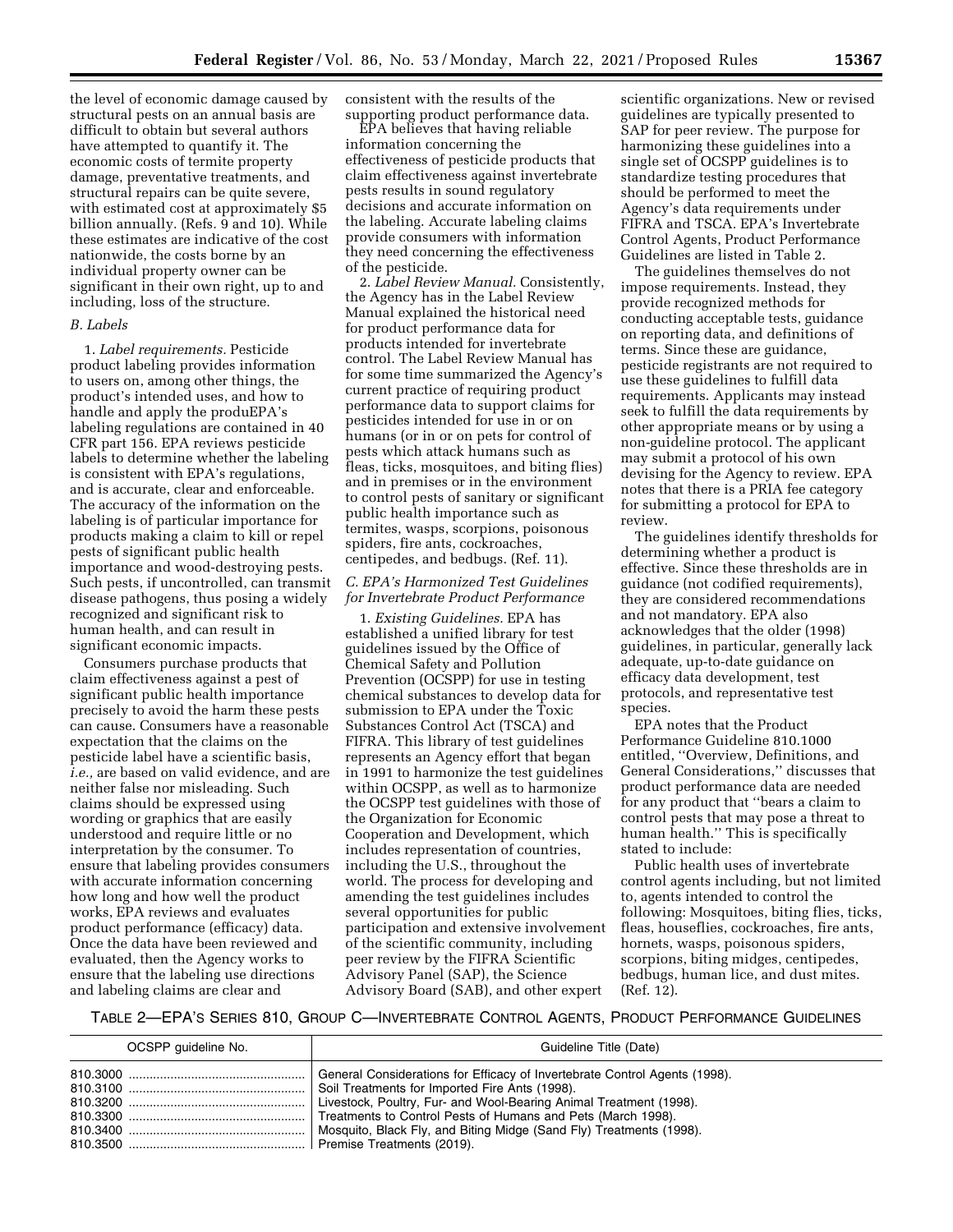TABLE 2—EPA'S SERIES 810, GROUP C—INVERTEBRATE CONTROL AGENTS, PRODUCT PERFORMANCE GUIDELINES— **Continued** 

| OCSPP quideline No. | Guideline Title (Date)                                                                |
|---------------------|---------------------------------------------------------------------------------------|
| 810.3600            | Structural Treatments (1998).                                                         |
|                     | Insect Repellents to Be Applied to Human Skin (2010).                                 |
|                     | Methods for Efficacy Testing of Termite Baits (2004).                                 |
|                     | Laboratory Product Performance Testing Methods for Bed Bug Pesticide Products (2017). |

#### *D. Guideline Modifications Needed for the Future*

Those guidelines from 2004 and before require revision to remove any stated performance standards. Until the revisions can be made, this rule would supersede any species requirements or performance standards stated, or implied, in the guidelines applicable to invertebrate pests. EPA intends that any inconsistency that may exist between the guidelines and this rule should be resolved in favor of the regulations, once those regulations are finalized.

## **V. Selection of Pest Categories for Subpart R**

EPA has selected three pest categories for this proposed rule: Pests of significant public health importance, wood-destroying insects, and invasive species. The rationale for selection of these three categories follows.

## *A. Pests of Significant Public Health Importance.*

1. *Background.* As previously noted, in 2002, EPA issued Pesticide Registration Notice (PRN) 2002–1 (Ref.

2), which presented the ''List of Pests of Significant Public Health Importance.'' This document is currently under revision within the Agency. The 2002 list was derived in large part from review of the pesticide/pest combinations for which product performance data have been required on a case-by-case basis to be submitted and reviewed prior to registration. This list was developed cooperatively by the U.S. Department of Housing and Urban Development, USDA, and EPA, with input from some non-governmental entities. EPA's Office of Pesticide Programs coordinated the review by experts in public health and/or pesticide use patterns to compile this list.

As indicated in PRN 2002–1 (page 1), the criteria for inclusion on the list were defined ''broadly, to include pests that pose a widely recognized risk to significant numbers of people.''

The listing of invertebrate pests (pages 6–9) is specified by the taxonomic name, as not all members of a particular taxon may be considered a pest of significant public health importance.

EPA takes this approach when only certain members of a taxonomic group may be of public health significance because labels usually do not identify specific individual species. However, even if the label did identify a specific species, most product users are not able to distinguish among the members of a taxonomic group (*i.e.,* identifying one tick species from another).

The invertebrate species of significant public health importance identified in this proposed rule as requiring submission of product performance data are derived from the invertebrate pest list identified in PR Notice 2002–1. Differences that exist between the species identified in the PR Notice and this proposed rulemaking represent the evolution of our understanding of the testing required to support claims against pests of public health concern. These invertebrate pests pose a threat of injury, disease transmission and/or pathogen transfer, and allergen production. Table 3 provides the rationale for inclusion in this rule of an invertebrate pest as a pest of significant public health importance.

#### TABLE 3—PESTS OF SIGNIFICANT PUBLIC HEALTH IMPORTANCE FROM PRN 2002–1

| Invertebrate pest<br>(common species name) | Rationale for inclusion                                                                                          |  |
|--------------------------------------------|------------------------------------------------------------------------------------------------------------------|--|
|                                            | Produces allergens, Triggers asthma, Scabies, Itching and skin irritation with risk of secondary in-<br>fection. |  |
|                                            | Itching and skin irritation with risk of secondary infection.                                                    |  |
|                                            | Rocky Mountain Spotted Fever, Lyme Disease, Ehrlichiosis.                                                        |  |
|                                            | Venomous sting.                                                                                                  |  |
|                                            | Venomous bite.                                                                                                   |  |
|                                            | Venomous bite.                                                                                                   |  |
|                                            | Skin irritation and rashes, Epidemic typhus, Trench fever.                                                       |  |
|                                            | Annoving bites, allergic reactions, and rash, Plague.                                                            |  |
|                                            | Allergies, Transmission of Salmonella, Fecal contamination, Hepatitis.                                           |  |
|                                            | Infest host and live under the skin with risk of secondary infection.                                            |  |
|                                            | Carry pathogens, Food-borne illness.                                                                             |  |
|                                            | West Nile Virus, Dengue Fever, Malaria, Encephalitis, Yellow Fever, Chikungunya Fever, Zika.                     |  |
|                                            | Painful or annoying bites with allergic reactions.                                                               |  |
|                                            | Leishmaniasis.                                                                                                   |  |
|                                            | Allergic reactions, Chagas disease.                                                                              |  |
|                                            | Bites and allergic reactions                                                                                     |  |
|                                            | Stings to painful stings;, May be accompanied by severe or life-threatening reactions.                           |  |
|                                            | Painful stings that may cause life-threatening reactions                                                         |  |
| Wasps, Hornets, and Yellowiackets          | Painful stings that may cause life-threatening reactions                                                         |  |

2. *Disease Pressures.* EPA's proposal to establish product performance data

requirements for pesticide products claiming to control invertebrate pests reflects the most up-to-date science and is responsive to the improved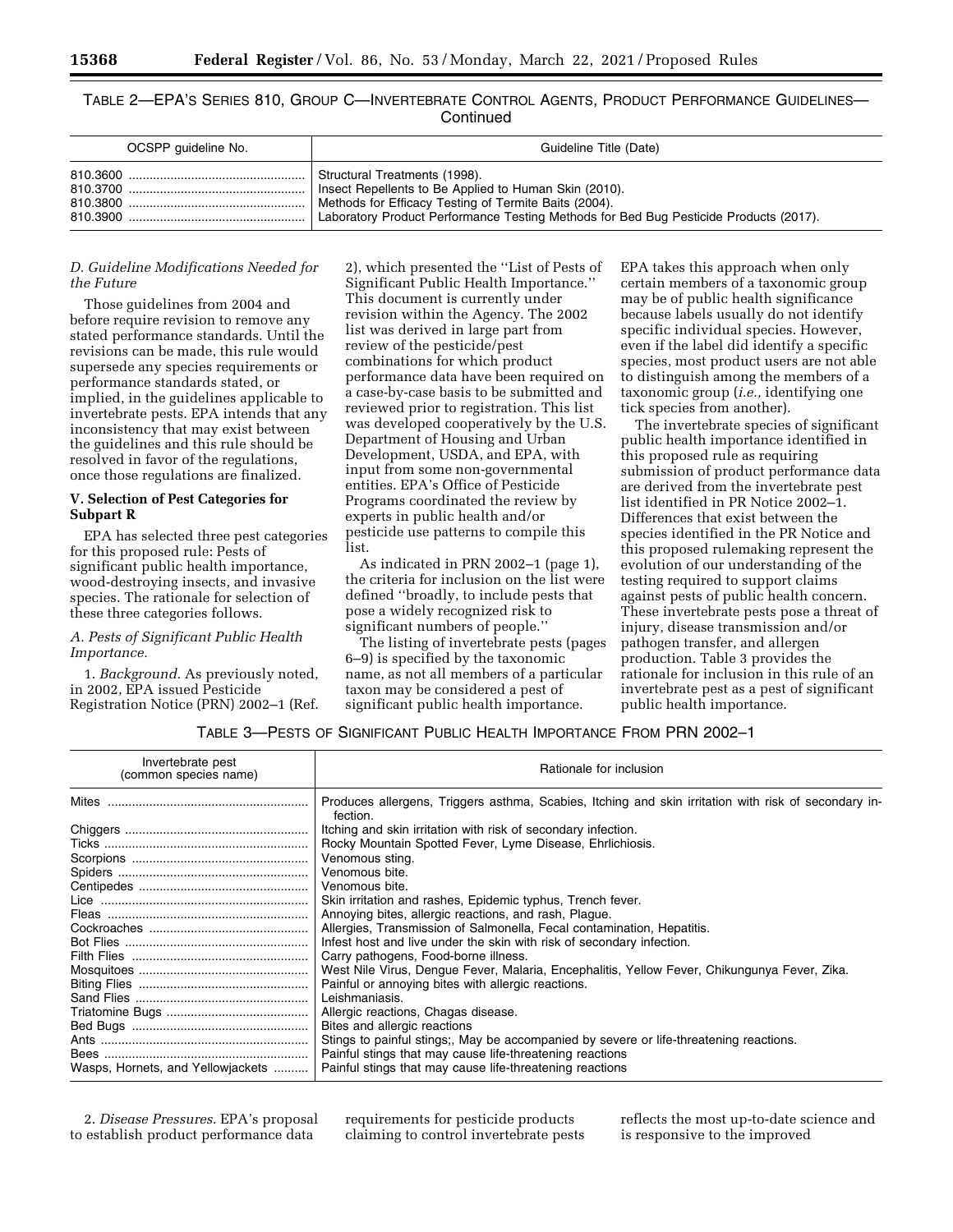understanding of the diseases being transmitted by invertebrates and the prevalence of these diseases. Since 1984, additional vector borne diseases have emerged. Mosquitoes and ticks can no longer be considered as merely annoying insects.

West Nile Virus was first identified in the U.S. in New York in 1999. Since then, West Nile Virus spread throughout the country and cases have been reported in the 48 contiguous states. West Nile Virus is carried by common mosquitoes (primarily species of *Culex,*  though *Aedes* and *Anopheles* can also carry the virus).

• Serious Symptoms in a Few People—Approximately one in 150 people infected with West Nile Virus will develop severe illness. The severe symptoms can include high fever, headache, neck stiffness, stupor, disorientation, coma, tremors, convulsions, muscle weakness, vision loss, numbness and paralysis. These symptoms may last several weeks, and neurological effects may be permanent. This is referred to as neuroinvasive West Nile disease and may result in death.

• Milder Symptoms in Some People—Up to 20 percent of the people who become infected have symptoms such as fever, headache, and body aches, nausea, vomiting, and sometimes swollen lymph glands or a skin rash on the chest, stomach and back. Symptoms can last for as short as a few days, though even healthy people have become sick for several weeks. This is referred to as West Nile Fever.

• No Symptoms in Most People— Approximately 80 percent of people (about 4 out of 5) who are infected with West Nile Virus will not show any symptoms at all.

Today, experts believe West Nile Virus is established as a seasonal epidemic in North America that flares up in the summer and continues into the fall. Persons over 50 years of age have the highest risk of severe disease. (Ref. 13).

The Zika virus spreads to people primarily through the bite of an infected Aedes species mosquito (*Ae. aegypti*  and *Ae. albopictus*). Zika can be passed from a pregnant woman to her fetus, which can cause certain birth defects. There is no vaccine for Zika. In 2015 and 2016, large outbreaks of Zika virus occurred in the Americas, resulting in an increase in travel-associated cases in the U.S., including widespread transmission in Puerto Rico and the U.S. Virgin Islands, and limited local transmission in Florida and Texas. In 2018 and 2019, there were no reports of

Zika virus transmission by mosquitoes in the continental U.S. (Ref. 14).

In the past 20–25 years, Lyme Disease has increased in geographical distribution and in number of cases. The disease is carried by blacklegged (deer) ticks (*Ixodes scapularis* and *Ixodes pacificus*). The number and distribution of Lyme Disease cases correlates with the number and distribution of white tail deer, among other animal hosts. (Ref. 15). Deer populations have risen steadily in the last two decades, especially in suburban areas. (Refs. 16 and 17).

The first sign of infection is usually a circular rash, occurring in approximately 70 to 80% of infected persons. It begins at the site of a tick bite after a delay of 3–30 days and may gradually expand over a period of several days. The center of the rash may clear as it enlarges, resulting in a bull'seye appearance. Patients also experience symptoms of fatigue, chills, fever, headache, and muscle and joint aches, and swollen lymph nodes. In some cases, these may be the only symptoms of infection.

Untreated, the infection may spread to other parts of the body within a few days to weeks, producing an array of discrete symptoms. These include loss of muscle tone on one or both sides of the face (called facial or Bell's palsy), severe headaches and neck stiffness due to meningitis, shooting pains that may interfere with sleep, heart palpitations and dizziness due to changes in heartbeat, and pain that moves from joint to joint. Many of these symptoms will resolve, even without treatment.

After several months, approximately 60 percent of patients with untreated infection will begin to have intermittent bouts of arthritis, with severe joint pain and swelling. Large joints are most often affected, particularly the knees. In addition, up to 5 percent of untreated patients may develop chronic neurological complaints months to years after infection. These include shooting pains, numbness or tingling in the hands or feet, and problems with concentration and short-term memory.

Most cases of Lyme Disease can be cured with antibiotics, especially if treatment is begun early in the course of illness. However, a small percentage of patients with Lyme disease have symptoms that last months to years after treatment with antibiotics. (Refs. 18 and 19).

Rocky Mountain Spotted Fever is the most severe tick-borne rickettsial illness in the U.S. This disease is caused by infection with the bacterial organism *Rickettsia rickettsii;* it is carried primarily by dog ticks (*Dermacentor* 

*variabilis*) and wood ticks (*Dermacentor andersoni*). The initial symptoms of Rocky Mountain Spotted Fever include fever, nausea, vomiting, muscle pain, lack of appetite, and severe headache. Later symptoms include rash, abdominal pain, joint pain, and diarrhea. Pain and fluid loss can be so severe that hospitalization may be required. (Refs. 20 and 21).

EPA believes that tick and mosquito repellents have roles in disease prevention. Today, there is renewed interest in methods of preventing transmission of these diseases. CDC and other public health authorities have determined that efficacious insect repellents have a primary role in a multi-barrier approach in protecting the public from insect or tick-borne diseases. CDC recommends several personal protective practices to prevent tick and mosquito bites: One of the most prominent and consistent messages is to use an insect repellent containing an EPA-registered active ingredient. (Refs. 22 and 23).

2. *Bed Bugs.* The U.S. has experienced a resurgence in the population of bed bugs. Bed bugs can impact people's physical and mental health. Physical impacts can include mild and severe allergic reactions to the bites, and secondary infections of the skin. Reported mental effects include anxiety and insomnia. (Refs. 7 and 8).

Both the EPA and the CDC believe that an integrated pest management program that combines both chemical and non-chemical treatments is the most effective way to control bed bugs. Among the integrated pest management methods, use of an effective pesticide product, labeled for use against bed bugs, applied according to the label directions is often necessary to control the population of bed bugs. (Ref. 8).

3. *Other pests of significant public health importance.* Other invertebrate pests cause painful bites and stings, provoke allergic responses, and transmit serious diseases. As discussed in PRN 2002–1, ''cockroaches are controlled to halt the spread of asthma, allergy, and food contamination'' and lice are controlled to prevent the ''occurrence of louse-borne diseases such as epidemic typhus, trench fever, and epidemic relapsing fever in the United States.'' (Ref. 2).

# *B. Wood-Destroying Insects*

As previously explained, structural pests differ from pests of significant public health importance because health of individuals is not imperiled. However, the effectiveness of the treatment is not readily apparent to the applicator at the time of application or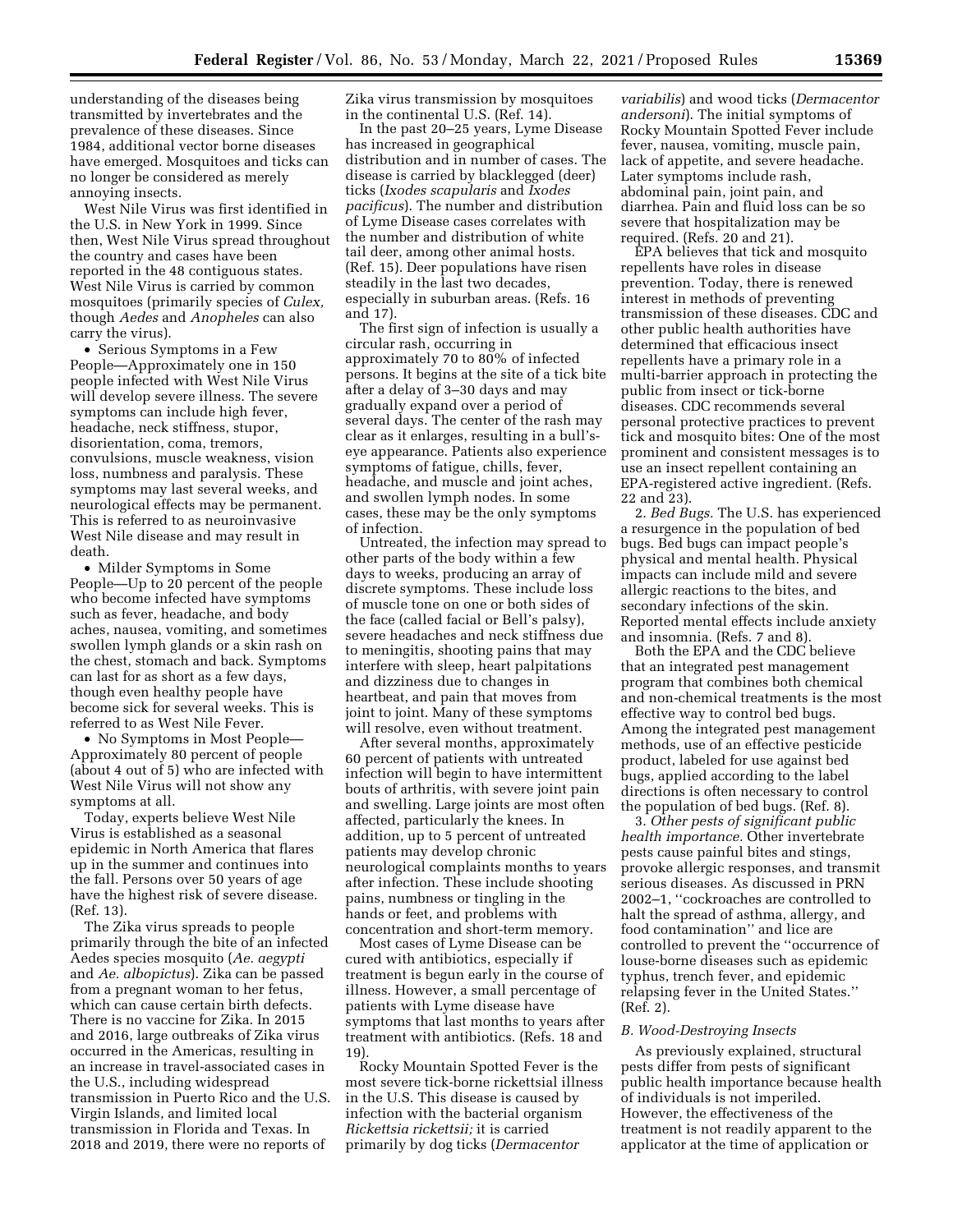during the occupancy of the building or home, and a potential for significant financial loss to the property owner exists. EPA has generally required submission of product performance data for wood-destroying insects for over 40 years. USDA registered pesticides prior to establishment of the EPA and also required product performance data in support of wood-destroying insects. The Agency issued PRN 96–7, entitled ''Termiticide Labeling,'' (October 1, 1996) (Ref. 3) to provide guidance on label statements and minimum levels of product performance for soil treatment use of termiticide products. According to the PRN:

The Agency believes that registration of a [termiticide] product demonstrating less than five (5) years of efficacy for control of termites is generally not appropriate from a safety or efficacy standpoint, considering the costs of treatment and the potential damage that could occur. The Agency does not believe that the homeowner should be subjected to such costly protection as would occur with products that are only efficacious for one year. Such products could, quite possibly, pose unreasonable adverse effects to the environment and/or humans because of higher risks than longer-acting alternatives. The more frequent treatments required could result in greater exposure and risk, or lower benefits, because of being less effective if not retreated, or more expensive if retreated.

# \* \* \* \* \*

EPA has always required efficacy data to be submitted by registrants to demonstrate that termiticides perform their intended function as claimed. EPA has reviewed such data prior to registration to assure that the benefits of the use would outweigh the potential risks.

#### *C. Invasive Species*

On February 8, 1999, President Clinton signed The Executive Order 13112 (64 FR 6183) (February 8. 1999), which is intended to ''. . . to prevent the introduction of invasive species and provide for their control and to minimize the economic, ecological, and human health impacts that invasive species cause . . . .'' The Executive Order directed each federal agency to use relevant programs and authorities to:

• Prevent the introduction of invasive species;

• Detect and respond rapidly to and control populations of such species in a cost-effective and environmentally sound manner;

• Monitor invasive species

populations accurately and reliably; • Provide for restoration of native species and habitat conditions in ecosystems that have been invaded;

• Conduct research on invasive species and develop technologies to prevent introduction and provide for environmentally sound control of invasive species; and

• Promote public education on invasive species and the means to address them.

Invertebrate invasive species can impose serious economic costs by causing or vectoring diseases against native species that have little or no natural defenses. For example, an invasive species of significant note is the emerald ash borer, a wood boring beetle that is native to Asia. The emerald ash borer kills ash trees. Its presence was reported in southeast Michigan and Windsor, Ontario in 2002. Since then it has spread to at least 35 states and five Canadian provinces. Infested areas are under quarantine and restrictions have been imposed on moving fire wood. EPA has registered several pesticide products for use against the emerald ash borer after reviewing submitted efficacy data. (Ref. 24)

Another invasive invertebrate species, the Asian longhorned beetle, is also native to Asia and was first discovered in New York in 1996. The Asian longhorned beetle kills maple trees and other hardwoods. (Ref. 25). A very

serious situation/crisis exists in New England, and USDA has established an extensive eradication program. EPA has also registered several products for use against the Asian longhorned beetle.

Invertebrates such as the emerald ash borer and the Asian longhorned beetle kill trees over very large geographic areas, thus, having substantial ecological and economic impacts by destroying both urban cover and forests used for recreation purposes and timber stands. According to a 2011 analysis (Ref. 26) entitled, ''Economic Impacts of Non-Native Forest Insects in the Continental United States,'' the following five categories of expenditures and losses can be used to illustrate impacts on forests.

• Federal government expenditures (survey, research, regulation, management, and outreach),

• Local government expenditures (tree removal, replacement, and treatment),

• Household expenditures (tree removal, replacement, and treatment),

• Residential property value losses, and

• Timber value losses to forest landowners.

Within the 2011 analysis were cost estimates using the five previously described categories of the damage caused by three types of invasive insects: Borers, sap feeders, and foliage feeders. Since some of the economic categories overlap, the total sum of all economic categories would include some double counting. However, the total of the insect types can be summed without double counting, which means that it is appropriate to sum the columns, but not the rows. Table 4 shows that most of the costs are borne by local governments and households, and the total damage is several billion dollars.

TABLE 4—ANNUALIZED INVASIVE SPECIES DAMAGES IN THE U.S.

[\$ millions]

|       | Federal<br>government<br>expenditures | Local<br>government<br>expenditures | Household<br>expenditures | Residential<br>property<br>value loss | Forest<br>landowner<br>timber costs |
|-------|---------------------------------------|-------------------------------------|---------------------------|---------------------------------------|-------------------------------------|
|       | \$92<br>14<br>110                     | \$1,700<br>170<br>170               | \$760<br>130<br>160       | \$830<br>260<br>410                   | \$130<br>18                         |
| Total | 216                                   | 2.040                               | .050                      | 1.500                                 | 152                                 |

Pesticide products are an important tool for managing the spread of an invertebrate invasive species and the related significant economic impacts.

The availability of pesticide products with proven performance against an invasive species is important to slowing the spread of the invasive species. When

circumstances necessitate the submission or citation of reliable data to support claims for controlling invasive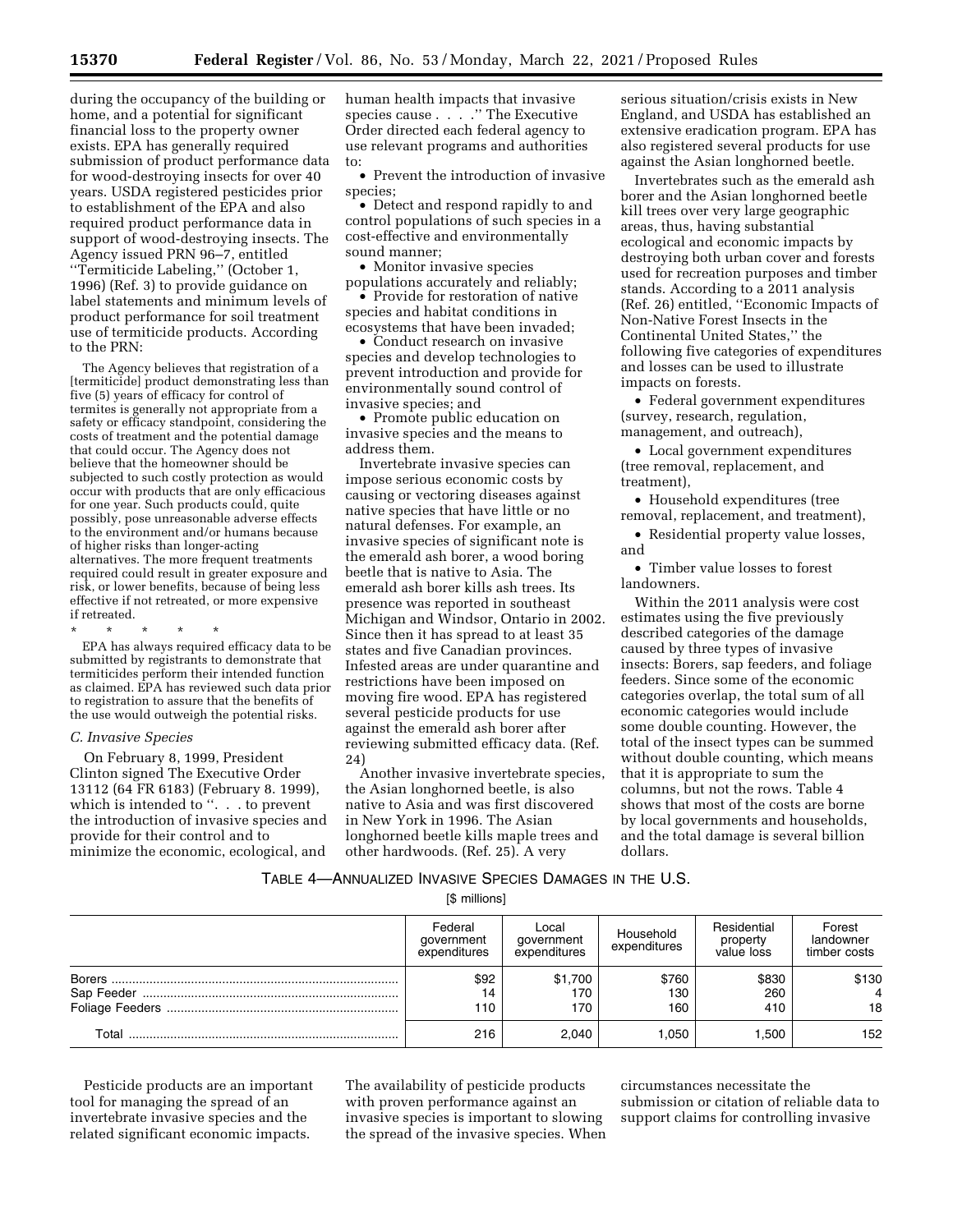species, EPA has the authority to require **VII. Introduction to Part 158, Subpart R**  such product performance data.

Due to the sudden appearance and often rapid spread of invasive species, EPA does not presently propose to codify a comprehensive list of all the specific invasive species for which product performance data might be deemed necessary. At this time, EPA is specifically proposing to codify product performance data submission requirements for the emerald ash borer and the Asian longhorned beetle. The submission of product performance data to support claims for effectiveness against other invasive invertebrate pests will be considered on a case-by-case basis.

## **VI. Development of Invertebrate Pest Groups and Subgroups**

EPA has identified pest groupings on the basis of the biology and life history characteristics of the pests identified as public health or wood destroying pests. (Ref. 28). The groupings are taxonomically based. ''Pest groups'' and ''pest sub-groups'' are designations simply intended to convey the fact that some pests groups are part of larger groups. Therefore, when practical, ''pest sub-groups'' have been identified to define a meaningful subset of the larger group.

EPA developed the pest groups and pest sub-groups with the intention that product performance testing performed on a particular species can adequately represent all members of the pest group (or pest sub-group). The Agency intends these pest groupings to decrease data submission burdens on applicants and data review burden on the Agency as well as increasing the consistency, reliability, and integrity of data submitted to EPA. In some cases, EPA is proposing pest-specific claims, in addition to group and sub-group claims.

To develop these groupings, EPA considered species sensitivity. In certain cases, one member of a pest grouping is known to be significantly harder to kill, control, or repel than other members of the grouping. If product performance testing is performed using the species that is harder to kill, control, or repel, then logically, it can be assumed that the results of this testing can be extrapolated to other members of the grouping. Additional considerations included the availability of species in a laboratory setting, the occurrence of species over wide areas and/or those species most commonly associated with transmission of diseases to humans.

#### *A. General*

EPA is proposing to codify product performance data requirements pertaining to registration of pesticide products claiming efficacy against certain invertebrate pests. The proposed data requirements are consistent with the Agency's current practices concerning the data needed to register a pesticide product that claims effectiveness against invertebrate pests.

The proposed data requirements are presented, as appropriate, in table formats, with the needed data specified according to the claim on the label, the species to be tested, and the performance standards to be met. Once final, the regulations will provide the regulated community and other interested parties a better understanding of the data required to support registration of a pesticide product making a claim against an invertebrate pest identified to be a public health concern (*e.g.,* ticks, mosquitoes, cockroaches, etc.), a wood-destroying insect (*e.g.* termites), or an invasive invertebrate species (*e.g.* Asian longhorned beetle).

The Agency is proposing to title the new subpart R in part 158, ''Product Performance for Products Claiming Effectiveness Against Invertebrate Pests.'' The existing product performance data requirements in subpart E will be renamed ''Product Performance for Products Claiming Effectiveness Against Vertebrate Pests, Products with Prion-related Claims, and Products for Control of Organisms Producing Mycotoxins.'' Additionally, EPA is proposing conforming edits to subparts U, V, and W.

#### *B. Contents of Proposed Subpart R*

1. *General requirements.* Proposed 40 CFR 158.1700 contains the general requirements that would be applicable to any pesticide product that is making a claim(s) against an invertebrate pest, and describes how to use the data tables in proposed subpart R. These general requirements describe when product performance data may be required, specifically for products that bear a claim against a pest of significant public health importance or a pest of economic significance. The required tests must be conducted using the end-use product to ensure that the product's claims are supported in the form in which the user will be using the product.

Additionally, proposed 40 CFR 158.1700 provides a set of instructions on how to determine the product performance data required to support the pesticide product use for which

registration is sought. This includes referring to all parts of subpart R, identifying the claims intended to be made on the product labeling, reviewing and understanding the performance standards that must be met or exceeded for the identified claims against the target pests, and understanding all applicable test notes.

2. *Definitions.* In order to ensure consistent implementation of proposed subpart R, EPA is proposing definitions specific to the subpart. Proposed 40 CFR 158.1701 and 158.1703 contain the definitions pertaining to subpart R. In particular, proposed 40 CFR 158.1701 defines many of the terms that are needed to assure a common understanding of the requirements and performance standards being proposed for codification under subpart R.

During the 2013 SAP, EPA received public comments and feedback from the SAP on the proposed definitions in the Technical Support Document (TSD) provided to the SAP. (Ref. 28). In addition, the SAP recommended several additional definitions that should be considered under this proposed rulemaking. After considering the comments provided, and based on the data requirements being proposed in this rulemaking, the proposed definitions represent those that are most essential for understanding the requirements and regulatory text of the proposed subpart R. For those definitions that the SAP and public commenters provided feedback on or that were recommended then, but not included in this proposal, EPA intends to consider the utility of those definitions and will consider incorporating them into future guidance and rulemakings. The SAP and public comments on definitions associated with product performance data requirements are available in the docket for the SAP [EPA–HQ–OPP–2012– 0574]. EPA's response to those comments are discussed in this document and associated docket. Other definitions included in the TSD have since been adopted in testing guidelines.

Where applicable, EPA derived the proposed subpart R definitions from existing guidelines. The definition for *Complete protection time* is very similar to the one found in Guideline 810.3700. The proposed definition of *Skin-applied insect repellent* is taken from Guideline 810.3700. The proposed definitions for *Soil-applied termiticides,* and *Bait treatment* were derived from information in Guidelines 810.3600 and 810.3800. For example, the *Bait treatment* proposed definition is similar to *Termite bait* in Guideline 810.3800.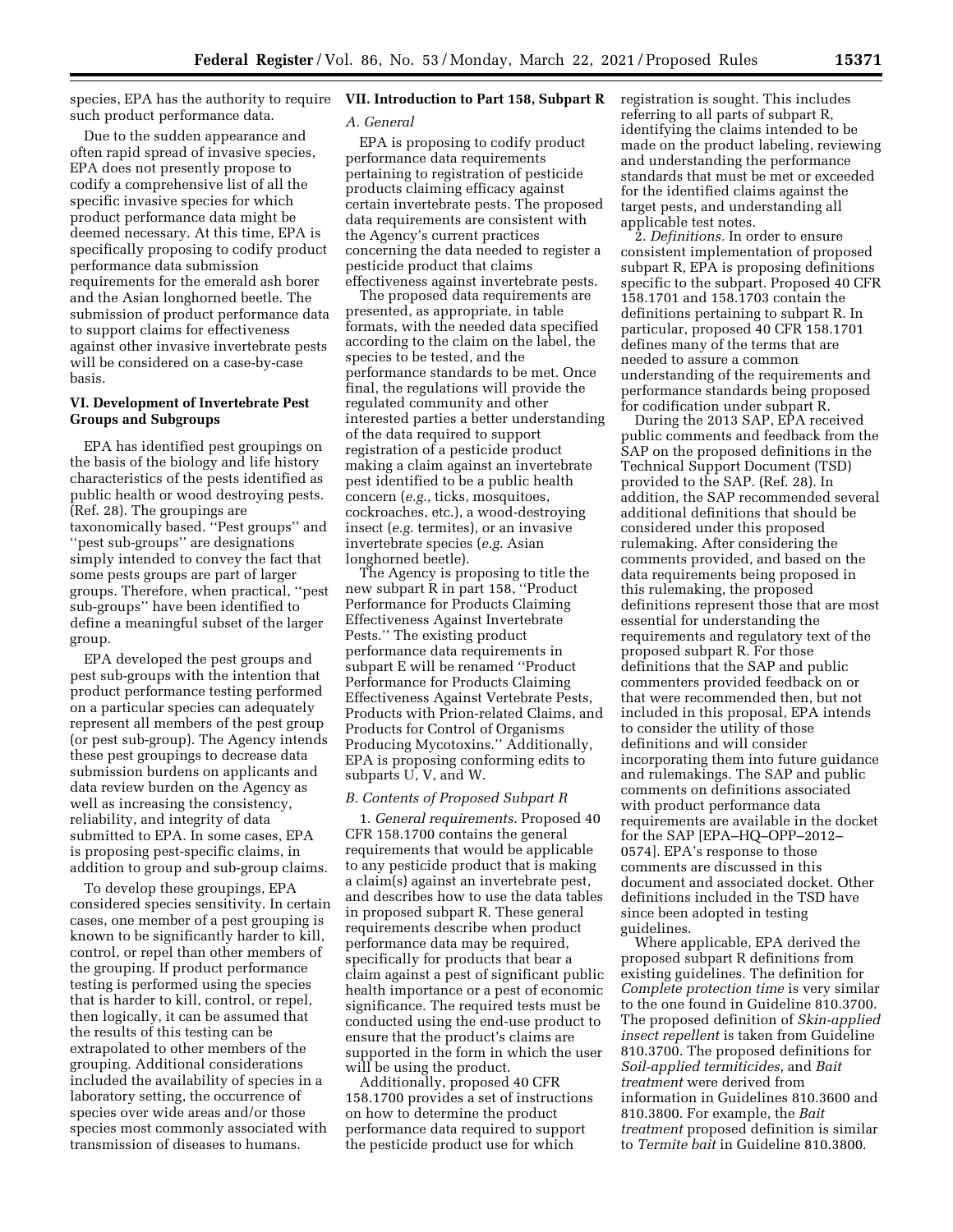The definition of *Vector* is very similar to that in FIFRA 2(oo).

In the TSD presented to the 2013 SAP, EPA explained a pesticide for use against invertebrates and meeting one of the following circumstances might be characterized as making a public health pest claim requiring submission of product performance data:

• A claim is made to control, kill, knockdown, and/or repel specific invertebrate organisms that are directly or indirectly infectious or pathogenic or injurious to humans (or both humans and animals). For example: A claim is made to repel mosquitoes and/or ticks. Both mosquitoes and ticks transmit disease to humans. Or, a claim is made to kill bed bugs. Bed bugs are injurious to humans.

• The pesticide product is used in public health programs for vector control or for other recognized health protection uses to prevent or mitigate threats to public health.

• The pesticide product contains one or more ingredients that, under the criteria in 40 CFR 153.125(a), is an active ingredient with respect to a public health organism and there is no other functional purpose for the ingredient in the product.

• The pesticide product is similar in composition to a registered pesticide product that makes explicit public health claims for control of invertebrate organisms.

EPA still agrees that these circumstances, in principle, identify the kinds of pesticides for which product performance data may be necessary. However, EPA is not proposing to codify the term ''public health pest claim'' as a means of identifying when data are required. Such a term is not necessary given the proposed regulatory text includes sections that specify the invertebrate pests and invertebrate pest groups/subgroups that would be subject to the proposed product performance data requirements if the pesticide is intended for use against those pests. EPA requests comment on whether there is utility in codifying an overarching definition of a ''public health pest claim'' for the purposes of subpart R, and if so, whether the definition presented to the SAP is appropriate.

In the 2013 TSD EPA wrote that:

*A public health claim* is asserted if one or more of the following apply:

mosquitoes and ticks transmit disease to man. Or, a claim is made to kill bedbugs. Bedbugs are injurious to man. —The pesticide product is used in public health programs for vector control or for other recognized health protection uses to prevent or mitigate threats to public health. —The pesticide product contains one or more ingredients that, under the criteria in 40 CFR 153.125(a), is an active ingredient with respect to a public health organism and there is no other functional purpose for the ingredient in the product. —The pesticide product is similar in composition to a registered pesticide product that makes explicit public health

claims for control of invertebrate

organisms. (Ref. 28)

EPA believes that the circumstances presented in the 2013 TSD, in principle, identify the kinds of pesticides for which product performance data may be necessary. EPA also notes that existing regulations at 40 CFR 158.2204 provides definitions for a ''public health claim'' and a ''nonpublic health claim'' as they pertain to antimicrobial pesticide claims. EPA is not proposing to make any modifications to that provision, and any definition for a ''public health pest claim'' added to subpart R would be applicable only within proposed subpart R.

3. *Application Categories.* In proposed 40 CFR 158.1703, EPA is proposing to define a set of application categories to assist in defining the data needed to support registration. This section would only define application categories to the extent the terms appear in the proposed regulatory text and EPA believes they require definition. For example, the terms ''bait treatments'' and ''spatial repellents'' are defined. This section does not provide a listing of all application categories that would be covered by the proposed subpart R data submission requirements.

Application categories describe how and/or where the product is intended to be applied or used. The proposed application categories were derived after consideration of current practices and review of the application sites included in the Harmonized Test Guidelines (810.3000 through 810.3900). Oftentimes, these application categories will be used on pesticide product labeling, and, therefore, may be identified as a product performance labeling claim within the data requirement tables. Similar to the definitions in 40 CFR 158.1701, EPA received SAP feedback on some of the application category definitions. (Ref. 29). The application categories proposed in 40 CFR 158.1703 represent EPA's responses to that feedback for the application categories as applicable. These application categories are referred

to in the portions of the proposed regulatory text for the wood-destroying invertebrate pests.

4. *Performance Standards.* In proposed 40 CFR 158.1704, EPA is proposing a set of performance standards that, in the absence of performance standards specified elsewhere in subpart R, will apply generally and must be met for data cited to be considered acceptable in support of a specific labeling claim on the product's labeling.

a. *Performance standards for skinapplied insect repellents:* EPA is proposing that for skin-applied insect repellent labeling claims, the performance standard must be greater than or equal to 2-hours complete protection time.

Complete protection time (CPT) is defined in Guideline 810.3700 as ''the time from application of a repellent until efficacy failure as it is defined in each study—for example, the time from application until the first efficacy failure event confirmed within 30 minutes by a second similar event.'' CPT has been the existing practice for determining efficacy of skin-applied insect repellents since the guideline was finalized in 2010. EPA presented this concept, along with a proposed minimum protection time of 2-hours, to the SAP in the TSD, as a means of ensuring that a skinapplied repellency product protects for a minimum amount of time given the potential variability of product results across different people.

The Agency believes that establishing a minimum CPT for skin-applied repellency products should be required because of the large variability in protection times experienced by susceptible individuals in the population. The SAP agreed that this was a reasonable standard, stating that ''[i]f CPT is to be used, a minimum CPT of 2 hours was suggested by the Panel as a minimal criterion for product registration . . . A repellent of shorter duration may not provide sufficient, useful protection in practical terms and will give consumers a false sense of protection.'' (Ref. 29).

Additionally, EPA is proposing regulatory text for skin-applied products that reinforces that any testing required under part 158 which involves any human subjects must comply with all applicable requirements under 40 CFR part 26. For example, 40 CFR part 26 requirements are pertinent to 40 CFR part 158 testing requirements if the testing involves intentional exposure of human subjects. Protocols for such testing must be submitted to EPA for review prior to study initiation. Those protocols determined by EPA to involve

<sup>—</sup>A claim is made to control, kill, knockdown, and/or repel specific invertebrate organisms that are directly or indirectly infectious or pathogenic or injurious to man (or both man and animals). For example: A claim is made to repel mosquitoes and/or ticks. Both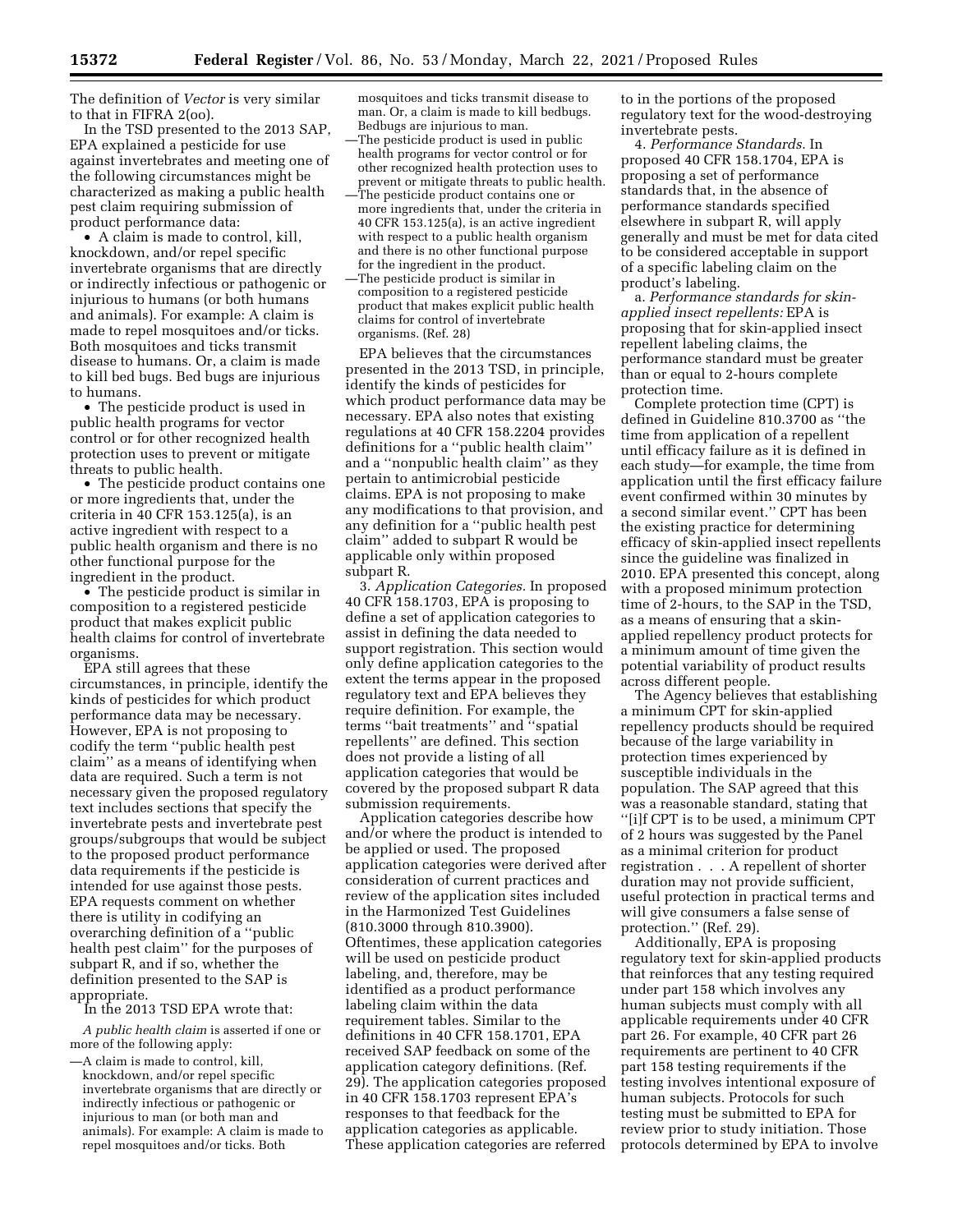intentional exposure of human subjects also require review by EPA's Human Studies Review Board (HSRB)) prior to study initiation.

b. *Performance standards for products other than skin-applied insect repellents.* Unless otherwise specified in the proposed 40 CFR 158.1700– 158.1786, EPA proposes that the performance standard for a product performance claim against a pest must be greater than or equal to 90 percent. For non-wearable spatial repellents, the proposed performance standard is greater than or equal to 75%.

In the TSD presented to the SAP, EPA was considering performance standards of 95% for all other pest claims, with the exception of mites, lice, carpenter ants, wood destroying beetles, and termites. The 95% performance standards were initially chosen because they represented widely accepted standards at the time. (Refs. 28, 29, 30 and 31). EPA proposed these standards as a way to ''define the levels of product performance that would need to be met in order for the studies to support product registration and labeling,'' and that proposing a specified threshold level or performance standard would be the ''best means to assure that the products used to control invertebrate species are effective under conditions of use.'' (Ref. 28).

In response to the proposal, both the SAP and public commenters believed that a 95% performance standard would create a burden for unattainable results and would be cost prohibitive in most situations, particularly for large scale field trials, or in general, any field trial using a 100% standard expectation. They argued that a minimum 90% performance under controlled laboratory conditions would be adequate. (Refs. 28 and 29). While they made this recommendation, the SAP stated that in special cases, EPA should retain the authority to overrule these standards if proper justification is provided by the applicants with regard to why the standards should not be applicable to a particular product. Additionally, the SAP stated that registrants should be allowed to compete by achieving higher than required performance standards, proving the superiority of their products.

After considering the SAP and public comments, with the exception of pests such as human mites, carpenter ants, termites, and wood-destroying beetles, EPA is proposing performance standards of 90% or greater instead of 95%. EPA believes that this standard will enable acceptance of registrations for products that provide a satisfactory

level of control. Human mites and lice will retain a 100% standard, while the wood-destroying pests will have a 95% or greater standard for prevention of damage to wood, except for nonstructural wood preservative treatments, which will have a standard of 100%. The standards for human mites, lice, and wood-destroying pests will be discussed in more detail in other sections of this proposed rule.

5. *Test Guidelines.* In proposed 40 CFR 158.1705, EPA is codifying a reference to EPA's Harmonized Test Guidelines, which set forth a recommended approach to generate the data required for product performance testing.

6. *Data Requirement Modifications.* In proposed 40 CFR 158.1707, EPA is proposing to state that on a case-by-case basis, the data requirements identified in subpart R may need to be adjusted for novel technologies or because a product's unusual physical, chemical, or biological properties or atypical use patterns would make particular data requirements inappropriate, either because it would not be possible to generate the required data or because the data would not be useful in the Agency's evaluation of the risks or benefits of the product. EPA recommends that registrants of novel technologies contact the Agency prior to conducting product performance testing. It should be noted that EPA has historically taken the position that data requirements can be adjusted or waived on a case-by-case basis per the procedures described in 40 CFR 158.45. This provision is not intended to supersede or alter the provisions at 40 CFR 158.45, but rather to clarify that EPA is proposing that the data requirements, including the performance standards, in subpart R may also be adjusted using the procedures consistent with those in 40 CFR 158.45.

7. *Invasive Species Claims.* In proposed 40 CFR 158.1708, EPA is proposing that when an application for registration or amended registration requests to put a claim(s) on its pesticide product's labeling for effectiveness against an invasive invertebrate species, then on a case-bycase basis, EPA may require submission of product performance data to support those claims for effectiveness. Due to the sudden appearance and often rapid spread of invasive species, EPA does not presently intend to codify a comprehensive list of the specific invasive species for which product performance data might be deemed necessary. USDA maintains a list of invasive species profiles, which can be

used as guidance. (Ref. 32). EPA is specifically proposing to codify product performance data submission requirements for the emerald ash borer and the Asian longhorned beetle. The submission of product performance data to support claims for effectiveness against other invasive invertebrate pests will be considered on a case-by-case basis.

EPA notes that the Agency currently has authority to require data submission on a case-by-case basis when necessary to evaluate a pesticide product (see 40 CFR 158.75). This provision is intended to clarify that whether or not a claim is against an invasive species is a factor in determining whether product performance data is necessary to evaluate a pesticide.

8. *Invertebrate Disease Vector Claims.*  In proposed 40 CFR 158.1709, EPA is proposing that if a registrant requests a labeling claim specific to a disease vector, additional testing conducted with the species specific to that disease vector claim is required if that species is not already required under subpart R as part of the pest group tested. For example, if a product claims to repel Asian longhorned ticks that may carry Japanese spotted fever, caused by *Rickettsia japonica,* then the registrant must generate data using the species that is known to carry the disease indicated, the Asian longhorned tick in this case. This requirement will ensure that all disease vector claims are supported by appropriate product performance data demonstrating the required performance standard should an unknown public health threat emerge in the future.

9. *Structural and Wood-destroying Pest Claims.* In proposed 40 CFR 158.1710, EPA is proposing that if an application for registration or amended registration requests a labeling claim specific to a structural or wooddestroying pest that is not identified in 40 CFR 158.1782 through 158.1786, EPA may require submission of product performance data to support those claims for effectiveness. This requirement will ensure that any claim against structural and wood-destroying pests that have not been accounted for at this time are supported by product performance data in the event that a new threat emerges.

10. *Pest Specific Claims.* EPA is proposing to codify product performance data submission requirements for pest groups, subgroups, and some specific species. EPA uses the term ''Pest group labeling claim'' to mean a claim or statement on the labeling of the pesticide product that the product is effective against a group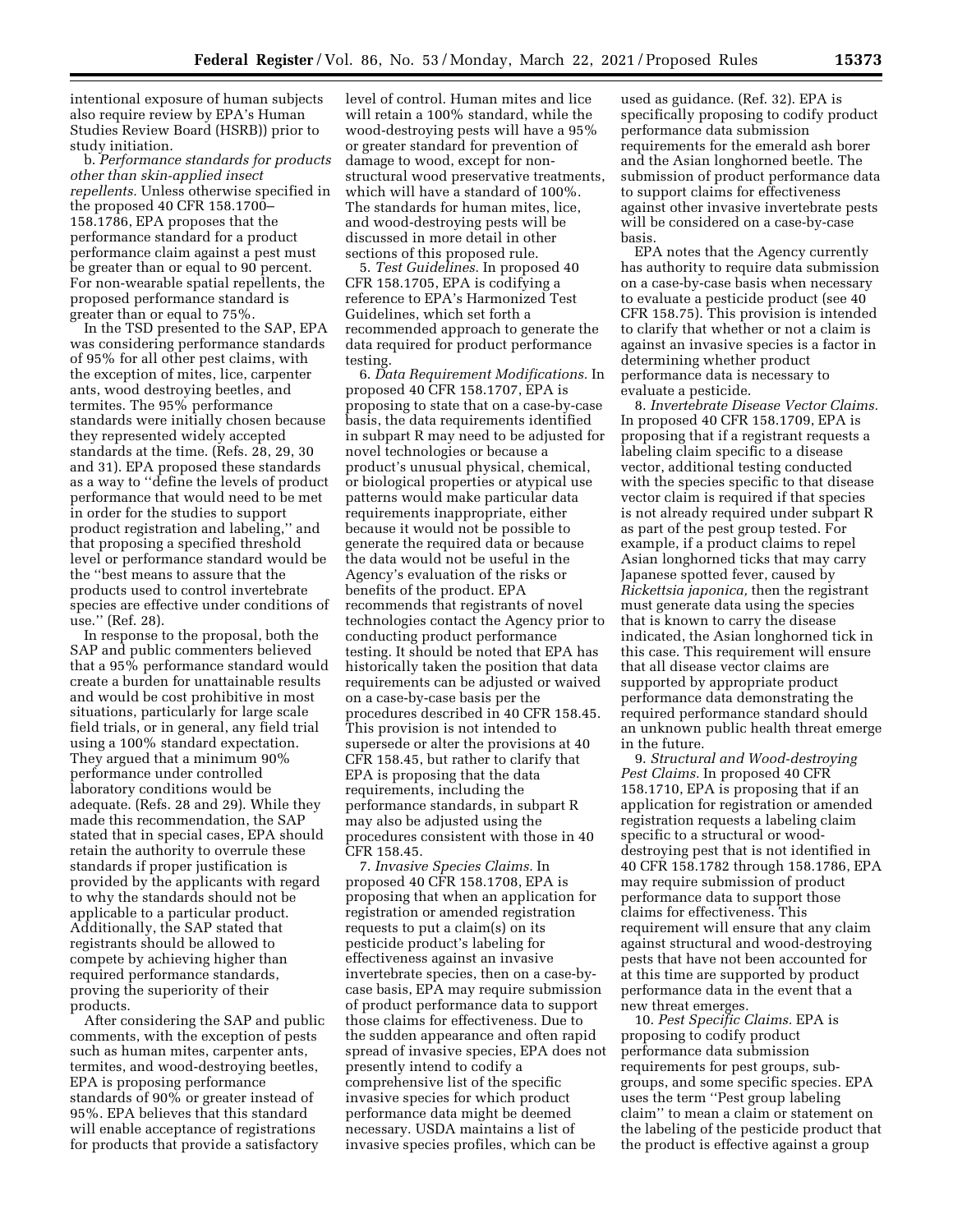of related species or taxa demonstrating adequate similarity in basic biology and life history characteristics to permit identification of representative test species for the entire assemblage of taxa. The term ''Pest sub-group labeling claim'' means a claim or statement on the labeling of the pesticide product that the product is effective against a set of related species or taxa demonstrating adequate similarity in basic biology and life history characteristics to permit identification of representative test species and part of a larger identified taxonomic grouping (*e.g.,* Biting flies) that includes other pest species, which may or may not have a proposed pest group. The term ''Pest-specific labeling claim'' means a claim or statement on the labeling of the pesticide product that the product is effective against a particular arthropod species, such as German cockroach or house fly.

In addition to the group and subgroup claims, EPA is proposing to codify requiring product performance data for a number of pest-specific claims. As previously noted, the representative test species were selected on the basis of vigor of the pest species and the likely ability of the species to serve as an adequate surrogate for other pests in the group, as well as other factors including their availability for laboratory testing, ubiquity, and whether they are one of the primary drivers of the human health concerns within a grouping. (Ref. 1). The 2013 TSD envisioned that in many cases ''[i]f representative taxa are provided, species specific data may not be required, as the group and any/all individual species within the group can be supported by supporting the general claim.'' (Ref. 28).

For pests that are not listed as a ''pestspecific claim'' in proposed subpart R, EPA proposes that the data required to support a group claim would also be sufficient to support pest-specific claims for species within that group. For example, the pavement ant (*Tetramorium caespitum*) is not listed as a pest-specific claim in proposed subpart R because it is not a pest of significant public-health importance (nor is it a wood-destroying insect) and no pest-specific product performance data would need to be submitted to add a claim against pavement ants to a label. In contrast, cluster flies (*Pollenia rudis*) are listed as a pest-specific claim in this proposed rule because of their significant public health importance. These pest-specific claims are consistent with EPA's current practices. Thus, consistent with the Agency's current practices, pest-specific data would need to be submitted to add a pest-specific claim against cluster flies to a label in

addition to any data submitted to support the group claim against ''filth flies.'' EPA also notes that the provisions at 40 CFR 158.75 and proposed 40 CFR 158.1708 would also permit the EPA to require pest-specific data on a case-by-case basis when necessary to evaluate a pesticide product. These provisions allow EPA to address the Agency's data needs in the face of emergent invertebrate pest concerns.

EPA requests comment on the pestspecific claims covered by this proposed rule and whether there should be additional pest-specific claims added to subpart R, or if some of the ones included in the rule are unnecessary.

#### *C. Data Requirements for Subpart R*

The data requirements that EPA is proposing for codification are consistent with the Agency's current practices when considering the product performance data needed to register a pesticide product that bears a pesticidal claim against one or more of these pests or pest groups/sub-groups. FIFRA section 3(c)(2) directs EPA to specify the kinds of data that applicants and registrants must submit to EPA to support regulatory determinations under FIFRA. The data requirements for pesticide products are codified in 40 CFR part 158.

Product performance data (efficacy studies) document how well the product performs the intended function (such as killing or repelling) against an invertebrate pest. The product performance data needs being considered in this rule would link the labeling claim for pesticide products claiming efficacy against an invertebrate pest with the data needed to substantiate that claim. EPA views these standards as performance standards for the acceptability of data, and thus EPA views them as waivable under 40 CFR 158.45.

1. *Mites (excluding Chiggers).* In 40 CFR 158.1712, EPA is proposing the required test species and performance standards in order to make a labeling claim against dog follicle mites, dust mites, and the human itch or scabies mite. EPA is proposing to list chiggers, which are mites, in a separate section.

As indicated in the TSD presented to the SAP, dog follicle mite infestations are typically commensal in nature, but can cause demodectic mange in susceptible animals. This can pose a serious risk to stricken individuals, which typically have pre-existing immune system issues. For this reason, a 100% performance standard is being considered for these applications.

Dust mites pose no direct threat of injury, disease transmission, or discomfort. However, dust mites are included as a pest of significant public health importance because they produce allergens in their feces and cast exoskeleton that can result in asthma and allergic reactions. EPA believes that it is impractical to expect complete elimination of the dust mite population in a structure. The focus should be to reduce the agent of concern (*i.e.,* the allergen) to acceptable levels. This can be achieved through a reduction in the target pest that is less than is generally necessary for a pest that acts directly against its host. EPA initially proposed a 75% performance standard to the SAP for surface and fabric treatments, and a 95% performance standard for direct application to dust mites. However, after considering the responses received through the SAP and public comment, EPA is proposing a 90% performance standard for dust mites to be consistent with the recommendations provided on the performance standards for other species testing.

During the SAP, one commenter indicated that for mites, the proposed performance standard of 100%, as considered by EPA, was too high. Instead the commenter advocated for 90%, while indicating that 95% would be achievable. (Ref. 33). The 90% standard is being proposed for some labeling claims for the dog follicle and dust mites, but for human itch or scabies mites, EPA disagrees with lowering the performance standard since scabies mites directly infect and are easily transferred among hosts. A human skin-applied topical repellent performance standard of ≥2-hour complete protection time is also being proposed.

EPA also notes that any testing conducted with human subjects must comply with all applicable requirements under 40 CFR part 26.

2. *Chiggers.* In the proposed 40 CFR 158.1714, EPA is proposing to require testing for labeling claims against chiggers. Chiggers are being proposed in the rulemaking due to their bites causing itching and skin irritation with the risk of a secondary infection. Additionally, EPA is proposing the performance standards established under 40 CFR 158.1704 to apply to testing for chiggers.

During the SAP, the Panel noted that *Trombicula alfreddugesi* (as presented in the TSD) is now renamed as *Eutrombicula cinnibars.* EPA was unable to verify this and has maintained *Trombicula alfreddugesi* as was presented in the TSD. EPA requests comment on whether this is correct, and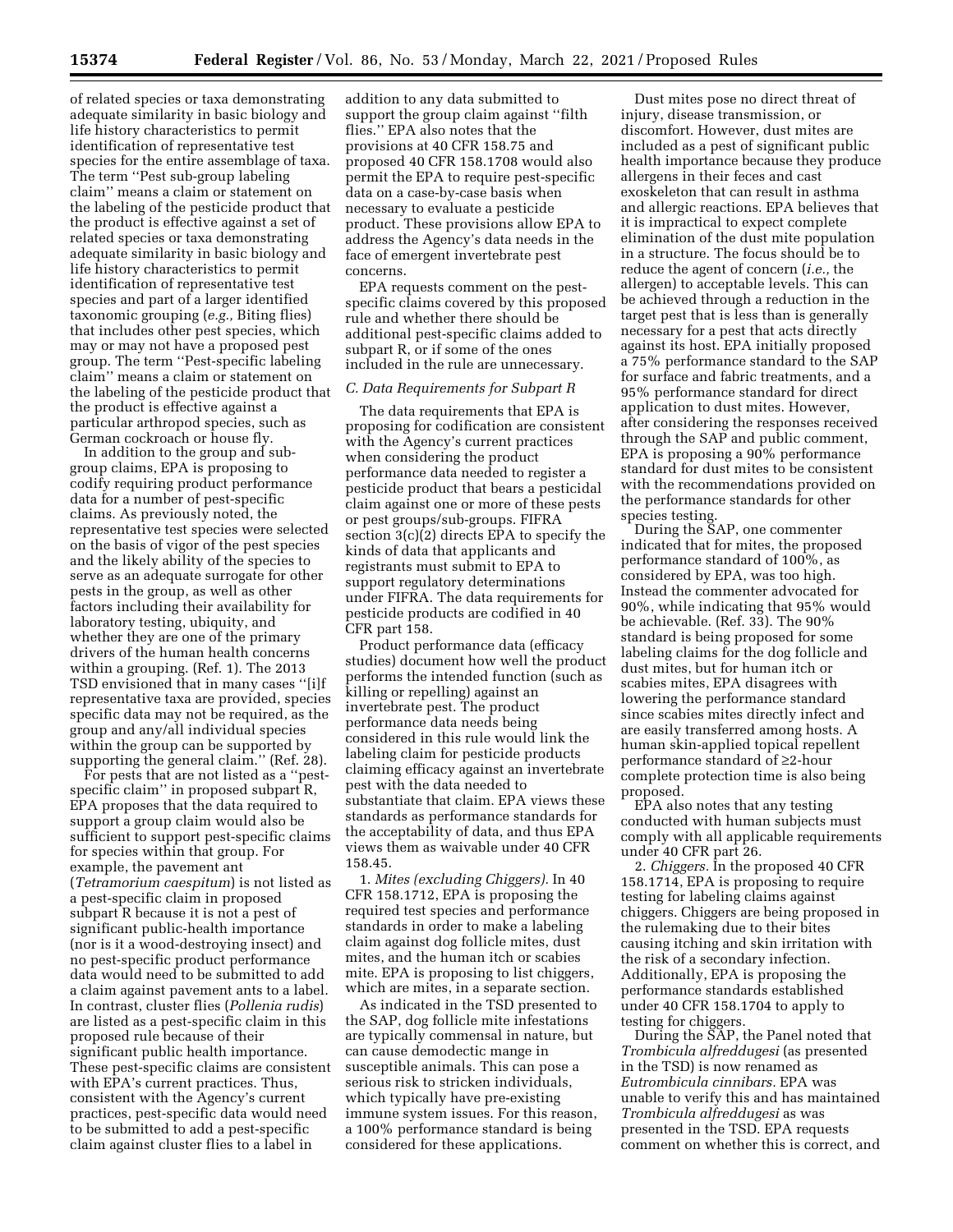if the name has changed, EPA requests a reference to the revised name.

3. *Ticks.* In the proposed 40 CFR 158.1718, EPA is proposing to require the test species and performance standards to labeling claims against ticks, cattle ticks, and soft ticks. EPA is proposing several tick species due to their potential to transmit diseases, such as Rocky Mountain Spotted Fever, Lyme disease, and ehrlichiosis. For performance standards, EPA is proposing standards consistent with 40 CFR 158.1704.

To make a claim against ''ticks,'' EPA is proposing to require a total of three hard tick species as representative of ticks in general. As presented in the TSD and based on recommendations from the SAP, products claiming ''ticks'' must test for the blacklegged tick (*Ixodes scapularis*) and lone star tick (*Amblyomma americanum*), and a third species tested must be either the American dog tick (*Dermacentor variabilis*), the brown dog tick (*Rhipicephalus sanguineus*), or, as suggested by the SAP, the Rocky Mountain wood tick (*Dermacentor andersoni*). Because ticks are high stakes disease vectors and because consumers have difficulty differentiating between species, for a claim against any specific species of ''ticks'' all the representative species for the ''ticks'' claim must be tested. In addition, because these are pests of significant public health importance that the public strongly associates with the diseases they vector, EPA would also require submission of data on the specific pest claimed. EPA does not typically receive pest-specific claims for ticks other than those that are representative species for ticks. However, the Asian longhorn tick is an emergent pest in this category and EPA would require pest-specific data for a pest-specific claim against the Asian longhorn tick or any other pest specific tick claim. This would be in addition to testing on the representative species.

In addition to the required test species for a ''tick'' labeling claim, EPA is also proposing specific parameters regarding required species for ''ticks'' under certain testing circumstances. These specific parameters include:

i. For products intended to be applied to dogs, testing is required on three species: Blacklegged tick (*Ixodes scapularis*), American dog tick (*Dermacentor variabilis*), and brown dog tick (*Rhipicephalus sanguineus*).

ii. For products intended to be applied to cats, testing is required on three species: Blacklegged tick (*Ixodes scapularis*), lone star tick (*Amblyomma*  *americanum*), and American dog tick (*Dermacentor variabilis*).

The species identified under each of these circumstances were identified as a result of their occurrence on dogs and cats and the biology/behavior of the ticks.

For a claim against cattle ticks, EPA is proposing testing on either the Southern cattle tick (*Rhipicephalus microplus*) or the cattle fever tick (*Rhipicephalus annulatus*). When presented to the SAP, the SAP noted that if pests of veterinary importance are not the primary objective for this proposal, then pests such as cattle ticks should be removed from the tables. While the emphasis is on pests of significant public health importance and wood-destroying insects due to their significant economic impacts, EPA maintains that cattle ticks should be included in this proposal because of the potential for these ticks to carry diseases such as Texas cattle fever, which can result in significant economic losses to the cattle industry. (Ref. 34) Additionally, the cattle fever tick poses a risk to a small, but highly vulnerable population of humans. Specifically, those people that have had splenectomies are susceptible to a potentially fatal bovine babesiosis infection from an infected cattle fever tick. (Ref. 35).

For a claim against soft ticks, EPA is proposing testing on the species *Ornithodoros hermsi.* Humans typically come into contact with soft ticks when they sleep in rodent infested cabins. The ticks emerge at night and feed briefly while the person is sleeping. The bites are painless, and most people are unaware that they have been bitten. These ticks may transmit tick-borne relapsing fever (*Borrelia hermsii, B. parkerii,* or *B. turicatae*).

4. *Scorpions.* In proposed 40 CFR 158.1722, EPA is proposing to require data for a ''scorpion'' labeling claim due to their venomous sting. In the TSD to the SAP, EPA proposed to only require the striped bark scorpion (*Centruroides vittatus*). For scorpions, EPA is proposing the performance standards under proposed 40 CFR 158.1704.

One public commenter during the SAP questioned why EPA provided only one species for testing, stating that they believed this to be too restrictive. (Ref. 36). EPA chose the striped bark scorpion as the required test species because it is a larger species of scorpion, and larger species can be harder to kill. Using such a species as the required test species means greater certainty that testing on one species would be representative of testing on other species. The commenter did not provide the name of a species

that they consider suitable for testing. The Agency would welcome information to better inform the decision on selection of a suitable test species for scorpions.

5. *Spiders.* In proposed 40 CFR 158.1726, EPA is proposing data requirements for one pest group (Spiders), one pest sub-group (black widow spiders), and five pest-specific spider claims. EPA's current practice for spiders is to require product performance data to be submitted with certain species-specific claims (*e.g.*  ''Northern black widow spider''), certain pest-subgroup claims (*e.g.,* ''black widow spiders''), or pest-group claims for either ''spiders'' or ''spiders unless the label expressly excludes black widow or brown recluse spiders.'' The black widow and the brown recluse spiders can deliver bites with potentially serious medical implications, and therefore are considered pests of significant public health importance. Thus, if an applicant submits a draft label with a labeling claim for ''spiders (excluding black widow or brown recluse)," the applicant does not need to submit product performance data to EPA with an application for registration. Instead, the applicant would generate product performance data to confirm that the product is effective against these pests and hold those data in their files. In contrast, a general ''kill spiders'' claim encompasses pests of significant public health importance, *i.e.,* the black widow and brown recluse spiders, and therefore, the applicant would need to submit two product performance studies to EPA to verify this claim, one study each for the brown recluse spider and black widow spider (either Northern black widow spider, the Southern black widow spider, or Western black widow spider).

For the performance standards, EPA is proposing standards consistent with proposed 40 CFR 158.1704.

6. *Centipedes.* In proposed 40 CFR 158.1732, EPA is proposing data requirements for centipedes. EPA proposes testing on either the house centipede, the Florida blue centipede, or on one species from the *Scolopendra*  genus. For the performance standards, EPA is proposing standards consistent with proposed 40 CFR 158.1704.

The SAP noted that centipedes are generally harmless and considered beneficial insects, behaving as active predators of other arthropod s within structures. Although a species such as the Florida blue centipede (*Hemicolopendra marginata*) can inflict a painful bite, the SAP questioned whether it was sufficient to include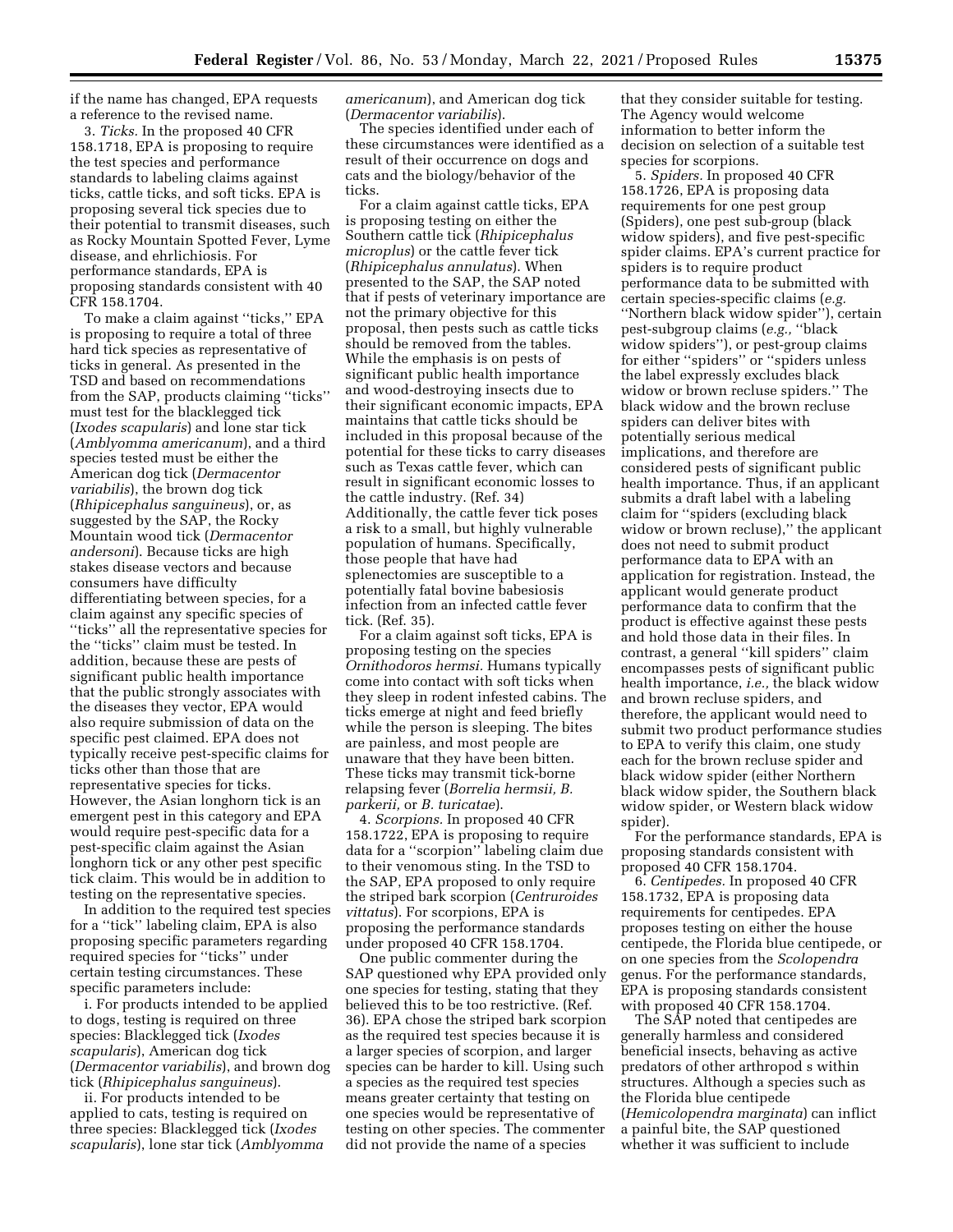centipedes as a pest of significant public health importance. While some species of centipedes may be ''harmless,'' species such as the Florida blue centipede can envenomate with painful bites, which can be categorized as similar to that of a bee sting. Effects can include anaphylactic shock in some individuals. EPA believes that these types of effects are sufficient to be considered as a pest of significant public health importance, and are thus included in this proposed rulemaking.

7. *Lice.* In proposed 40 CFR 158.1736, EPA is proposing data requirements on either the Head louse or the Body louse in order to make a labeling claim against lice. EPA is also proposing a performance standard of 100% for all efficacy claims made against lice. The SAP did not express any opinions on the proposed required test species or performance standards.

8. *Fleas.* In proposed 40 CFR 158.1740, EPA is proposing data requirements for one pest group (Fleas) and six pest-specific claims (cat flea, chigoe flea, dog flea, hen flea, human flea, and oriental rat flea). For the performance standards, EPA is proposing standards consistent with proposed 40 CFR 158.1704.

Historically, EPA has only required testing on the cat flea in order to make a ''flea'' claim. The cat flea is common and easy to rear in the laboratory. Additionally, because the cat flea is the most common species that infests pets, most of the available pesticide products target the cat flea.

In the SAP response to the TSD, the Panel suggested adding the oriental rat flea (*Xenopsylla cheopis*) in addition to the cat flea for a ''flea'' labeling claim. The oriental rat flea (also known as the tropical rat flea) is a vector for bubonic plague (caused by *Yersinia pestis*), which is extremely rare in the U.S. EPA does not believe requiring this additional species provides immediate benefits at this time and would be an additional cost and burden on applicants to provide such data. EPA notes that 40 CFR 158.1709 would cover invertebrate diseases vector claims. In the future, if the plague becomes a significant issue in the U.S., then EPA would consider requiring the submission of data on the oriental rat flea in addition to the cat flea. Since the risk of the oriental rat flea is rare, EPA intends to continue with its existing practice to only require the larger cat flea for a ''flea'' claim, and is therefore proposing it as the only required test species at this time.

9. *Cockroaches.* In proposed 40 CFR 158.1744, EPA is proposing data requirements for one pest group

(cockroaches) and seven pest-specific claims (American cockroach, Australian cockroach, brown cockroach, brownbanded cockroach, German cockroach, oriental cockroach, and the smokybrown cockroach). For the performance standards, EPA is proposing standards consistent with proposed 40 CFR 158.1704.

For the ''Cockroach'' pest group claim, EPA has historically required testing on both the American cockroach and the German cockroach, and is proposing to codify this requirement. These are the most common cockroaches requested on product labels and are commonly controlled to halt the spread of asthma, allergy, and food contamination. The SAP was supportive of these species as the required test species for this pest group claim.

The SAP suggested adding *Periplaneta fuliginosa* and *P. brunnea*  (smokybrown and brown cockroach, respectively) to the cockroach pest group. EPA is proposing these pests as a pest-specific labeling claims. Even with these additions, EPA continues to believe that for a general cockroach claim, the German and American cockroach are appropriate representative test species for the overarching pest group.

The Turkestan cockroach (*Blatta lateralis*) is thought to be displacing the Oriental cockroach in the southwestern U.S. and, like other cockroaches, can transfer food-borne pathogens. Because of this development, EPA is adding a pest-specific claim for the Turkestan cockroach to 40 CFR 158.1744.

10. *Keds, Screwworms, and Bot Flies.*  In proposed 40 CFR 158.1748, EPA is proposing data requirements for bot flies (excluding human bot fly), the human bot fly, keds, and screwworms. For the performance standards, EPA is proposing standards consistent with proposed 40 CFR 158.1704.

For bot flies (excluding human bot fly), EPA is proposing to require testing on one of the three following species: Horse bot fly, throat bot fly, or the nose bot fly. The SAP suggested specifying the test species as *Gasterophilus* spp. instead of listing three specific *Gasterophilus* species, as specified in the TSD. EPA continues to believe that testing on either the horse bot fly, throat bot fly, or the nose bot fly were the most appropriate for efficacy testing because they are large and can be found throughout the U.S. While they are primarily pests of horses, larvae of these three species may occasionally parasitize humans.

For the human bot fly, EPA is proposing testing on the human bot fly (*Dermatobia hominis*). The human bot

fly is not known to vector disease, but the larvae will infest the skin of mammals and live out the larval stage in the subcutaneous layer, causing painful pustules that secrete fluids. The infestation of any fly larvae inside the body is known as myiasis. (Ref. 37). Under bot flies, the SAP stated that human bot fly should be retained as this is frequently introduced by travelers.

In addition to the three proposed options for bot flies, the SAP also suggested EPA consider the *Hypoderma*  spp. and *Oestrus ovis* (the sheep bot fly) as additional options. EPA is not proposing to include these species since the Agency has not historically required or received data on these pests. However, EPA requests public comment on whether there is a need to codify product performance data requirements for *Hypoderma* spp. and *Oestrus ovis.* 

For screwworms, EPA is proposing to require testing on either the screwworm (*Cochliomyia hominivorax*) or the secondary screwworm (*Cochliomyia macellaria*). The SAP indicated that *Cochliomyia hominivorax* is an eradicated species in the U.S. While EPA acknowledges that the sterile insect eradication program was a success, the species was recently found in Florida. If, in the future, an applicant wanted to make a label claim against screwworms, then *Cochliomyia hominivorax* would be the appropriate test species. Providing this option provides flexibility to the pesticide registrant. (Ref. 38).

For keds, EPA is proposing to require testing on the sheep ked. The sheep ked has historically been the representative species for a ''keds'' claim, and the SAP expressed general support of the Sheep ked as the required test species. Therefore, EPA is proposing to maintain this practice.

11. *Filth Flies.* In proposed 40 CFR 158.1752, EPA is proposing data requirements for one pest group claim against ''Filth flies'' and six pestspecific claims (blow fly, cluster fly, face fly, flesh fly, house fly, and little house fly). For the performance standards, EPA is proposing standards consistent with proposed 40 CFR 158.1704.

For a ''Filth Flies'' pest group claim, EPA is proposing to require testing on the house fly (*Musca domestica*) and either one species of flesh fly (*Sarcophaga* spp., *Wohlfahrtia* spp., and other genera of flesh fly) or one species of blow fly (*Phaenicia* spp., *Calliphora*  spp., and other genera of blow fly). One public commenter during the SAP questioned why EPA asked for testing in two species. The commenter indicated that for a direct spray application, only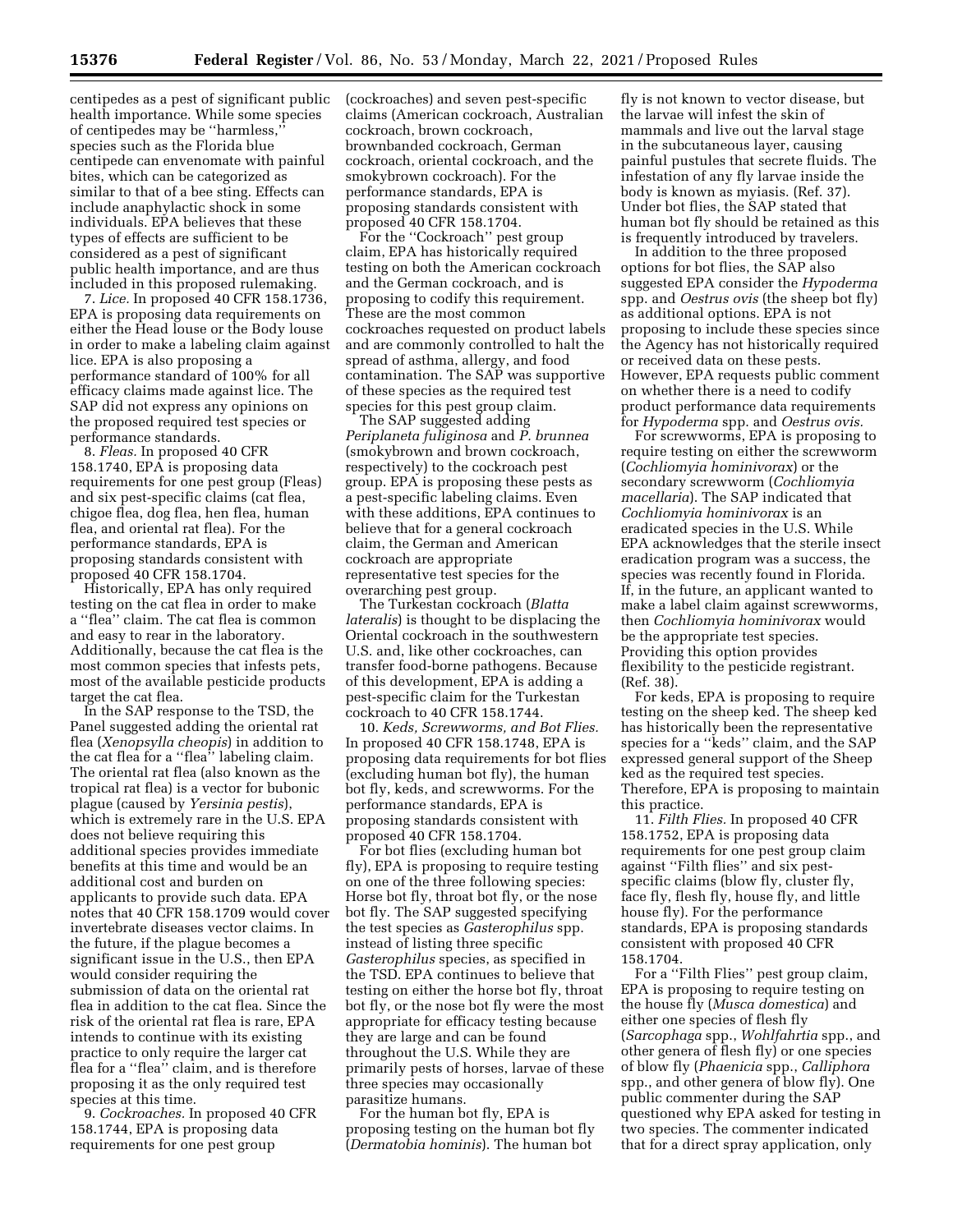testing with the house fly is needed. The mosquitoes, as the SAP response commenter suggested that testing with more than one species should only be needed for more specialized claims, such as fly baits. (Ref. 36).

In response, EPA included house flies and the option to select between blow flies and flesh flies because these types of flies move bacteria around from place-to-place when they land. This takes place by touching surfaces, as these flies generally do not bite. ''Filth flies'' is a large grouping and testing on two species provides greater assurance that the product would be effective against most members of the pest group. House flies are generally the smallest in size of these three groups and therefore may be more susceptible to insecticides. Testing against the larger filth flesh/ blow flies reduces the likelihood of overestimating efficacy.

Additionally, the SAP suggested the cluster fly (*Pollenia rudis*) be deleted as a test species. Instead, flies in the genus *Fannia* can be included since they can be relatively easy to rear in laboratory conditions. *Fannia benjamini* complex and *Fannia scalaris* (canyon fly and latrine fly) were specifically mentioned. In response, the cluster fly was not listed as a required test species for a claim against ''Filth Flies'' in the TSD. The cluster fly was specified as a test species if an applicant makes a pestspecific claim against the cluster fly. Because house flies, blow flies, and flesh flies are considered better representative species for the pest group claim against ''Filth Flies,'' flies in the genus *Fannia* are not considered a representative alternative to cluster flies.

12. *Mosquitoes.* In proposed 40 CFR 158.1756, EPA is proposing data requirements for a pest group claim against ''Mosquitoes.'' For the performance standards, EPA is proposing standards consistent with proposed 40 CFR 158.1704. For the required test species, EPA is proposing that testing be required on at least one mosquito species from three different genera (*i.e.,* one out of three proposed *Culex* spp.; one out of two proposed *Aedes* spp.; and one out of six proposed *Anopheles* spp.).

One public commenter during the SAP asked why the species *Anopheles stephensi* was missing from the list of species for mosquito testing in the TSD, as it is a common, representative lab insect. (Ref. 36). EPA agrees that the *Anopheles stephensi* could be used for testing, and has added *Anopheles stephensi* to the list of species for mosquito testing in EPA's proposal.

Additionally, the SAP comments were much more extensive regarding

covered both required test species as well as how one arrives at conducting the tests to collect the data. These comments are, as follows:

- Suggested having separate tables for killing and repelling and for field and lab testing
- Questioned the suitability of *Culex pipiens* and *C. quinquefasciatus* in repellent studies
- Suggested using *Culex* spp. instead of hybrids *C. pipiens* and *C. quinquefasciatus*
- Indicated *Anopheles freeborni* and *A. punctipennis* are suitable for field testing and not lab testing
- Indicated *Anopheles quadrimaculatus*  is not suitable for indoor repellent testing
- Suggested adding *Anopheles albimanus* and *Anopheles stephensi*
- Indicated *Psorophora* is acceptable for field testing

The SAP also noted that for field testing of mosquitoes, certain species provided in EPA's list could not readily be obtained in a field test in the U.S.

In response, EPA agrees that a listing of specific mosquito test species as provided in the TSD was confusing when considered in the context of field testing. With lab testing and semi-field or ''caged'' testing a particular test species can be selected. The particular species selected for testing could depend on the colonies maintained by the laboratory, as well as the type of product being tested, and EPA believes providing a list of representative species that is comprehensive means that an appropriate species could be identified for a wide variety of product types or claims.

With regards to *Culex pipiens* and *Culex quinquefasciatus,* EPA is aware that these are now considered to be a hybrid mosquito complex. However, EPA believes that retaining the historical names of the *Culex* species provides more appropriate context, given the possibility of more name changes over time.

With regards to *Anopheles*  mosquitoes, EPA has provided several species for the applicant to consider because some *Anopheles* mosquitoes may not be appropriate for all types of testing, or colonies of some *Anopheles*  mosquitoes may be difficult to maintain in a laboratory. Additionally, EPA is proposing to add *Anopheles albimanus*  and *A. stephensi.* 

EPA agrees that *Psorophora* might be reported in a field study. Even though this is another genus of mosquito, *Psorophora* is not a major vector of diseases in the U.S. Other species may

better inform the decisions that EPA needs to make.

For testing of skin-applied insect repellents, EPA's Guideline 810.3700, entitled, ''Insect Repellents to be Applied to Human Skin'' provides specific guidance (page 27) on the choice of field testing sites. (Ref. 39). According to the Guidance, ''Field tests for mosquito repellency should be conducted in at least two distinct habitats (*e.g.,* forest, grassland, salt marsh, wetland, beach, barns, or urban environments) where the predominant mosquito species differ.''

In field testing, a wide variety of species are encountered. Thus, for field testing, the applicant's submission will provide information on the species captured during the testing. EPA will review the data submitted to determine if a sufficient number and type of species were present. Generally, EPA expects three different genera to be present: *Culex, Aedes,* and *Anopheles.* 

Claims against specific vector/disease combinations must be supported by testing of the specified vector. Additionally, because mosquitoes are high stakes vectors and because of the difficulty consumers have in differentiating between species, for a claim against any specific species of mosquito, all the required test genera must be tested.

EPA also agrees that certain species of the mosquitoes specified in the TSD might not be obtained in a field test. However, the purpose of providing multiple species is to offer flexibility in how one complies with the data requirements. In the proposal, EPA has not differentiated between what species may be more obtainable in a field versus laboratory test.

Additionally, two commenters provided other comments about how to obtain mosquito data, particularly in relation to using foreign data and foreign species as surrogate data. One commenter, for example, suggested that foreign data be considered acceptable as long as the study is conducted according to the 810.3700 guidelines. (Ref. 40). Another commenter indicated that foreign species could be useful if sufficient colonies of domestic species are not available (*e.g.,* declining colonies of US anopheline mosquito species). (Ref. 41). EPA would like to note that conducting studies according to EPA guidelines is always recommended, but is not enough to show that a foreign species is an acceptable surrogate for a domestic species. However, the Agency acknowledges that situations may arise where data showing efficacy of a product against foreign species can be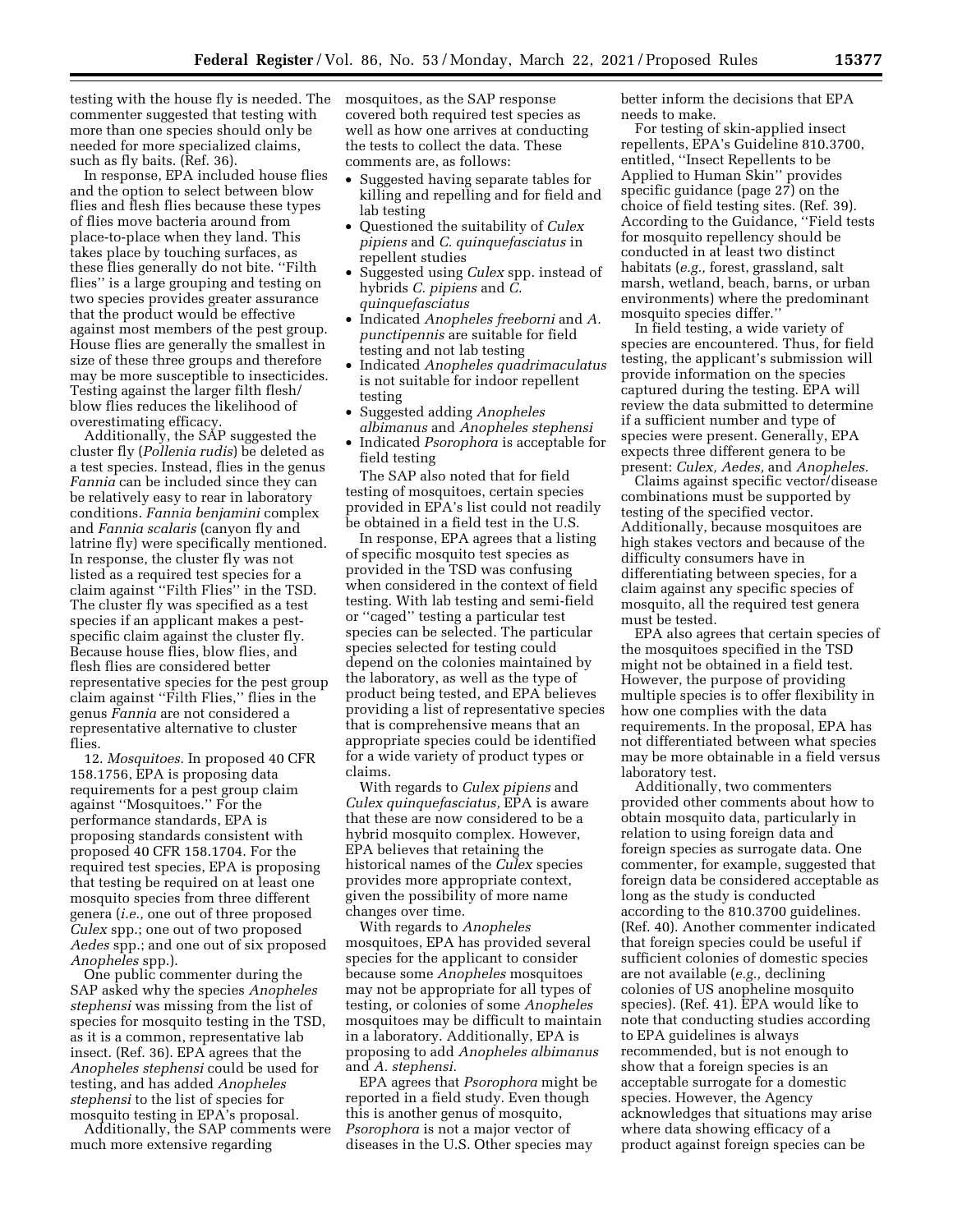useful. Therefore, the Agency will consider bridging data from foreign species to domestic species on a caseby-case basis. With this in mind, EPA is seeking comment on whether other species should be considered as part of the required test species.

13. *Biting Flies.* In proposed 40 CFR 158.1765, EPA is proposing data requirements for the pest group ''Biting flies (excluding Sand flies),'' the pest sub-groups ''Large Biting Flies'' and ''Small Biting Flies (excluding Sand flies),'' and nine pest-specific claims of biting flies. For the performance standards, EPA is proposing standards consistent with proposed 40 CFR 158.1704.

Since the SAP, the Agency has revised the proposed data requirements to be clearer than initially presented to the SAP. EPA proposed the pest group ''Biting flies (excluding Sand flies)'' to be consistent with experience on how the Agency receives labeling requests. Sand flies are vectors for Leishmaniasis, a parasitic disease that is found in parts of the tropics, subtropics, and southern Europe which can either cause skin sores or affect several internal organs (usually spleen, liver, and bone marrow). (Ref. 42). This differentiation improves the clarity and is consistent with how products have typically been labeled.

The Agency is also proposing to split the pest sub-groups further into ''Large Biting Flies'' and ''Small Biting Flies (excluding Sand flies).'' This is in response to the fact that periodically, the Agency receives requests for claims against large biting flies or claims against small biting flies. This proposal is to provide that flexibility in the codified data requirements.

During the SAP, the Panel suggested that the stable fly (*Stomoxys calcitrans*) and the horn fly (*Haematobia irritans*) be included in the filth fly category. The Panel also questioned why both species need to be tested. In response, EPA considers both the stable fly and the horn fly to be biting flies. The Agency is proposing stable flies as one of the three representative species for the ''Biting Fly (excluding sand flies)'' pest group claim and one of the two required test species the ''Large Biting Flies'' pest sub-group claim. Testing of both species as described in the TSD to obtain a claim against stable flies was an error. Instead, in the absence of an appropriate pest group or pest sub-group representation, the Agency is proposing to require testing against stable flies for a pest-specific efficacy claim against stable flies and testing against horn flies for a pest-specific claim against horn flies.

The SAP suggested adding *Leptoconops kereszi* complex and *L. torrens* (black gnats) to pest sub-group biting midges in the TSD. For claims against biting midges, the Agency was proposing testing against one *Culicoides*  species and one *Leptoconops* species. The specific species of *Leptoconops*  required are not specified; therefore EPA would consider the species suggested by the commenter (*Leptoconops kereszi* complex and *L. torrens*) to be acceptable. The biting midges pest sub-group has since been revised to be represented as the ''Small Biting Flies (excluding Sand flies)'' pest sub-group claim. Both biting midges and black gnats are listed separately under the pest-specific claims.

14. *Bed Bugs.* In proposed 40 CFR 158.1768, EPA is proposing data requirements for the pest group claim ''Bed bugs'' and pest-specific claims for both the Common bed bug and the Tropical bed bug. For the performance standards, EPA is proposing standards consistent with proposed 40 CFR 158.1704.

For ''Bed bugs,'' one commenter indicated that only one species is important to the vast majority of consumers and thus only one species needs to be tested to support this kind of product registration. For this proposal, EPA agrees that testing to include only the common bed bug, *Cimex lectularius,* is appropriate as the lone required bed bug test species.

In the TSD, the EPA initially proposed a 95% performance standard for bed bug products. One commenter stated that the performance standard for bed bug control products that claim residual control and ovicidal control should be 90% rather the 95% standard in the TSD. Additionally, the commenter indicated that bed bug products need to have residual activity, because control of bed bugs is not possible via direct contact. They indicated that there must be residual activity in order for the product to claim ''control'' and if the product does not have residual activity, then this statement should be on the product label. The commenter also stated that a performance standard applicable to bed bug products that claim to kill bed bugs when bed bugs come into contact with a treated surface is needed. Therefore, EPA has decided to propose a performance standard of 90%, instead of the 95% in the TSD.

15. *Conenose Bugs and Kissing Bugs.*  For proposed 40 CFR 158.1772, EPA is proposing data requirements for labeling claims against conenose bugs and kissing bugs. For the performance standards, EPA is proposing standards

consistent with proposed 40 CFR 158.1704.

Initially proposed as ''True bugs (excluding bed bugs)'' in the TSD, EPA is proposing to focus primarily on the two required test species, the conenose bug and the kissing bug. This proposal has now separated them as pest-specific claims since experience has shown that labeling and data are usually submitted with the intent of labeling for the specific pest.

During the SAP, one commenter asked why the common stink bug species is missing from ''true bugs.'' (Ref. 36). In response, the common stink bug is not a disease vector or otherwise a pest of significant public health importance, and therefore EPA did not include it as a test species in the TSD presented to the SAP. Since the ''true bug'' claims have changed in this group, stink bugs are no longer relevant to this group.

Similarly, the SAP suggested that both the conenose and the kissing bug be required test species. Both the kissing bug and the conenose bug (*Triatoma protracta* and *Triatoma sanguisuga,*  respectively) are in the same genus and are both vectors of Chagas disease. Given these similarities and to reduce the number of studies to be submitted, EPA did not believe it was necessary to require both when a ''true bug'' claim was still in consideration. Based on experience, EPA has since opted to propose that they be separate pestspecific claims.

16. *Ants (excluding carpenter ants).* In the proposed 40 CFR 158.1776, the EPA is proposing data requirements for pest group ''Ants (excluding carpenter ants),'' for the pest sub-groups ''Fire and Harvester ants," "Fire and Harvester ant colonies,'' and ''Fire ants,'' and for seven pest-specific claims in the absences of a pest group or sub-group claim.

For colony claims, testing must be done specific to the species listed. For colony claims against the red and/or black imported fire ants, testing may be done on the red imported fire ant (RIFA) (*Solenopsis invicta*), the black imported fire ant (*Solenopsis richteri*) or their hybrid.

Data for the pharaoh ant (*Monomorium pharaonis*) and red imported fire ant (*Solenopsis invicta*) would be required to support a general claim against ants, except carpenter ants. EPA proposes RIFA to receive a claim against fire and harvester ants for direct spray kill and residual surface application claims against foraging ants only (excluding colony claims). For bait products or claims involving outdoor use, testing must be specific to the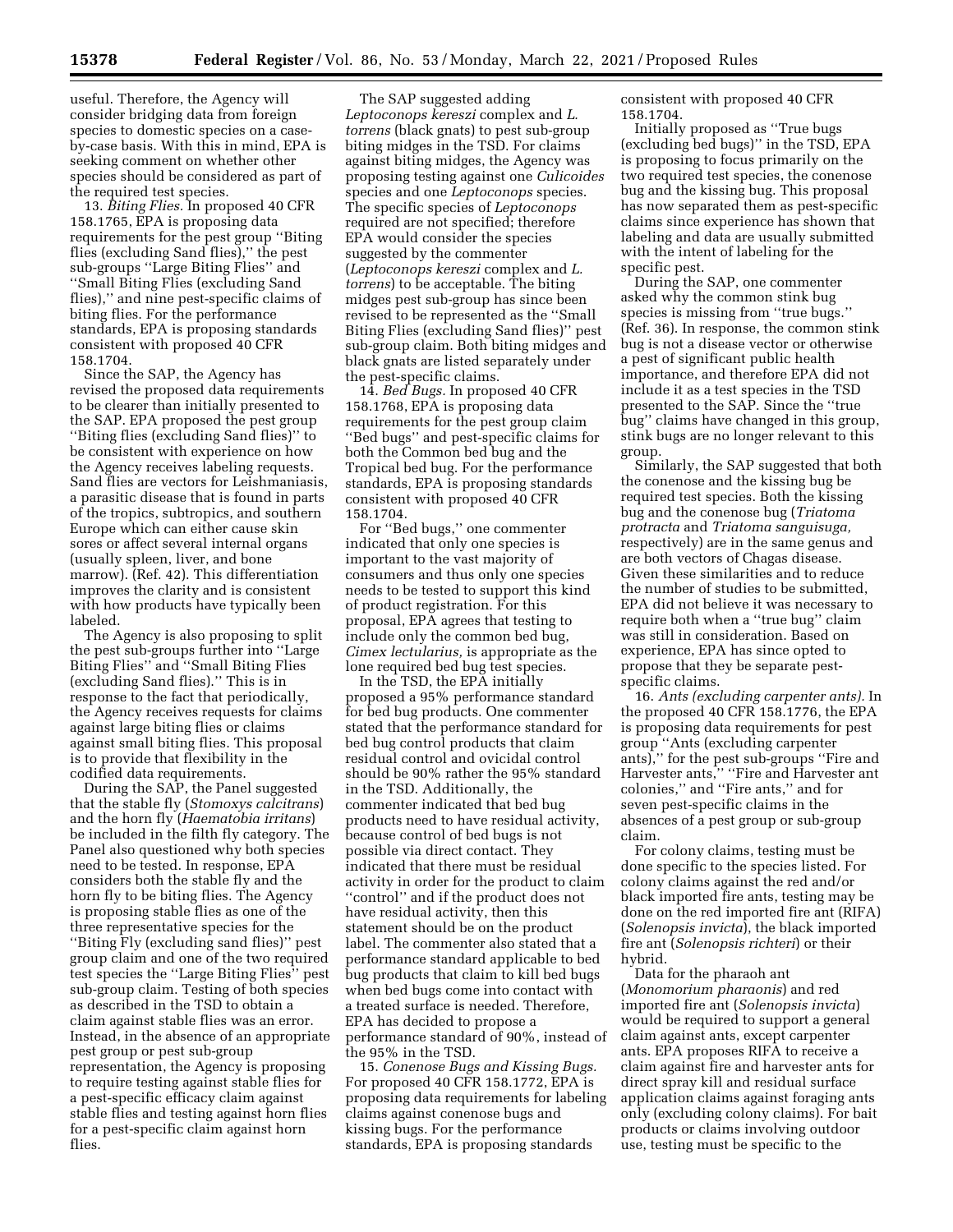species listed. For colony claims, testing must be specific to the species listed. For colony claims against the red and/ or black imported fire ants, testing may be done on, *S. invicta, S. richteri,* or their hybrid.

Public comments on the 2013 SAP suggested that additional clarity was needed for categories such as ''ants'' where only certain members of the group would be considered pests of significant public health importance. (See, *e.g.,* Ref. 40). Similar to EPA's current practice for spiders, EPA requires product performance data for certain species-specific claims (*e.g.* ''fire ants'') and for general claims against ''ants'' or ''ants, unless certain species are expressly excluded, *i.e.,* fire, pharaoh, harvester, and carpenter ants.'' Fire and harvester ants are considered pests of significant public health importance, due to their painful stings that may result in anaphylaxis, while pharaoh ants are considered pests of significant public health importance because they can transfer numerous pathogens much like cockroaches. As discussed separately in more detail in Unit VII.C.18 of this proposal, Carpenter ants are structural pests which also require the submission of efficacy data. As a result, if an applicant submits a draft label with a claim against ''ants (excluding fire, pharaoh, harvester, and carpenter ants)," the applicant does not need to provide product performance data to EPA. Instead, the applicant would generate efficacy data to confirm that the product is effective against these non-public health pests and then hold those data in their files. However, a label claim against ''ants'' encompasses, pests of significant public health importance and structural pests, and therefore for a ''kills ants'' label claim, the applicant would need to submit at least three product performance studies to EPA to verify this claim, one study each for the fire ant (which can be bridged to cover the harvester ant for a direct spray test), pharaoh ant, and carpenter ant. For a more detailed discussion of the ''Carpenter ants'' claim, see Unit VII.C.18 of this proposal.

The SAP also suggested adding the following ants to the ''Ants (except carpenter ants)'' group: European fire ant, odorous house ant, red imported fire ant (RIFA), tropical fire ant, thief ant, dark rover ant, hairy crazy ant, Caribbean crazy ant, yellow crazy ant, pavement ant, and *Crematogaster* spp. Fire ants (*Solenopsis* spp.). Some of the species suggested for inclusion are not pests of significant public health importance (odorous house ant, thief ant, dark rover ant, hairy crazy ant,

Caribbean crazy ant, yellow crazy ant, and pavement ant), and thus EPA is not proposing product performance data requirements specific to these species.

17. *Bees, Wasps, Yellowjackets, and Hornets.* For proposed 40 CFR 158.1780, EPA is proposing data requirement for a pest group claim ''Bees, Wasps, Yellowjackets, and Hornets'' and pestspecific claim for bald-faced hornet, mud dauber wasp, paper wasp, and yellowjackets. For the performance standards, EPA is proposing standards consistent with proposed 40 CFR 158.1704. For colony claims against *Vespula* spp. EPA is proposing a performance standard of 100%.

For the pest group claim, EPA is proposing data on two yellowjacket species (one *Vespula* sp. and the baldfaced hornet (*Dolichovespula maculata*)) and one paper wasp (*Polistes*  sp.). These required test species were chosen based on their painful stings that may cause life-threatening reactions. The SAP was supportive of the selection of these species as representative to this pest group.

For the pest-specific claims that were proposed, one commenter indicated that stinging bees and wasps, solitary and ground nesting Hymenoptera such as mud daubers, digger wasps/bees, and spider wasps should not be included as pests of significant public health importance. The commenter believed that these females use their stingers for hunting, not defense, which means that it is unlikely such a pest would pose a public health threat. (Ref. 40). Another commenter added that they are also beneficial insects. (Ref. 41). However, these insects can inflict painful stings that may cause life-threatening allergic reactions and therefore are considered pests of significant public health importance and incorporated into the pest-specific claims.

The Asian giant hornet, *Vespa mandarinia,* has recently been sighted in the U.S. At the time EPA developed the pest grouping for ''Bees, Wasps, Yellowjackets, and Hornets'', this species was not in the U.S. EPA requests comment on whether there are data to suggest the representative taxa should cover this species, or alternatively, data to suggest the opposite.

18. *Carpenter Ants.* Carpenter ants are structural pests which also require the submission of efficacy data. For proposed 40 CFR 158.1782, EPA is proposing data requirement for a pest group claim ''Carpenter Ants.'' For the pest group claim, EPA is proposing requiring testing data on one of the following carpenter ant species: Black carpenter ant (*Camponotus pennsylvanicus*), or Florida carpenter

ant (*Camponotus floridanus*), or Western carpenter ant (*Camponotus modoc*).

For bait treatment EPA is proposing a performance standard of 95% prevention of damage to wood for ≥3 years. For ''Non-Structural: Wood Preservative Treatment,'' EPA is proposing a 100% performance standard of prevention of damage to wood for ≥2 years. And for structural protection, EPA is proposing a performance standard of 95% prevention of damage to wood ≥5 years.

For carpenter ants, the SAP suggested adding the carpenter ant (*Camponotus neracticus*) as a test species. The Panel also indicated that more test species might be needed on the list because laboratories may experience hardship obtaining and maintaining colonies of some of the species on the list provided. In response EPA notes that there are three carpenter ant options for testing and that testing would need to be done on only one of the species. EPA notes that the *Camponotus neracticus* is significantly smaller than any of the three options. Thus, EPA believes that the three proposed test species are better choices for representative species.

19. *Wood-destroying beetles.* For proposed 40 CFR 158.1784, EPA is proposing data requirements for wood destroying beetles. For products making a claim against wood-destroying beetles or wood-boring beetles, EPA is proposing to require testing on three species: Anobiid beetle (*Anobiidae* sp.), bostrichid beetle (*Bostrichidae* sp.), and old house borer (*Hylotrupes bajulus*). For products making a claim against true powderpost beetles, EPA is proposing to require testing on one species from the Lyctinae subfamily.

For bait treatment EPA is proposing a performance standard of 95% prevention of damage to wood for ≥3 years. For ''Non-Structural: Wood Preservative Treatment,'' EPA is proposing a 100% performance standard of prevention of damage to wood for ≥2 years. And for structural protection, EPA is proposing a performance standard of 95% prevention of damage to wood ≥5 years.

One public commenter suggested that EPA consider adding a fourth genus also known as the lyctid beetles (*Lyctinae*  spp.) to represent the major wooddestroying beetle genera while allowing flexibility to test three of the four. (Ref. 43). The EPA does not believe that substituting a lyctid beetle as a representative test species is appropriate, as these beetles are not likely to cause structural damage.

20. *Termites.* For proposed 40 CFR 158.1786, EPA is proposing data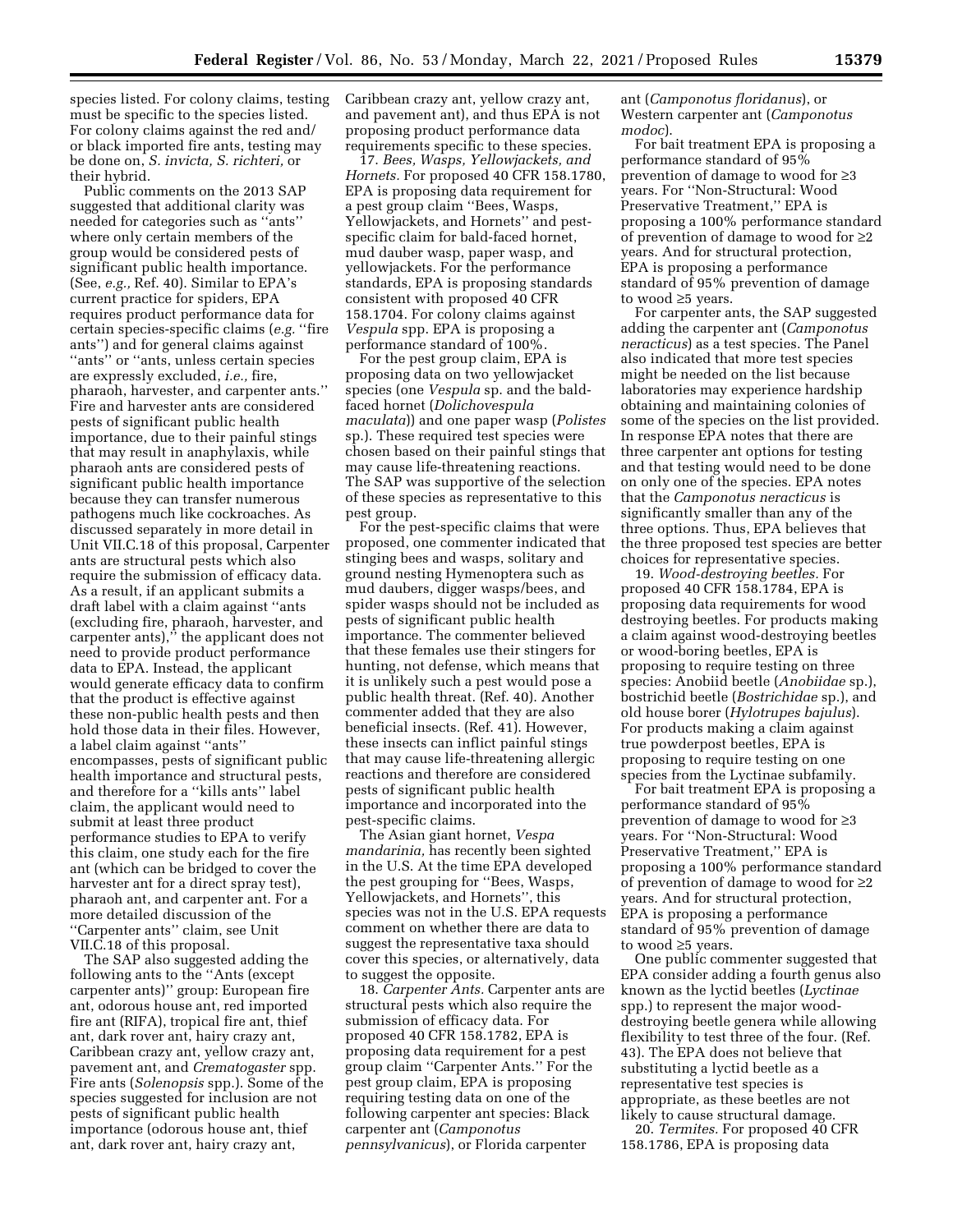requirements for the subterranean termite, desert subterranean termite, Formosan subterranean termite, drywood termite, and dampwood termite. For products making a claim against termites, EPA is proposing testing on species from four genera of termites. EPA is proposing to require testing on:

- *Coptotermes formosanus*
- And one of the following *Reticulitermes* species: *Reticulitermes flavipes,* or *Reticulitermes hesperus,*  or *Reticulitermes virginicus*
- And one of the following arboreal termite species: *Nasutitermes coringer*  (Motschulsky)
- And one of the following drywood termite species: *Cryptotermes brevis,*  or *Cryptotermes cavifrons,* or *Incisitermes minor,* or *Incisitermes snyderi*

For a claim against arboreal termites, EPA is proposing testing of one arboreal termite species: *Nasutitermes coringer*  (Motschulsky). For a claim against dampwood termites, EPA is proposing testing of the following dampwood termite: *Zootermopsis* sp. For a claim against drywood termites, EPA is proposing testing of one of the following drywood termites: *Cryptotermes brevis,*  or *Cryptotermes cavifrons,* or *Incisitermes minor* or *Incisitermes snyderi.* For a claim against subterranean termites, including formosan subterranean termites, EPA is proposing testing in two genera of termites. Specifically, EPA is proposing testing on the following *Coptotermes*  species: *Coptotermes formosanus;* and one of the following *Reticulitermes*  species: *Reticulitermes flavipes,* or *Reticulitermes hesperus,* or *Reticulitermes virginicus.* 

For bait treatment, EPA is proposing a performance standard of 95% prevention of damage to wood for ≥3 years. For ''Non-Structural: Wood Preservative Treatment'' EPA is proposing a 100% performance standard of prevention of damage to wood for ≥2 years. And for structural protection, EPA is proposing a performance standard of 95% prevention of damage to wood ≥5 years.

The SAP suggested adding drywood termite (*Incisitermes synderi*) as a test species. EPA is proposing to add *Incisitermes snyderi* to the list of representative species for drywood termites. Additionally, *Cryptotermes cavifrons,* a species endemic to Florida, would also be an acceptable representative test species and EPA is proposing to add this organism as well.

The SAP and other commenters questioned the standard of ''100%

prevention of damage to wood'' and thought that the lesser 95% or 90% would be more acceptable. EPA agrees with the comment and is proposing a 95% prevention of damage to wood standard. However, EPA notes that what constitutes a 95% standard is dependent on the type of study being performed. For example, for the standard U.S. Forest Service Concrete Slab field study, the 95% would be calculated such that any damage greater than nibbles to surface etching would be considered a failure; if a single plot had more than one instance of nibbles to surface etching in any of the standard five evaluation periods, this would also be a failure. A 95% success rate for the U.S. Forest Service Concrete Slab (CS) tests would be determined by the combined data for a product, by rate, in a given year. For non-structural wood preservative treatments, EPA is proposing a standard of 100% prevention of damage to wood for ≥2 years. Additionally, to be consistent with the majority of other pests, EPA is proposing the termite standards for direct applications to pests, surface applications, and spatial applications will be changed to a performance standard of 90%, consistent with proposed 40 CFR 158.1704.

21. *Invasive Species.* EPA believes treating invasive species quickly and appropriately is critical, and EPA does not intend to preclude use of a pesticide product pursuant to FIFRA 2(ee) to treat an invasive species. EPA believes that pesticide products are an important tool for managing the spread of an invertebrate invasive species and the related public health concerns or significant economic impacts. The availability of pesticide products with proven performance against an invasive species is important to slowing the spread of the invasive species.

Due to the sudden appearance and often rapid spread of invasive species, except for the pests noted, EPA does not presently intend to list the specific invasive species for which product performance data might be deemed necessary. Instead, the submission of product performance data to support claims for effectiveness against invasive invertebrate pests will be considered on a case-by-case basis. Given the expectation of infrequent submission of such an application, a ''case-by-case'' approach is the most suitable. EPA recommends that applicants consult with the Agency when first considering a submission to place an invasive species on the label of a pesticide product. As part of the consultation, EPA would be able to provide information on protocol development

and selection of test species. EPA generally expects to require product performance data for invasive species that are similar to the Asian longhorned beetle and emerald ash borer in that they have the potential to cause significant economic or ecological damage and the efficacy of products used against them cannot readily be determined at the time of application.

This proposal specifies that the Asian longhorned beetle and the emerald ash borer are two invasive pests for which product performance data must be submitted. The efficacy of the products used for their control typically cannot be determined until the season after application, and the EPA believes it appropriate to continue the practice of reviewing efficacy data for these invasive species.

#### **VIII. Updates to Subparts U and V**

In addition to the inclusion of product performance data requirements under the new subpart R, EPA is also proposing to revise and update the product performance data requirements language for biochemical and microbial pesticides in subpart U, 40 CFR 158.2070 and subpart V, 40 CFR 158.2160, in order to clarify the requirements for products that would be subject to both proposed subpart R and also subpart U or subpart V.

Subpart U (biochemical pesticides) and subpart V (microbial pesticides) currently require that product performance data be developed, and that each applicant must ensure through testing that the pesticide product is efficacious when used in accordance with label directions and commonly accepted pest control practices. Both subparts also state that EPA may require, on a case-by-case basis, submission of product performance data for any pesticide product registered or proposed for registration or amendment (see, 40 CFR 158.2070 and 40 CFR 158.2160). These requirements would not be modified by this proposal.

Subpart U (biochemical pesticides) and subpart V (microbial pesticides) also currently require that product performance data be submitted for each biochemical and microbial pesticide product that bears a claim to control public health pests, as the term is used in subparts U and V. This requirement is followed by a non-exhaustive list of public health pests. This includes pest microorganisms infectious to humans in any area of the inanimate environment or a claim to control vertebrates (including but not limited to: Rodents, birds, bats, canids, and skunks) or invertebrates (including but not limited to: Mosquitoes and ticks) that may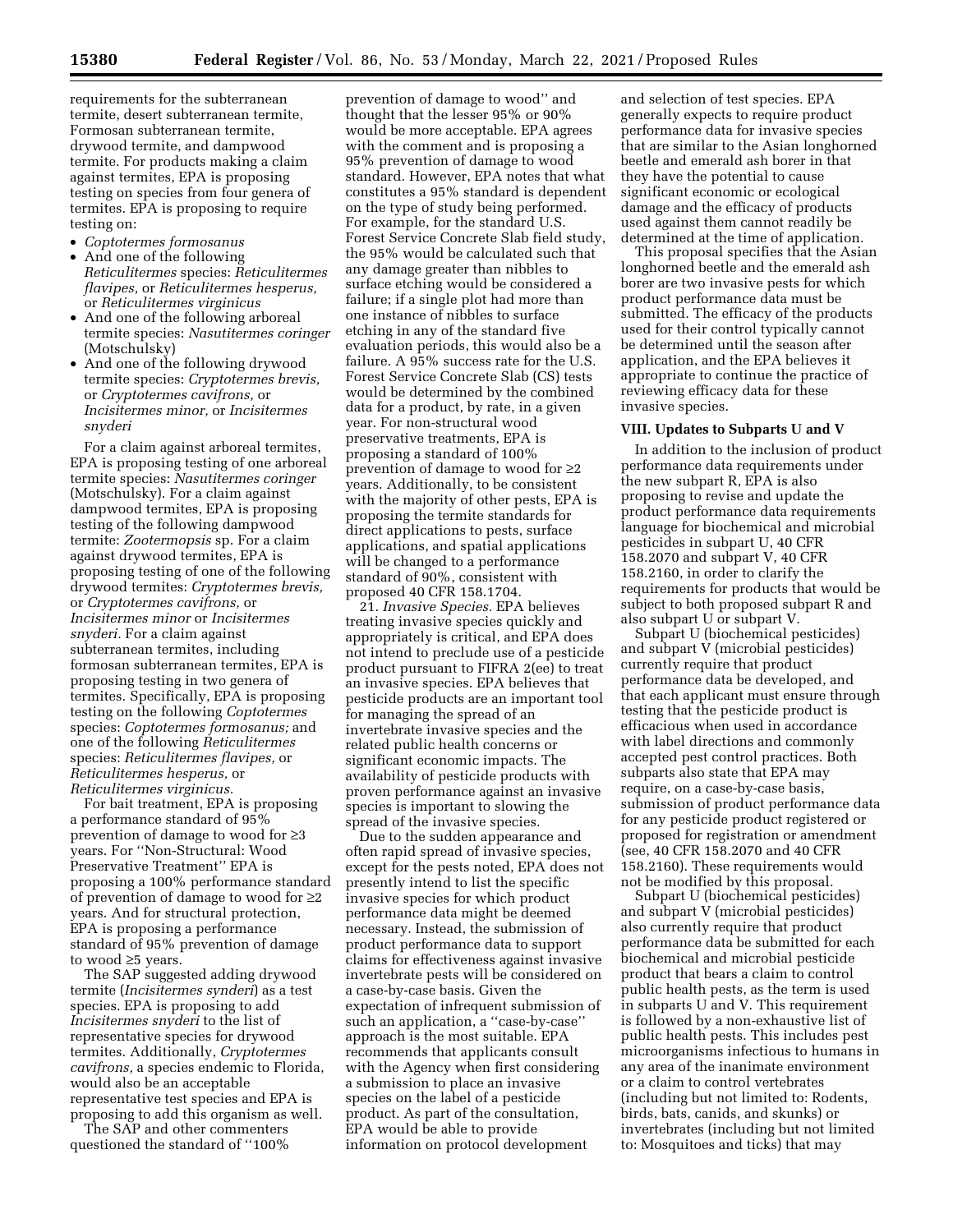directly or indirectly transmit diseases to humans.

This proposal adds additional clarity by including a provision in subpart U (biochemical pesticides) and subpart V (microbial pesticides) stating that product performance data must be submitted for each product that bears a claim against an invertebrate pest that is covered by subpart R. This provision is intended to be coextensive with the requirements of subpart R, and broader than the currently existing requirements in subparts U and V related to ''public health pests'' in that it would also cover the wood-destroying beetles and invasive exotic species claims covered by subpart R.

Additionally, EPA notes that data requirements and the performance standards that determine the acceptability of data may be modified on a case-by-case pursuant to the provisions in 40 CFR 158.45 and 40 CFR 158.1707.

## **IX. Impact of This Proposal on Future and Existing Registrations**

This action, if finalized, will have no immediate effect on existing registrations unless new information indicates an existing registration includes claims that are not sufficiently supported. When an application for registration or amended registration requests to put a claim(s) on its pesticide product's labeling for effectiveness against an invertebrate species that is covered by this action, the application would generally include submission of product performance data to support those claims for effectiveness.

#### **X. Peer Review**

## *A. Human Studies Review Board*

1. *Background.* Research with human subjects that is conducted or supported by the U.S. government is subject to regulations for the protection of human subjects. These regulations are referred to as the Common Rule. EPA's codification of the Common Rule appears at 40 CFR part 26, subpart A. On February 6, 2006 (71 FR 6138) (FRL– 7759–8), EPA published a final rule amending part 26 by adding new subparts (B–Q). This amendment added, among other parts, Subpart K, which applies standards similar to those in the Common Rule to third parties (*i.e.,* those other than federal agencies and federally-funded researchers) conducting research with human subjects. Additional amendments to part 26 have been made, most recently in 2019 (84 FR 35315, July 23, 2019) (FRL– 9996–48–ORD). Under EPA's regulation,

if the research involves intentional exposure of a human subject and if the sponsor or investigator intends to submit the results of the research to EPA in connection with any action that may be performed by EPA under the pesticide laws (FIFRA or FFDCA), then the research must comply with the provisions of 40 CFR part 26; the requirements of EPA's human studies rule also apply to any research involving intentional exposure of a human subject to a pesticide, when the results are intended to be submitted in connection with a regulatory action under any other statute EPA administers. In addition to establishing protections for human subjects of research, EPA established the Human Studies Review Board (HSRB or Board) to review both proposals for new research and reports of covered human research on which EPA proposes to rely under the pesticide laws. The HSRB is a federal advisory committee operating in accordance with the Federal Advisory Committee Act (FACA) (5 U.S.C. app. 2, section 9).

The HSRB typically includes independent experts in toxicology, exposure assessment, industrial hygiene, statistics, and bioethics, as well as an entomologist consultant. The HSRB provides EPA with advice, information, and recommendations on issues related to both the scientific and ethical aspects of human subjects research. The major objectives are to provide review and recommendations on the scientific and ethical aspects of research proposals and protocols, and reports of completed research with human subjects; and, when requested, advise on how to strengthen EPA's programs for protection of human subjects of research. EPA considers all recommendations from the HSRB before finalizing its reviews of proposed or final research.

The HSRB reports to the EPA Administrator through EPA's Science Advisor. Since 2006, the rigorous independent reviews conducted by EPA and the HSRB, as mandated by part 26, have resulted in research protocols designed to result in scientificallysound data and to ensure the protection of human subjects involved in the research. In providing for the establishment of the HSRB, the regulations have reassured the public that all pesticide research involving intentional exposure to human subjects undergoes thorough independent and expert review based on scientific and ethical standards.

Under 40 CFR part 26, subpart K, protocols for research subject to the regulation's requirements must be

submitted to EPA for review and evaluation before initiation of the study. The relevant information that must be included in the proposed research protocol is specified in 40 CFR 26.1125. EPA then evaluates the protocol and makes a determination about the scientific validity and reliability of the research as well as examining the ethical aspects of the research, in accordance with the conditions in 40 CFR 26.1603. EPA submits the protocol and supporting materials, as well as EPA's science and ethics reviews of the proposed research to the HSRB for review and comment. The members of the HSRB review the proposed research. Then in an open and transparent manner at a public meeting, members of the HSRB ask additional questions, provide their individual comments, and participate in a discussion which is documented in meeting minutes. Each final HSRB report contains the Board's responses to charge questions posed by EPA, as well as the final, approved advice of the HSRB. The research cannot be initiated until EPA approves the protocol, following its consideration of the HSRB's input and recommendations. The protocol will only be approved if EPA determines that the research conducted according to the protocol would meet the standards of 40 CFR 26, Subparts K and L. Information on the HSRB, including materials reviewed and recommendations can be found on the HSRB web page. (Ref. 44).

Once the research has been conducted, then all of the records relevant to the research, including raw data and records of ethical review, are submitted to EPA. EPA examines all submitted materials, considers the scientific and ethical conduct of the research, and provides the completed research and its evaluation of the completed research to the HSRB. The HSRB reviews the documents and discusses them at a public meeting in the same open and transparent manner. The HSRB issues a report of their findings following the meeting. EPA may rely on the results of completed human research involving intentional exposure of human subjects only if the research meets the standards referenced in part 26, subpart Q.

2. *Review of EPA's draft guideline 810.3700.* In October 2008, EPA presented to the HSRB a draft guideline titled ''Insect Repellents to be applied to Human Skin'' for review and evaluation. (Ref. 46). The HSRB final report (Ref. 46) for that October 2008 meeting included the HSRB's comments and concerns about the statistical analysis plan included in the draft guideline.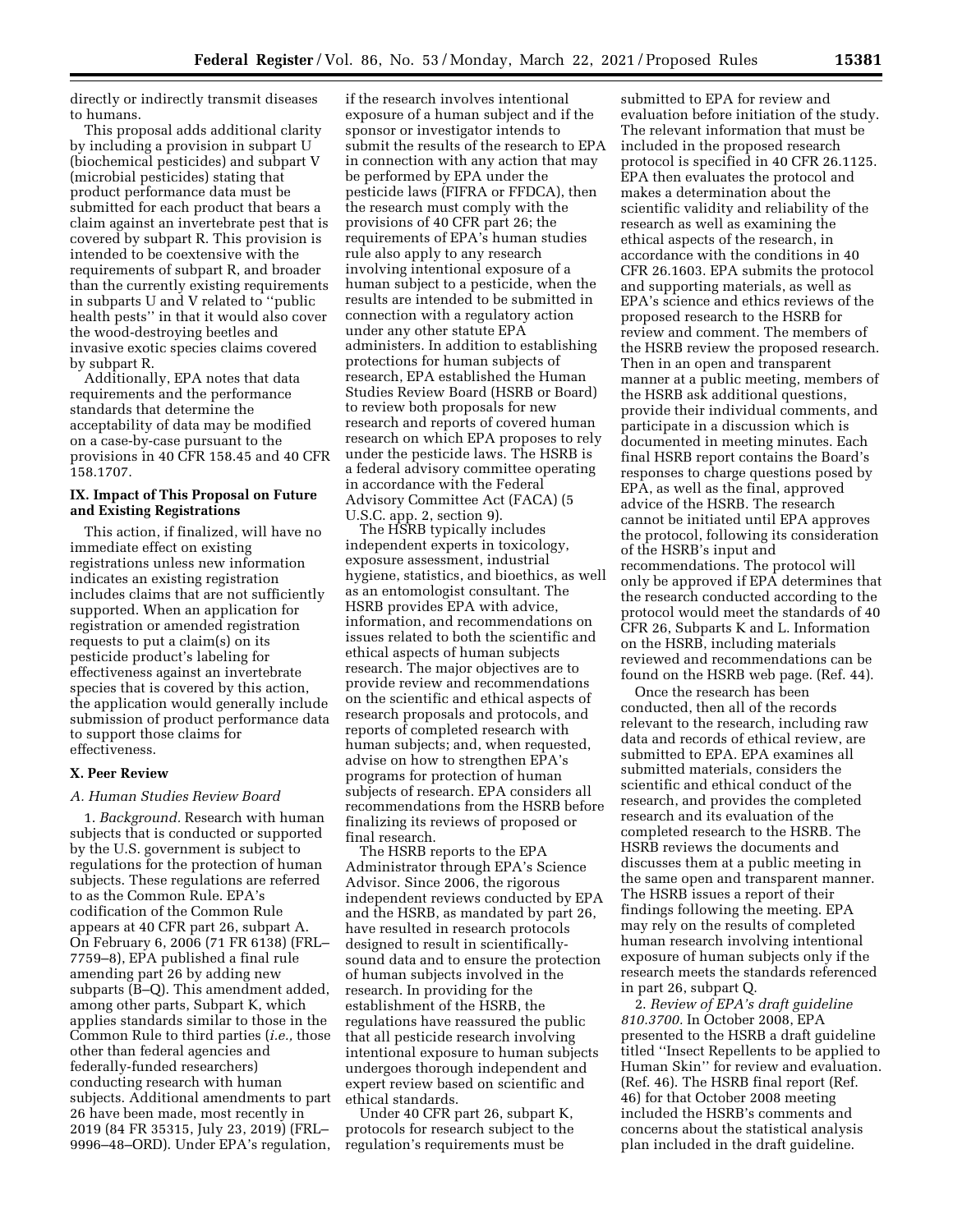Based on the HSRB review and comments, EPA revised the guideline and presented the revised guideline to the HSRB on June 23, 2010. EPA's Senior Policy Advisor for the Pesticide Program made a presentation titled, ''OPP Policy Decisions Regarding Insect Repellent Efficacy Testing.'' (Ref. 31).

The HSRB recommended several changes or clarifications for the revised guideline in its final report, (Ref. 47) including:

• Removal of the maximumlikelihood method requirement in the data analysis section;

• Clarification of recommendations regarding the use of positive controls, particularly with respect to the number of controls and the rationale for including them in the study;

• Careful consideration of recommendations regarding the recruitment and inclusion of so-called 'vulnerable' populations; and

• Encouraging the use of study designs that will enable investigators to collect data that will allow quantitative measurement of repellent efficacy in addition to determining the complete protection time (CPT).

On August 6, 2010 (75 FR 47592), EPA announced the availability of the final guideline for Insect Repellents to be Applied to Human Skin (Guideline 810.3700).

3. *Overall impact of HSRB review.* As required by 40 CFR part 26, the HSRB has reviewed and commented on all protocols for conducting skin-applied insect repellents as well as the completed studies conducted according to those protocols. In its final reports, the HSRB provided recommendations to strengthen EPA's statistical approaches for calculating CPTs. Additionally, the HSRB's feedback has resulted in EPA's development of a model to calculate sample sizes for field and lab testing with mosquitoes and lab testing with ticks, to support results. At the recommendation of the HSRB, EPA also elected not to require positive controls.

#### *B. FIFRA Scientific Advisory Panel*

On March 19–20, 2013, EPA presented to the SAP a variety of issues for their consideration and response concerning the Scientific Issues Associated with Product Performance Data Needs for Pesticide Products Claiming Efficacy against Invertebrate Pests of Significant Public Health or Economic Importance. The meeting announcement, the Agency's presentations and support documents, public comments, and the comments by the SAP are available at *regulations.gov*  using the docket identifier EPA–HQ– OPP–2012–0574. Unit VII of this

proposal discusses how comments from the SAP and public comments informed the data requirements of proposed subpart R.

In separate actions EPA has developed and revised testing guidelines and continues to do so. While this rule refers to these guidelines, and recommends their use, they are not the subject of today's proposal. For informational purposes, EPA is providing a description of SAP meetings relevant to those guidelines.

1. *1994 meeting.* In 1994, EPA held a 2-day meeting of the SAP to review the Agency's proposed amendments to the data requirements for pesticide registrations contained in 40 CFR part 158. The SAP was asked to comment on each data requirement and identify, in their opinion, which ones were necessary to fully and thoroughly evaluate the potential hazard of a chemical compound and which ones were not intrinsically useful in providing practical scientific information. The review included both comparative product performance data requirements along with product performance data requirements for public health and non-public health data requirements. A very complete discussion of the 1994 SAP was presented in the proposed rule for conventional pesticides (March 11, 2005; 70 FR 12310) (FRL–6811–2).

2. *April 2000 meeting.* In April 2000 the SAP was asked to comment on a draft guideline regarding insect repellents for human skin and outdoor premises. (Ref. 48).

3. *July 2002 meeting.* On July 30–31, 2002, the SAP was asked to review the design and scientific soundness of the draft guideline entitled ''Termite Bait Testing.'' EPA's presentations, the draft guideline, the charge questions, and the Panel's review of the guideline are available at *regulations.gov* using the docket identifier EPA–HQ–OPP–2002– 0125.

4. *March 2012 meeting.* On March 6– 7, 2012, EPA presented to the SAP, a draft guideline regarding bed bugs. The meeting announcement, the Agency's presentations and support documents, public comments, and the comments by the SAP are available at *regulations.gov*  using the docket identifier EPA–HQ– OPP–2011–1017. After taking the SAP's feedback into consideration, EPA announced the availability of the final test guideline, Laboratory Product Performance Testing Methods for Bed Bug Pesticide Products; OCSPP Test Guideline 810.3900, on June 14, 2017 (82 FR 27254) (FRL–9959–78).

5. *May 2018 meeting.* On May 8–10, 2018, EPA presented to the SAP for

their consideration and response scientific issues associated with proposed revisions to two EPA Test Guidelines 810.3100 (Soil Treatment for Imported Fire Ants), and Guideline 810.3500 (Premises Treatment), for Red Imported Fire Ants (RIFA). These guidelines were originally published in March 1998.

The proposed premises treatment guideline revisions presented to the SAP contained recommended test methodologies for a wide range of products intended to kill, control, flush, and/or knockdown invertebrate premises pests, such as cockroaches, ticks, mosquitoes, flies, and wasps. The guideline did not cover treatment of livestock or pets, wide area-mosquito control, or bed bug products. In addition to guidance for testing efficacy of direct pesticide application to pests, residual treatments, and cockroach and fly baits in the laboratory, the proposed guideline also included field testing methods for outdoor misting systems, Hymenoptera nest treatments, and outdoor foggers. Methods for resistance ratio determination and characterization of pest population strain susceptibility were also described.

The proposed RIFA treatment guideline revisions contained recommended test methodologies for evaluating the performance of pesticide products for the treatment and control of red imported fire ant colonies/ mounds. The guideline did not cover premises treatments for RIFA workers/ foragers, such as direct application to pests. Field tests for both mound- and area-applied pesticide products were proposed, along with accompanying laboratory studies for baits, barrier treatments, and insect growth regulators.

The meeting announcement, the Agency's presentations and support documents, and public comments are available at *regulations.gov* using the docket identifier EPA–HQ–OPP–2017– 0693. In September of 2019, EPA published the final Product Performance Test Guidelines OCSPP 810.3500: Premises Treatments; Background information, the draft guideline, and charge questions developed by EPA are available at *[https://archive.epa.gov/](https://archive.epa.gov/scipoly/sap/meetings/web/html/040500_mtg.html) [scipoly/sap/meetings/web/html/](https://archive.epa.gov/scipoly/sap/meetings/web/html/040500_mtg.html)  040500*\_*[mtg.html.](https://archive.epa.gov/scipoly/sap/meetings/web/html/040500_mtg.html)* 

7. *June 2019 meeting.* On June 11–14, 2019, the SAP reviewed EPA's proposed guidelines for Efficacy Testing of Topically Applied Pesticides Used Against Certain Ectoparasitic Pests on Pets. The meeting announcement, the Agency's presentations and support documents, public comments, and the comments by the SAP are available at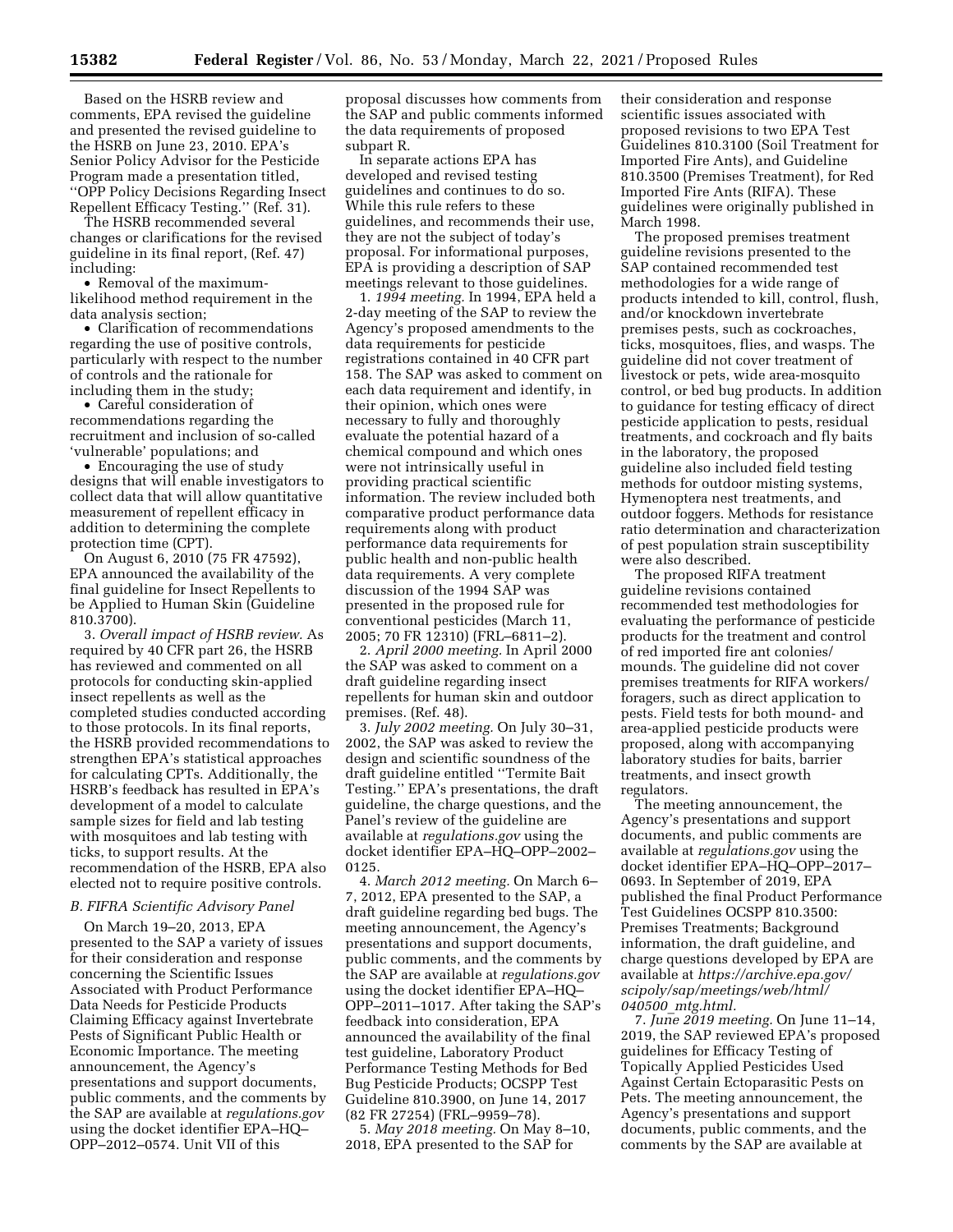*regulations.gov* using the docket identifier EPA–HQ–OPP–20190161.

## **XI. Request for Comments**

The Agency invites the public to provide comment on the proposed requirements and their basis. Specifically included within the Agency's requests for comments are suggestions which can be supported by scientific data for the Agency to consider during the development of the final rule. Specific comments are requested for:

1. *Definitions.* The Agency welcomes comment on the proposed definitions. The Agency also welcomes suggestions on additional definitions that may be needed to help clarify what is required in the regulations.

2. *Representative test species.* The proposed rule includes taxonomic categories of invertebrates which require more than one species to be tested to support a general claim for that pest group. The representative taxa were selected on the basis of vigor of the pest species and the likely ability of the species to serve as an adequate surrogate for other pests in the group. The selection of representative taxa was informed by the 2013 SAP.

3. *Performance standards.* The Agency welcomes specific comments on performance standards. The Agency would need to see scientifically sound data to support any recommendations for performance standards that differ from those proposed. The Agency believes requiring data showing the pesticide meets a specified threshold level (performance standard) of efficacy is the best means of addressing potential consequences which could occur through the use of ineffective pesticides intended for use against pests that transmit disease.

4. *Economic analysis.* The Agency also welcomes public comment on its economic analysis of the proposed rule, as well as on its underlying assumptions, economic data, and high and low-cost options and alternatives. Describe any assumptions and provide any technical information and data used in preparing your comments. Explain estimates in sufficient detail to allow for it to be reproduced for validation. EPA's underlying principle in developing the proposed revisions has been to strike an appropriate balance between the need for adequate data to make the statutorily mandated determinations and informed risk management decisions, while minimizing data collection burdens on regulated community required to support product performance data requirements. In particular, EPA would appreciate public comment on the

magnitude of the savings in discovery costs discussed on page 29 of the cost analysis.

#### **XII. References**

The following is a listing of the documents that are specifically referenced in this document. The docket includes these documents and other information considered by EPA, including documents that are referenced within the documents that are included in the docket, even if the referenced document is not physically located in the docket. For assistance in locating these other documents, please consult the person listed under **FOR FURTHER INFORMATION CONTACT**.

- 1. US EPA. Cost Analysis of the Proposed Product Performance Rule, prepared by the Biological and Economic Analysis Division, Office of Pesticide Programs, available in docket: EPA–HQ–OPP– 2020–0124.
- 2. US EPA. Pesticide Registration (PR Notice) Notice 2002–1, available at *[https://](https://www.epa.gov/sites/production/files/2014-04/documents/pr2002-1.pdf) [www.epa.gov/sites/production/files/](https://www.epa.gov/sites/production/files/2014-04/documents/pr2002-1.pdf) [2014-04/documents/pr2002-1.pdf](https://www.epa.gov/sites/production/files/2014-04/documents/pr2002-1.pdf)* at 2 (accessed March 6, 2020); *see also* Public Review Draft: Pesticide Registration (PR Notice) 2020–[X], Draft List of Pests of Significant Public Health Importance— Revised 2020, docket EPA–HQ–OPP– 2020–0260.
- 3. US EPA. PRN 96–7 Termiticide Labeling, available at *[https://www.epa.gov/](https://www.epa.gov/pesticide-registration/prn-96-7-termiticide-labeling)  [pesticide-registration/prn-96-7](https://www.epa.gov/pesticide-registration/prn-96-7-termiticide-labeling)  [termiticide-labeling](https://www.epa.gov/pesticide-registration/prn-96-7-termiticide-labeling)* (accessed March 13, 2020).
- 4. United States Public Health Service. Public Health Report. 1923 Aug 3; 38(31): 1747– 1814.
- 5. Scott, Thomas and Willem Takken. Feeding strategies of anthropophilic mosquitoes result in increased risk of pathogen transmission. Trends in Parasitology March 2012, Vol. 28, No. 3.
- 6. Eisen, Lars. Pathogen transmission in relation to duration of attachment by Ixodes scapularis ticks, Ticks and Tickborne Diseases.
- 7. US EPA. Bed Bugs, Get them out and Keep them Out, available at *[https://](https://www.epa.gov/bedbugs) [www.epa.gov/bedbugs](https://www.epa.gov/bedbugs)* (accessed March 6, 2020).
- 8. US EPA and CDC. Joint statement on bed bug control in the United States from the U.S. Centers for Disease Control and Prevention (CDC) and the U.S. Environmental Protection Agency (EPA); available at *[https://stacks.cdc.gov/view/](https://stacks.cdc.gov/view/cdc/21750/Email)  [cdc/21750/Email](https://stacks.cdc.gov/view/cdc/21750/Email)* (accessed March 19, 2020).
- 9. Su N–Y, Scheffrahn RH (2000). Termites as pests of buildings. In: Abe T, Bignell DE, Higashi M (eds) Termites: Evolution, sociality, symbioses, ecology. Kluwer, Boston, pp 437–453.
- 10. Peterson CJ, Wagner TL, Shelton TG, Mulrooney JE (2008). A historic pest: 90 years of USDA publications reveal changes in termite management. Pest Manag Prof 76(2):25, 28–30, 32.
- 11. US EPA. Office of Pesticide Programs, Label Review Manual, available at *[https://www.epa.gov/pesticide](https://www.epa.gov/pesticide-registration/label-review-manual)[registration/label-review-manual](https://www.epa.gov/pesticide-registration/label-review-manual)*  (accessed March 13, 2020).
- 12. US EPA. Product Performance Guideline 810.1000, Overview, Definitions, and General Considerations, available at *[https://www.epa.gov/test-guidelines](https://www.epa.gov/test-guidelines-pesticides-and-toxic-substances/series-810-product-performance-test-guidelines)[pesticides-and-toxic-substances/series-](https://www.epa.gov/test-guidelines-pesticides-and-toxic-substances/series-810-product-performance-test-guidelines)[810-product-performance-test-guidelines](https://www.epa.gov/test-guidelines-pesticides-and-toxic-substances/series-810-product-performance-test-guidelines)*  (accessed March 6, 2020).
- 13. CDC. Division of Vector Borne Infectious Diseases: West Nile Virus Fact Sheet available at *[https://www.cdc.gov/](https://www.cdc.gov/westnile/resources/pdfs/wnvFactsheet_508.pdf) [westnile/resources/pdfs/wnvFactsheet](https://www.cdc.gov/westnile/resources/pdfs/wnvFactsheet_508.pdf)*\_ *[508.pdf,](https://www.cdc.gov/westnile/resources/pdfs/wnvFactsheet_508.pdf)* (accessed March 9, 2020).
- 14. CDC. Zika Virus, Statistics and Maps; available at *[https://www.cdc.gov/zika/](https://www.cdc.gov/zika/reporting/index.html)  [reporting/index.html](https://www.cdc.gov/zika/reporting/index.html)* (accessed March 6, 2020); CDC, Zika Virus, available at *<https://www.cdc.gov/zika/index.html>*  (accessed March 6, 2020).
- 15. CDC. Lyme Disease: Data and Surveillance, available at *[https://](https://www.cdc.gov/lyme/datasurveillance/index.html?CDC_AA_refVal=https%3A%2F%2Fwww.cdc.gov%2Flyme%2Fstats%2Findex.html) [www.cdc.gov/lyme/datasurveillance/](https://www.cdc.gov/lyme/datasurveillance/index.html?CDC_AA_refVal=https%3A%2F%2Fwww.cdc.gov%2Flyme%2Fstats%2Findex.html)  [index.html?CDC](https://www.cdc.gov/lyme/datasurveillance/index.html?CDC_AA_refVal=https%3A%2F%2Fwww.cdc.gov%2Flyme%2Fstats%2Findex.html)*\_*AA*\_ *[refVal=https%3A%2F%2Fwww.cdc.gov](https://www.cdc.gov/lyme/datasurveillance/index.html?CDC_AA_refVal=https%3A%2F%2Fwww.cdc.gov%2Flyme%2Fstats%2Findex.html) [%2Flyme%2Fstats%2Findex.html](https://www.cdc.gov/lyme/datasurveillance/index.html?CDC_AA_refVal=https%3A%2F%2Fwww.cdc.gov%2Flyme%2Fstats%2Findex.html)*  (accessed March 19, 2020).
- 16. M.L. Wilson, J.F. Levine, and A. Spielman. Effect of deer reduction on abundance of the deer tick (*Ixodes dammini*), Yale J Biol Med. 1984 Jul– Aug; 57(4): 697–705.
- 17. David Cameron Duffy, Scott R. Campbell, Dara Clark, Chris Dimotta, Susan Gurney. *Ixodes scapularis* (Acari: Ixodidae) Deer Tick Mesoscale Populations in Natural Areas: Effects of Deer, Area, and Location, Journal of Medical Entomology, Volume 31, Issue 1, 1 January 1994, Pages 152–158, *[https://doi.org/10.1093/jmedent/](https://doi.org/10.1093/jmedent/31.1.152)  [31.1.152.](https://doi.org/10.1093/jmedent/31.1.152)*
- 18. CDC. Lyme Disease: Treatment, available at *[https://www.cdc.gov/lyme/treatment/](https://www.cdc.gov/lyme/treatment/index.html)  [index.html](https://www.cdc.gov/lyme/treatment/index.html)* (accessed March 6, 2020).
- 19. CDC. Signs and Symptoms of Untreated Lyme Disease, available at *[http://](http://www.cdc.gov/lyme/signs_symptoms/index.html) [www.cdc.gov/lyme/signs](http://www.cdc.gov/lyme/signs_symptoms/index.html)*\_*symptoms/ [index.html](http://www.cdc.gov/lyme/signs_symptoms/index.html) (accessed March 9, 2020).*
- 20. CDC. Rocky Mountain Spotted Fever: Signs and Symptoms, available at *[https://www.cdc.gov/rmsf/symptoms/](https://www.cdc.gov/rmsf/symptoms/index.html)  [index.html,](https://www.cdc.gov/rmsf/symptoms/index.html)* (accessed March 6, 2020); CDC.
- 21. CDC. Rocky Mountain Spotted Fever: Information for Health Care Providers, available at *[https://www.cdc.gov/rmsf/](https://www.cdc.gov/rmsf/healthcare-providers/index.html)  [healthcare-providers/index.html](https://www.cdc.gov/rmsf/healthcare-providers/index.html)*  (accessed March 6, 2020).
- 22. CDC. Lyme Disease: Preventing Tick Bites on People, available at *[https://](https://www.cdc.gov/lyme/prev/on_people.html) [www.cdc.gov/lyme/prev/on](https://www.cdc.gov/lyme/prev/on_people.html)*\_*people.html (*accessed March 6, 2020).
- 23. CDC. Division of Vector Borne Infectious Diseases: West Nile Virus (WNV) Fact Sheet available at *[https://www.cdc.gov/](https://www.cdc.gov/westnile/resources/pdfs/wnvFactsheet_508.pdf)  [westnile/resources/pdfs/wnvFactsheet](https://www.cdc.gov/westnile/resources/pdfs/wnvFactsheet_508.pdf)*\_ *[508.pdf](https://www.cdc.gov/westnile/resources/pdfs/wnvFactsheet_508.pdf)* (accessed March 6, 2020).
- 24. Emerald Ash Borer Information Network, available at *[http://](http://www.emeraldashborer.info/about-eab.php) [www.emeraldashborer.info/about](http://www.emeraldashborer.info/about-eab.php)[eab.php](http://www.emeraldashborer.info/about-eab.php)* (accessed March 9, 2020).
- 25. USDA. Emerald Ash Borer, available at *[https://www.aphis.usda.gov/aphis/](https://www.aphis.usda.gov/aphis/ourfocus/planthealth/plant-pest-and-disease-programs/pests-and-diseases/emerald-ash-borer)*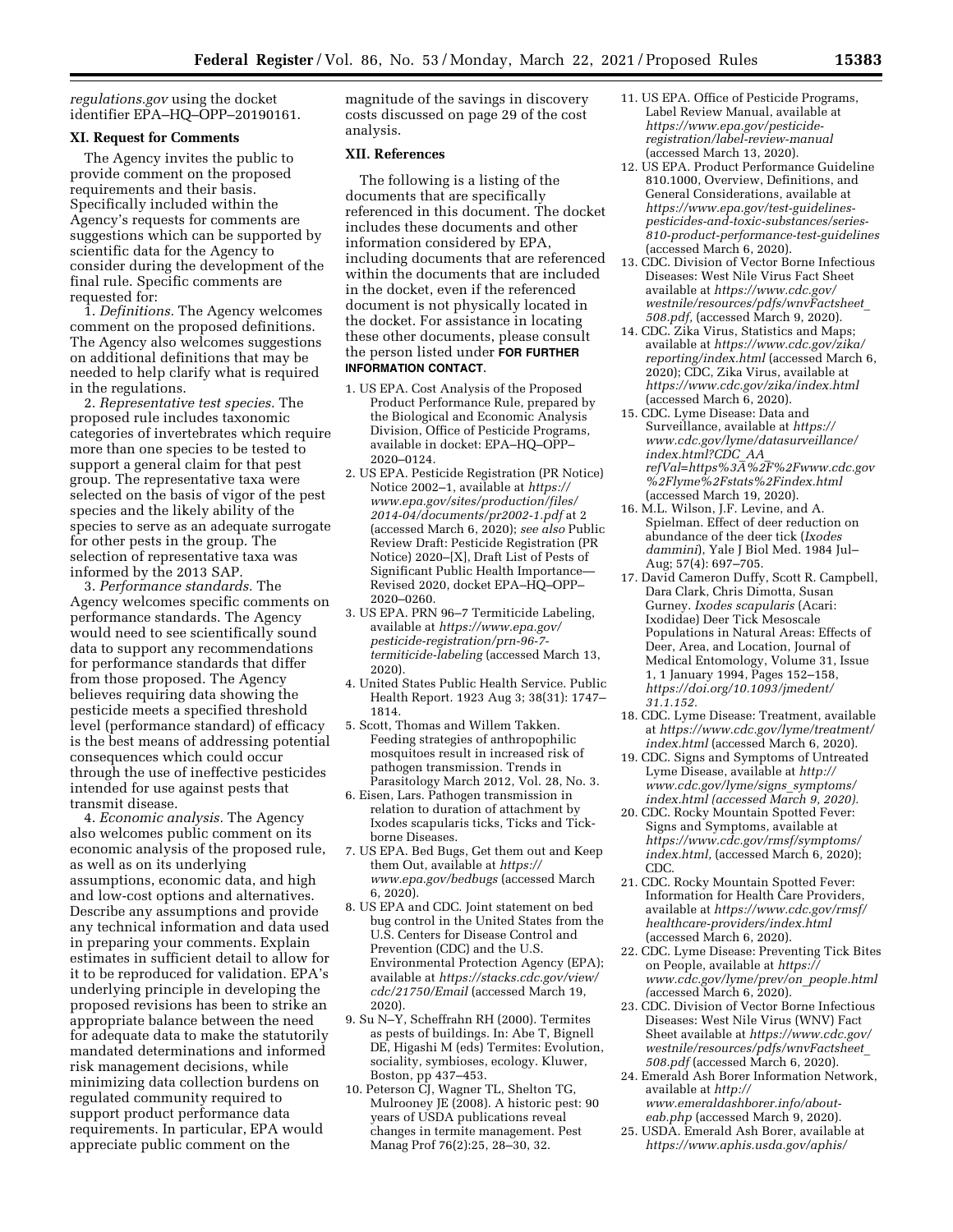*[ourfocus/planthealth/plant-pest-and](https://www.aphis.usda.gov/aphis/ourfocus/planthealth/plant-pest-and-disease-programs/pests-and-diseases/emerald-ash-borer)[disease-programs/pests-and-diseases/](https://www.aphis.usda.gov/aphis/ourfocus/planthealth/plant-pest-and-disease-programs/pests-and-diseases/emerald-ash-borer)  [emerald-ash-borer](https://www.aphis.usda.gov/aphis/ourfocus/planthealth/plant-pest-and-disease-programs/pests-and-diseases/emerald-ash-borer)* (accessed March 9, 2020).

- 26. USDA. Asian Long-Horned Beetle, available at *[https://](https://www.invasivespeciesinfo.gov/profile/asian-long-horned-beetle) [www.invasivespeciesinfo.gov/profile/](https://www.invasivespeciesinfo.gov/profile/asian-long-horned-beetle)  [asian-long-horned-beetle,](https://www.invasivespeciesinfo.gov/profile/asian-long-horned-beetle)* (accessed March 9, 2020).
- 27. NRS. Economic Impacts of Non-Native Forest Insects in the Continental United States, available at *[https://](https://www.nrs.fs.fed.us/pubs/38719) [www.nrs.fs.fed.us/pubs/38719](https://www.nrs.fs.fed.us/pubs/38719)* (accessed March 9, 2020).
- 28. US EPA. Technical Support Document Scientific Issues Associated with Product Performance Data Needs for Pesticide Products Claiming Efficacy against Invertebrate Pests of Significant Public Health or Economic Importance Submitted to the FIFRA Scientific Advisory Panel for Review and Comment March 19–21, 2013 (Hereinafter ''TSD''), available in docket: EPA–HQ–OPP– 2012–0574–0002, Appendix 1, Tables I and II.
- 29. US EPA. FIFRA Scientific Advisory Panel, Meeting Minutes and Final Report for the March 19–21, 2013 Scientific Advisory Panel, available at *[https://](https://www.epa.gov/sites/production/files/2015-06/documents/031913minutes.pdf) [www.epa.gov/sites/production/files/](https://www.epa.gov/sites/production/files/2015-06/documents/031913minutes.pdf) [2015-06/documents/031913minutes.pdf](https://www.epa.gov/sites/production/files/2015-06/documents/031913minutes.pdf)*  (accessed April 9, 2020).
- 30. World Health Organization (WHO). Guidelines for Efficacy Testing of Mosquito Repellents for Human Skin, available at *[http://whqlibdoc.who.int/hq/](http://whqlibdoc.who.int/hq/2009/WHO_HTM_NTD_WHOPES_2009.4_eng.pdf) [2009/WHO](http://whqlibdoc.who.int/hq/2009/WHO_HTM_NTD_WHOPES_2009.4_eng.pdf)*\_*HTM*\_*NTD*\_*WHOPES*\_ *2009.4*\_*[eng.pdf](http://whqlibdoc.who.int/hq/2009/WHO_HTM_NTD_WHOPES_2009.4_eng.pdf)* (accessed March 23, 2020).
- 31. US EPA. OPP Policy Decisions Regarding Insect Repellent Efficacy Testing, (prepared for June 23, 2010, Human Subjects Research Board Meeting).
- 32. USDA. National Invasive Species Information Center, available at *[https://](https://www.invasivespeciesinfo.gov/) [www.invasivespeciesinfo.gov/](https://www.invasivespeciesinfo.gov/)* (accessed April 29, 2020).
- 33. Consumer and Specialty Products Association (CSPA). Comment submitted by Beth Law, CSPA, March 15, 2013, EPA–HQ–OPP–2012–0574–0014.
- 34. USDA. Victor Borne Diseases: Cattle Fever Ticks, available at *[https://](https://www.aphis.usda.gov/aphis/ourfocus/animalhealth/animal-disease-information/cattle-disease-information/cattle-vector-borne-diseases) [www.aphis.usda.gov/aphis/ourfocus/](https://www.aphis.usda.gov/aphis/ourfocus/animalhealth/animal-disease-information/cattle-disease-information/cattle-vector-borne-diseases) [animalhealth/animal-disease](https://www.aphis.usda.gov/aphis/ourfocus/animalhealth/animal-disease-information/cattle-disease-information/cattle-vector-borne-diseases)[information/cattle-disease-information/](https://www.aphis.usda.gov/aphis/ourfocus/animalhealth/animal-disease-information/cattle-disease-information/cattle-vector-borne-diseases) [cattle-vector-borne-diseases](https://www.aphis.usda.gov/aphis/ourfocus/animalhealth/animal-disease-information/cattle-disease-information/cattle-vector-borne-diseases)* (accessed March 9, 2020).
- 35. Bovine Babesiosis, available at *cfsph.iastate.edu/factsheets/pdfs/ bovine*\_*babesiosis.pdf* (accessed March 24, 2020).
- 36. S.C. Johnson & Son, Inc. Comment submitted by Jill Geyser, S.C. Johnson & Son, Inc., March 9, 2013, EPA–HQ–OPP– 2012–0574–0011.
- 37. UF IFAS. Featured Creatures: Human Bot Fly, available at *[http://](http://entnemdept.ufl.edu/creatures/misc/flies/human_bot_fly.htm) [entnemdept.ufl.edu/creatures/misc/flies/](http://entnemdept.ufl.edu/creatures/misc/flies/human_bot_fly.htm)  [human](http://entnemdept.ufl.edu/creatures/misc/flies/human_bot_fly.htm)*\_*bot*\_*fly.htm* (accessed March 9, 2020).
- 38. USDA. National Agricultural Library, New World Screwworms, available at *[https://www.nal.usda.gov/exhibits/](https://www.nal.usda.gov/exhibits/speccoll/exhibits/show/stop-screwworms--selections-fr/introduction)  [speccoll/exhibits/show/stop-](https://www.nal.usda.gov/exhibits/speccoll/exhibits/show/stop-screwworms--selections-fr/introduction)*

*[screwworms--selections-fr/introduction](https://www.nal.usda.gov/exhibits/speccoll/exhibits/show/stop-screwworms--selections-fr/introduction)*  (accessed March 9).

- 39. US EPA. EPA's Guideline 810.3700, entitled, ''Insect Repellents to be Applied to Human Skin,'' available at *[https://www.epa.gov/test-guidelines](https://www.epa.gov/test-guidelines-pesticides-and-toxic-substances/series-810-product-performance-test-guidelines)[pesticides-and-toxic-substances/series-](https://www.epa.gov/test-guidelines-pesticides-and-toxic-substances/series-810-product-performance-test-guidelines)[810-product-performance-test-guidelines](https://www.epa.gov/test-guidelines-pesticides-and-toxic-substances/series-810-product-performance-test-guidelines)*  (accessed July 1, 2020).
- 40. Comment submitted by Dudley Hoskins, Responsible Industry for a Sound Environment, March 10, 2013, EPA–HQ– OPP–2012–0574–0009.
- 41. Comment submitted by Beth Law, Consumer and Specialty Products Association, March 15, 2013, EPA–HQ– OPP–2012–0574–0014.
- 42. CDC. Parasites-Leishmaniasis, available at *[https://www.cdc.gov/parasites/](https://www.cdc.gov/parasites/leishmaniasis/index.html)  [leishmaniasis/index.html](https://www.cdc.gov/parasites/leishmaniasis/index.html)* (accessed March 16, 2020).
- 43. Comment submitted by Brian Forschler, Termiticide Scientific Review Panel, March 19, 2013, EPA–HQ–OPP–2012– 0574–0016.
- 44. US EPA. Science Adviser Programs: Human Studies Review Board, available at *[https://www.epa.gov/osa/human](https://www.epa.gov/osa/human-studies-review-board)[studies-review-board](https://www.epa.gov/osa/human-studies-review-board)* (accessed April 1, 2010).
- 45. US EPA. Draft Guideline 810.3700, Insect Repellents to be applied to Human Skin *[https://archive.epa.gov/osa/hsrb/web/](https://archive.epa.gov/osa/hsrb/web/pdf/guidelines-for-performance-testing-of-skin-applied-insect-repellents-9.23.08.pdf) [pdf/guidelines-for-performance-testing](https://archive.epa.gov/osa/hsrb/web/pdf/guidelines-for-performance-testing-of-skin-applied-insect-repellents-9.23.08.pdf)[of-skin-applied-insect-repellents-](https://archive.epa.gov/osa/hsrb/web/pdf/guidelines-for-performance-testing-of-skin-applied-insect-repellents-9.23.08.pdf)[9.23.08.pdf](https://archive.epa.gov/osa/hsrb/web/pdf/guidelines-for-performance-testing-of-skin-applied-insect-repellents-9.23.08.pdf)* (accessed April 1, 2020).
- 46. US EPA. October 21–22, 2008 EPA Human Studies Review Board Meeting Report, available at *[https://](https://archive.epa.gov/osa/hsrb/web/pdf/october2008hsrbbfinaldraftreport12808.pdf) [archive.epa.gov/osa/hsrb/web/pdf/](https://archive.epa.gov/osa/hsrb/web/pdf/october2008hsrbbfinaldraftreport12808.pdf) [october2008hsrbb](https://archive.epa.gov/osa/hsrb/web/pdf/october2008hsrbbfinaldraftreport12808.pdf) [finaldraftreport12808.pdf](https://archive.epa.gov/osa/hsrb/web/pdf/october2008hsrbbfinaldraftreport12808.pdf)* (accessed April 9, 2020).
- 47. US EPA. EPA Human Studies Review Board Meeting Report, June 23, 2010. Available at *[https://archive.epa.gov/osa/](https://archive.epa.gov/osa/hsrb/web/pdf/june2010finalreport090910.pdf) [hsrb/web/pdf/june2010](https://archive.epa.gov/osa/hsrb/web/pdf/june2010finalreport090910.pdf) [finalreport090910.pdf](https://archive.epa.gov/osa/hsrb/web/pdf/june2010finalreport090910.pdf)* (accessed April 14, 2020).
- 48. US EPA. Background Information, the Draft Guideline, and Charge Questions Developed by EPA, available at *[https://](https://archive.epa.gov/scipoly/sap/meetings/web/html/040500_mtg.html)  [archive.epa.gov/scipoly/sap/meetings/](https://archive.epa.gov/scipoly/sap/meetings/web/html/040500_mtg.html)  [web/html/040500](https://archive.epa.gov/scipoly/sap/meetings/web/html/040500_mtg.html)*\_*mtg.html.*
- 49. US EPA. ''Proposed Rule-related ICR Amendment for Pesticide Product Performance Data Requirements for Products Claiming Efficacy Against Certain Invertebrate Pests'' (RIN 2070– AJ49), EPA ICR No.: 0277.20 and OMB Control No.: 2070-[tbd]. November 2020.

## **XIII. FIFRA Review Requirements**

Pursuant to FIFRA section 25(a), EPA submitted the draft proposed rule to the Secretary of Agriculture (USDA) and the FIFRA SAP for review. A draft of the proposed rule was also submitted to the appropriate Congressional Committees.

## **XIV. Statutory and Executive Order Reviews**

Additional information about these statutes and Executive Orders can be

found at *[https://www.epa.gov/laws](https://www.epa.gov/laws-regulations/laws-and-executive-orders)[regulations/laws-and-executive-orders.](https://www.epa.gov/laws-regulations/laws-and-executive-orders)* 

*A. Executive Order 12866: Regulatory Planning and Review and Executive Order 13563: Improving Regulations and Regulatory Review* 

This action is a significant regulatory action that was submitted to the Office of Management and Budget (OMB) for review under Executive Orders 12866 (58 FR 51735, October 4, 1993) and 13563 (76 FR 3821, January 21, 2011). Any changes made in response to OMB recommendations have been documented in the docket. EPA prepared an analysis of the potential costs and benefits associated with this action (Ref. 1) which is summarized in more detail in Unit I.E. This analysis is available in the docket.

## *B. Paperwork Reduction Act (PRA)*

The information collection activities in this proposed rule have been submitted for approval to OMB under the PRA, 44 U.S.C. 3501 *et seq.* The Information Collection Request (ICR) document that EPA prepared is assigned EPA ICR No. 0277.20 and OMB Control No.: 2070–0060 (Ref. 49). You can find a copy of the ICR in the docket and it is briefly summarized here.

The information collection activities in this proposed rule are associated with the codification of efficacy data requirements against certain invertebrate pests. These information collection activities are activities associated with the application for a new or amended registration of a pesticide and are currently approved by OMB under OMB Control No. 2070– 0060 (EPA ICR No. 0277). As such, this ICR is intended to amend that existing ICR at the final rule stage, incorporating the information collection activities attributable to this proposed rule, including a reduction in transaction costs associated with a clear codification of the product performance data requirements for certain invertebrate pests.

*Respondents/affected entities:* There are three groups impacted by the rule. Chemical producers (NAICS 32532), colleges, universities, and professional schools (NAICS code 611310), and research and development labs and services (NAICS code 541712).

*Respondent's obligation to respond:*  These data must be submitted for the applicant to receive the desired pesticide registration or label claim. Authorizing legislation is contained in Section 3 of FIFRA (7 U.S.C. 136). The implementing regulations specific to the product performance data requirements are contained in 40 CFR part 158.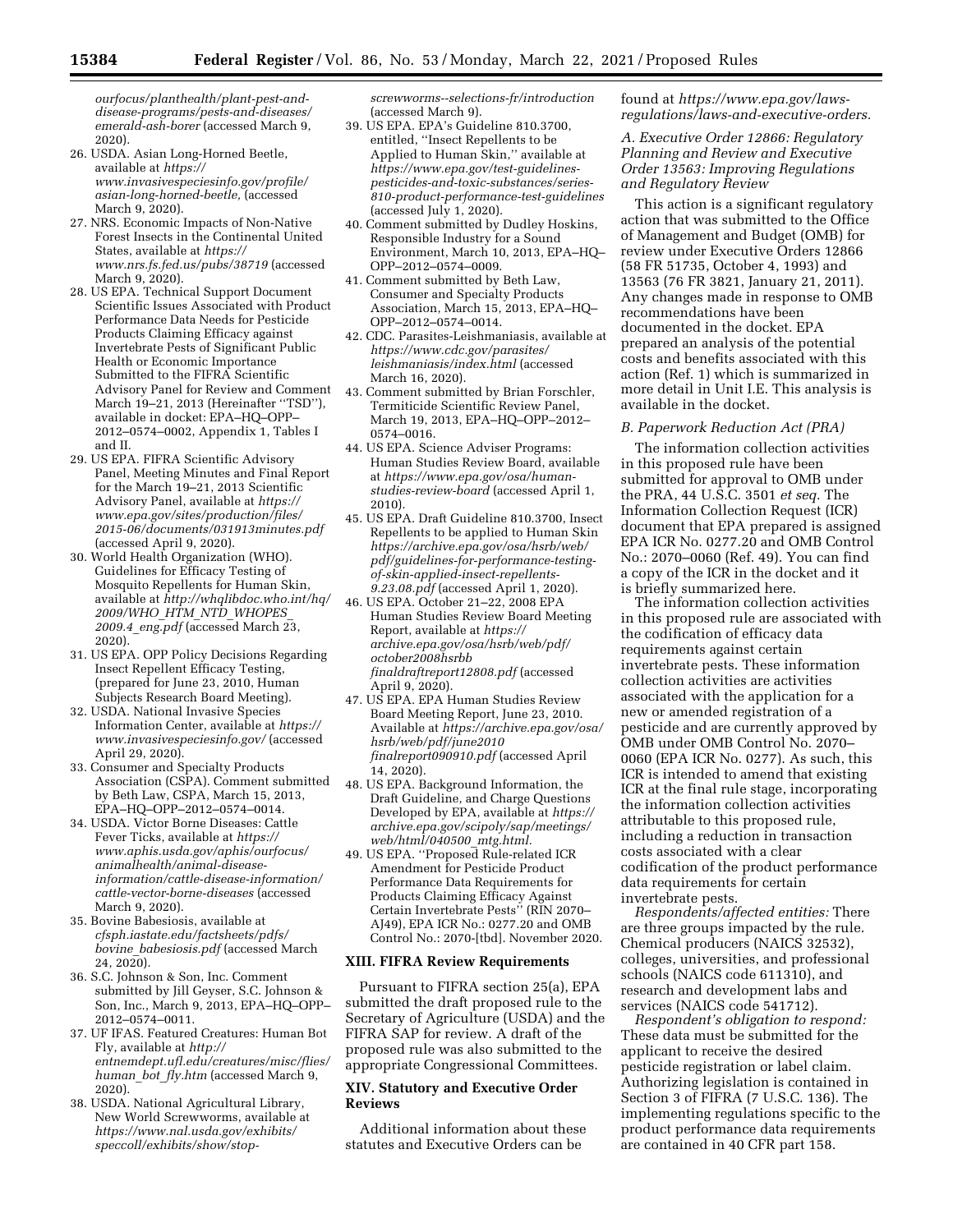*Estimated number of respondents:*  EPA estimates that registrants submit 60 data packages to the Agency annually for efficacy review. Some registrants may submit multiple data packages per year. Under this rule the number of submissions may decline—and therefore the number of respondents may also decrease.

*Frequency of response:* On occasion. *Total estimated burden:* The proposed rule is expected to reduce burden hours by 4,683 annually, including 4,515 hours from reduced paperwork burden associated with data generation and 168 hours from reduced paperwork burden associated with the application process. Burden is defined at 5 CFR 1320.3(b). EPA already accounts for the activities associated with the proposed rule in the currently approved ICR, which covers most activities associated with new and amended registrations; EPA estimates a total annual respondent burden of 1.5 million hours for all these activities. As discussed in the Proposed Rule-related ICR Amendment (Ref. 49), 483,000 of those hours are paperwork burden from data generation for new products, and 102,000 of those hours are paperwork burden from application for new and amended products.

*Total estimated cost:* The estimated burden reduction is expected to reduce burden cost by \$330,000 annually, including \$315,000 from reduced paperwork burden associated with data generation and \$15,000 from reduced paperwork burden associated with the application process, which includes \$0 annualized capital or operation and maintenance costs. EPA already accounts for the activities associated with the proposed rule in the currently approved ICR, which covers most activities associated with new and amended registrations; EPA estimates a total annual respondent burden of \$109 million for all these activities. As discussed in the Proposed Rule ICR (Ref. 49), \$33.7 million of that cost is paperwork burden from data generation for new products, and \$9.3 million of that cost is paperwork burden from application for new and amended products.

An agency may not conduct or sponsor, and a person is not required to respond to, a collection of information unless it displays a currently valid OMB control number. The OMB control numbers for EPA's regulations in 40 CFR are listed in 40 CFR part 9.

Submit your comments on the Agency's need for this information, the accuracy of the provided burden estimates and any suggested methods for minimizing respondent burden to the EPA using the docket identified at

the beginning of this rule. You may also send your ICR-related comments to OMB's Office of Information and Regulatory Affairs via email to *[OIRA](mailto:OIRA_submission@omb.eop.gov)*\_ *[submission@omb.eop.gov,](mailto:OIRA_submission@omb.eop.gov)* Attention: Desk Officer for the EPA.

#### *C. Regulatory Flexibility Act (RFA)*

I certify that this action will not have a significant economic impact on a substantial number of small entities under the RFA, 5 U.S.C. 601 *et seq.* In making this determination, the impact of concern is any significant adverse economic impact on small entities. An agency may certify that a rule will not have a significant economic impact on a substantial number of small entities if the rule relieves regulatory burden, has no net burden, or otherwise has a positive economic effect on the small entities subject to the rule. EPA's small entity analysis suggests that the greatest impact, and the most potential cost savings, would accrue to small entities and new registrants. While large, established registrants have experience with the registration process and are aware of EPA's data requirements or have the means to determine the appropriate studies, new and small registrants without that experience may bear significant costs of acquiring this information. The registrants would have easier access to the data requirements, and the reduction in information acquisition costs would be largest for those registrants with the greatest information acquisition needs. Thus, EPA anticipates that the proposed rule would result in cost savings, particularly for small and first-time registrants. While the affected NAICS codes contain up to 5,438 small entities, EPA does not expect all entities to experience cost savings in all years as a result of this proposed rule. As the cost analysis (Ref. 1) describes, a sample of 30 applications was selected at random. These applications were submitted by 16 different firms, four of which EPA was able to identify as small businesses according to the Small Business Administration Employees or Revenue Thresholds. About 60 packages are received annually by EPA for control claims. Therefore, EPA expects that, on average, approximately ten small entities will experience cost savings each year as a result of this proposed rule.

While not every element of the proposed rule would result in savings for registrants, EPA conservatively estimates that the rule would result in \$1 million in annual reductions in registrant expenditures on the process of receiving label claims against public health, wood destroying, and invasive

species pests, equivalent to about \$17,000 in savings per data package submitted to the Agency and about \$5,500 per registrant in annual savings I have therefore concluded that this action will relieve regulatory burden for all directly regulated small entities. The basis for this determination is presented in the small entity analysis prepared as part of the cost analysis for the proposed rule (Ref. 1), which is summarized in Unit I.E, and a copy is available in the docket for this rulemaking. We have therefore concluded that this action will relieve regulatory burden for all directly regulated small entities.

## *D. Unfunded Mandates Reform Act (UMRA)*

This action does not contain an unfunded mandate as described in UMRA, 2 U.S.C. 1531–1538, and will not significantly or uniquely affect small governments. The action imposes no enforceable duty on any state, local or tribal governments. The proposed rule would primarily affect the private sector, *i.e.,* pesticide registrants. The rule is not expected to result in expenditures by State, local, and Tribal governments, in the aggregate, or by the private sector, of \$100 million or more (when adjusted annually for inflation) in any one year. Accordingly, this proposed rule is not subject to the requirements of sections 202, 203, or 205 of UMRA. The cost analysis for this action is summarized in Unit I.E. and is available in the docket.

## *E. Executive Order 13132: Federalism*

This action does not have federalism implications as specified in Executive Order 13132 (64 FR 43255, August 10, 1999), because it will not have substantial direct effects on the states, on the relationship between the national government and the states, or on the distribution of power and responsibilities among the various levels of government.

#### *F. Executive Order 13175: Consultation and Coordination With Indian Tribal Governments*

This action does not have tribal implications as specified in Executive Order 13175 (65 FR 67249, November 9, 2000), because it will not have substantial direct effects on tribal governments, on the relationship between the Federal government and the Indian tribes, or on the distribution of power and responsibilities between the Federal government and Indian tribes. At present, no Tribal governments hold, or have applied for, a pesticide registration. Thus, Executive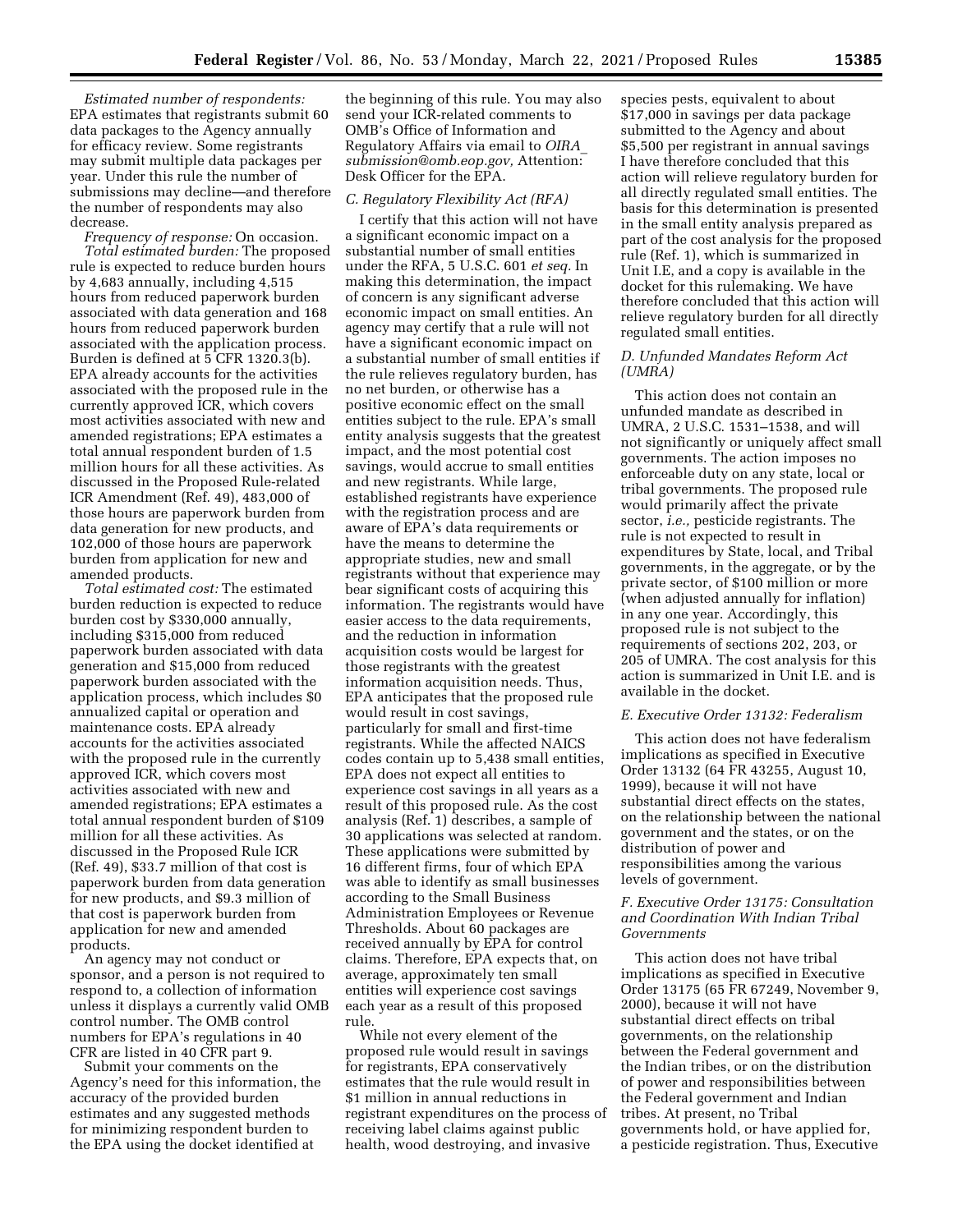Order 13175 does not apply to this action.

#### *G. Executive Order 13045: Protection of Children From Environmental Health Risks and Safety Risks*

EPA interprets Executive Order 13045 (62 FR 19885, April 23, 1997) as applying only to those regulatory actions that concern environmental health or safety risks that the EPA has reason to believe may disproportionately affect children, per the definition of ''covered regulatory action'' in section 2–202 of the Executive Order. This action is not subject to Executive Order 13045 because it does not concern an environmental health risk or safety risk.

## *H. Executive Order 13211: Actions Concerning Regulations That Significantly Affect Energy Supply, Distribution or Use*

This action is not a ''significant energy action'' as defined in Executive Order 13211 (66 FR 28355, May 22, 2001) because it is not likely to have a significant adverse effect on the supply, distribution or use of energy and has not otherwise been designated as a significant energy action by the Administrator of the Office of Information and Regulatory Affairs.

## *I. National Technology Transfer Advancement Act (NTTAA)*

This action does not involve technical standards that would require Agency consideration under NTTAA section 12(d), 15 U.S.C. 272.

## *J. Executive Order 12898: Federal Actions To Address Environmental Justice in Minority Populations and Low-Income Populations*

The EPA believes that this action is not subject to Executive Order 12898 (59 FR 7629, February 16, 1994) because it does not establish an environmental health or safety standard. The Agency notes, however, that the proposed data requirements will provide data that will be used to assure that pesticide products perform effectively if claiming effectiveness against an invertebrate pest of significant public health or economic importance, and to address both health concerns and economic consequences stemming from pesticide products that might not perform as claimed on the label, including consequences for sensitive subpopulations and minority or lowincome communities.

#### **Lists of Subjects in 40 CFR Part 158**

Environmental protection, administrative practice and procedure, agricultural and non-agricultural, pesticides and pests, reporting and recordkeeping requirements.

# **Jane Nishida,**

*Acting Administrator.* 

For the reasons set forth in the preamble, EPA proposes to amend 40 CFR part 158 as follows:

## **PART 158—DATA REQUIREMENTS FOR PESTICIDES**

■ 1. The authority citation for part 158 continues to read as follows:

**Authority:** 7 U.S.C. 136–136y; 21 U.S.C. 346a.

■ 2. In § 158.1, revise paragraph (c) to read as follows:

#### **§ 158.1 Purpose and scope.**

\* \* \* \* \* (c) *Scope of individual subparts.* (1) *Conventional pesticides.* Subparts A, B, C, D, E, F, G, K, L, N, O, and R apply to conventional pesticides.

(2) *Biochemical pesticides.* Subparts A, B, E, R, and U apply to biochemical pesticides.

(3) *Microbial pesticides.* Subparts A, B, E, R, and V apply to microbial pesticides.

(4) *Antimicrobial pesticides.* Subparts A, B, C, D, E, R, and W of this part apply to antimicrobial pesticides.

■ 3. Revise the heading for subpart E to read as follows:

## **Subpart E—Product Performance for Products Claiming Effectiveness Against Vertebrate Pests, Products With Prion-related Claims, and Products for Control of Organisms Producing Mycotoxins**

■ 4. Add section subpart R to read as follows:

## **Subpart R—Product Performance for Products Claiming Effectiveness Against Invertebrate Pests**

- Sec.<br>158.1700 General requirements.
- 
- 158.1701 Definitions.<br>158.1703 Application
- 158.1703 Application categories.<br>158.1704 Performance standards Performance standards for data
- acceptability.<br>158.1705 Test gu
- 158.1705 Test guidelines.<br>158.1707 Data requirement
- 158.1707 Data requirement modifications.<br>158.1708 Invasive species claims.
- 158.1708 Invasive species claims.<br>158.1709 Invertebrate disease vec
- 158.1709 Invertebrate disease vector claims.<br>158.1710 Structural and wood-destroving Structural and wood-destroying
- pest claims.<br>158.1712 Mites
- 158.1712 Mites (excluding chiggers).<br>158.1714 Chiggers. Chiggers.
- 
- 158.1718 Ticks.<br>158.1722 Scorp
- Scorpions.<br>Spiders.
- 158.1726<br>158.1732 Centipedes.<br>Lice.
- 
- 158.1736 Lice.<br>158.1740 Fleas. 158.1740<br>158.1744
- Cockroaches.
- 158.1748 Keds, screwworms, and bot flies. 158.1752 Filth flies. 158.1756 Mosquitoes.<br>158.1760 Biting flies. Biting flies. 158.1768 Bed bugs. Conenose bugs and kissing bugs. 158.1776 Ants (excluding carpenter ants). 158.1780 Bees, wasps, yellowjackets, and hornets. 158.1782 Carpenter ants.
- Wood-destroying beetles.
- 158.1786 Termites.

## **Subpart R—Product Performance for Products Claiming Effectiveness Against Invertebrate Pests**

#### **§ 158.1700 General requirements.**

(a) *General.* Each applicant must ensure through testing that their product is efficacious when used in accordance with label directions and commonly accepted pest control practices. The Agency may require, as specified herein and on a case-by-case basis, submission of product performance data for any pesticide product registered or proposed for registration or amendment.

(1) *Test substance.* All product performance testing is performed using the end-use product.

(2) *Test organism.* All product performance testing must report the species tested.

(3) *Testing.* All products are to be tested to support the claim(s) made on the labeling of the pesticide product.

(4) *Data requirements.* To determine the specific product performance data required to support the registration of each pesticide product, the applicant must refer to the applicable sections of this subpart.

(b) *Product performance data submission.* Each product that bears a claim subject to this subpart, must be supported by submission of product performance data, as listed in this subpart. This product performance data must be submitted with any application for registration or amended registration. For the pest-specific claims listed in this subpart, data must be for the species specified to support the claim.

#### **§ 158.1701 Definitions.**

*Definitions.* The following terms are defined for purposes of this subpart.

*Complete protection time (CPT)*  means the time from application of a skin-applied insect repellent until efficacy failure, which is described in Product Performance Test Guideline 810.3700—Insect Repellents to be Applied to Human Skin.

*Introduction* means the intentional or unintentional escape, release, dissemination, or placement of a species into an ecosystem as a result of human activity.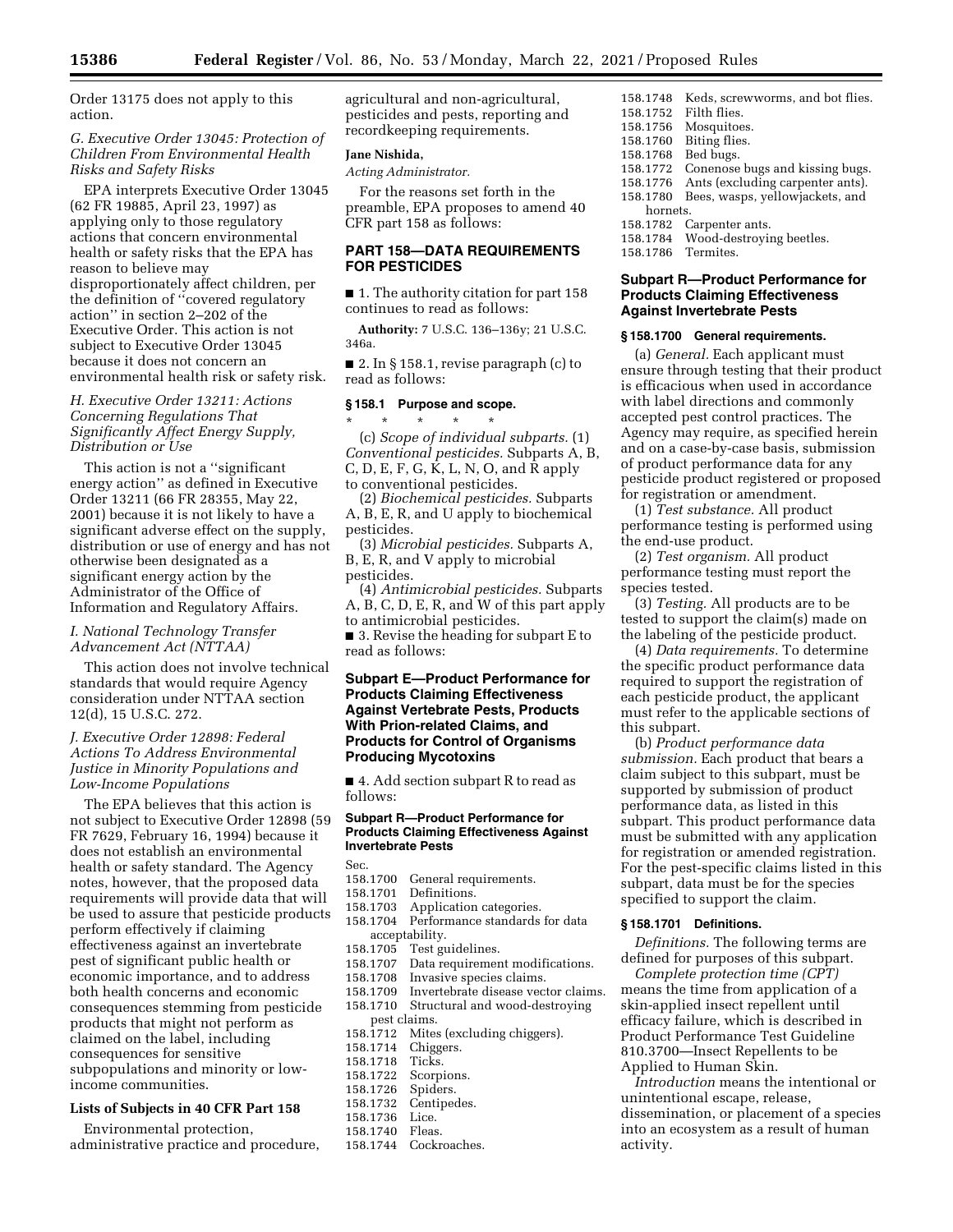*Invasive species* means with respect to a particular ecosystem, any species that is not native to that ecosystem, and whose introduction does or is likely to cause economic or environmental harm or harm to human health.

*Performance standard* means a benchmark or reference against which the efficacy of the pesticide is compared (including, but not limited to, the ability of the pesticide product to control, kill, or repel an invertebrate pest species).

*Pest group labeling claim* means a claim or statement on the labeling of the pesticide product that the product is effective against a group of related species or taxa demonstrating adequate similarity in basic biology and life history characteristics to permit identification of representative test species for the entire assemblage of taxa.

*Pest-specific labeling claim* means a claim or statement on the labeling of the pesticide product that the product is effective against a particular arthropod species, such as German cockroach or house fly.

*Pest sub-group labeling claim* means a claim or statement on the labeling of the pesticide product that the product is effective against a set of related species or taxa demonstrating adequate similarity in basic biology and life history characteristics to permit identification of representative test species and part of a larger identified taxonomic grouping (*e.g.,* Biting flies) that includes other pest species, which may or may not have a proposed pest group.

*Skin-applied insect repellent* means a product intended to disrupt the hostseeking behavior of insects or other arthropods, driving or keeping them away from treated human skin. The repellent product, such as liquid, lotion, or spray, is intended to be applied directly to human skin. Efficacy of skinapplied insect repellents is expressed as complete protection time.

*Species* means a group of organisms all of which have a high degree of physical and genetic similarity, generally interbreed only among themselves, and show persistent differences from members of allied groups of organisms.

*Wood-destroying* applies to pests that feed on or nest in wood, and therefore are highly destructive to wood buildings or structures, and stored lumber. The impact on the structural integrity of buildings can represent significant economic or safety concerns given the costs of remediation.

*Vector* means any organism capable of transmitting the causative agent of human and/or animal disease, including but not limited to mosquitoes and ticks.

#### **§ 158.1703 Application categories.**

The following terms are defined for purposes of this subpart.

*Bait treatment* means a pesticide product intended to be ingested by the target pest that kills or controls an invertebrate pest such as ants, cockroaches, or termites. This is normally through the insect feeding on the product directly, but may also include products which the target will contact and later ingest during grooming/cleaning. The attractiveness of these products is through the use of a palatable food base, however they may also incorporate an attractant (*e.g.*  pheromone) which is intended to attract the target pests over a greater distance.

*Soil-applied termiticides* means pesticide products that are applied to the soil beneath and/or adjacent to the structure, pre- or post-construction, to kill or control termites. Treatments can be preventive (*i.e.,* to provide structural protection before a termite infestation is present) or remedial (*i.e.,* to kill and control a termite infestation when present).

*Spatial repellents* include treatments of both indoor and outdoor sites where the product is applied into the air rather than onto a surface or the skin in order to drive away insects or other arthropods from that space. They are intended to repel the target pest through the dispersal of pesticide into the atmosphere of a room or other open space.

*Structural protection* means the prevention of termite or other wooddestroying pest activity in an entire structure as the result of an application of a pesticide product.

#### **§ 158.1704 Performance standards for data acceptability.**

(a) *General.* The claim stated on the pesticide product labeling (such as knockdown, control, mortality, or repellency) determines the performance standard that must be met. In the absence of specific pest/labeling claims/ performance standards specified in §§ 158.1708 through 158.1799, the performance standards of paragraphs (b) and (c) of this section apply.

(b) *Skin-applied insect repellent labeling claims.* (1) For skin-applied insect repellent labeling claims, the performance standard must be greater than or equal to 2-hours complete protection time.

(2) Any testing required under this part which involves any human subjects must comply with all applicable requirements under 40 CFR part 26. For example, 40 CFR part 26 requirements are pertinent to the part 158 testing requirement if the testing involves

intentional exposure of human subjects. Protocols for such testing must be submitted to EPA for review prior to study initiation. Those protocols determined by EPA to involve intentional exposure of human subjects also require review by EPA's Human Studies Review Board (HSRB)) prior to study initiation. If you are uncertain about the applicability of the 40 CFR part 26 requirements to this 40 CFR part 158 testing requirement or uncertain about the nature of your planned testing (such as, for example, whether the testing would involve intentional exposure of human subjects or whether the testing would be an observational study), you should contact the Agency prior to initiating the testing.

(c) *Labeling claims for products other than skin-applied insect repellents.*  Unless otherwise specified in §§ 158.1710 through 158.1786, for pesticides other than skin-applied insect repellents, the performance standard for a product performance claim against a pest must be greater than or equal to 90 percent, except for non-wearable spatial repellents where the performance standard is greater than or equal to 75 percent.

## **§ 158.1705 Test guidelines.**

EPA has published the Harmonized Test Guidelines, which set forth the recommended approach to generate the data required in this subpart. The Product Performance Guidelines (Series 810, Group C—Invertebrate Control Agent Test Guidelines) are available on the Agency's website. These guidelines cover some, but not all, of the tests that would be used to generate data under this subpart. In instances where there is a conflict between one of the Harmonized Test Guidelines and the provisions of this subpart, this subpart will control.

#### **§ 158.1707 Data requirement modifications.**

The data requirements (including the performance standards associated with the data requirements) specified in this subpart as applicable to a category of products will not always be appropriate for every product in that category. Data requirements may, on a case-by-case basis, be adjusted by EPA in response to requests for novel technologies or products that have unusual physical, chemical, or biological properties or atypical use patterns which would make a particular data requirement, or data performance standard, inappropriate. Requests for such data requirement modifications must be submitted the same manner as waiver requests submitted under 40 CFR 158.45. EPA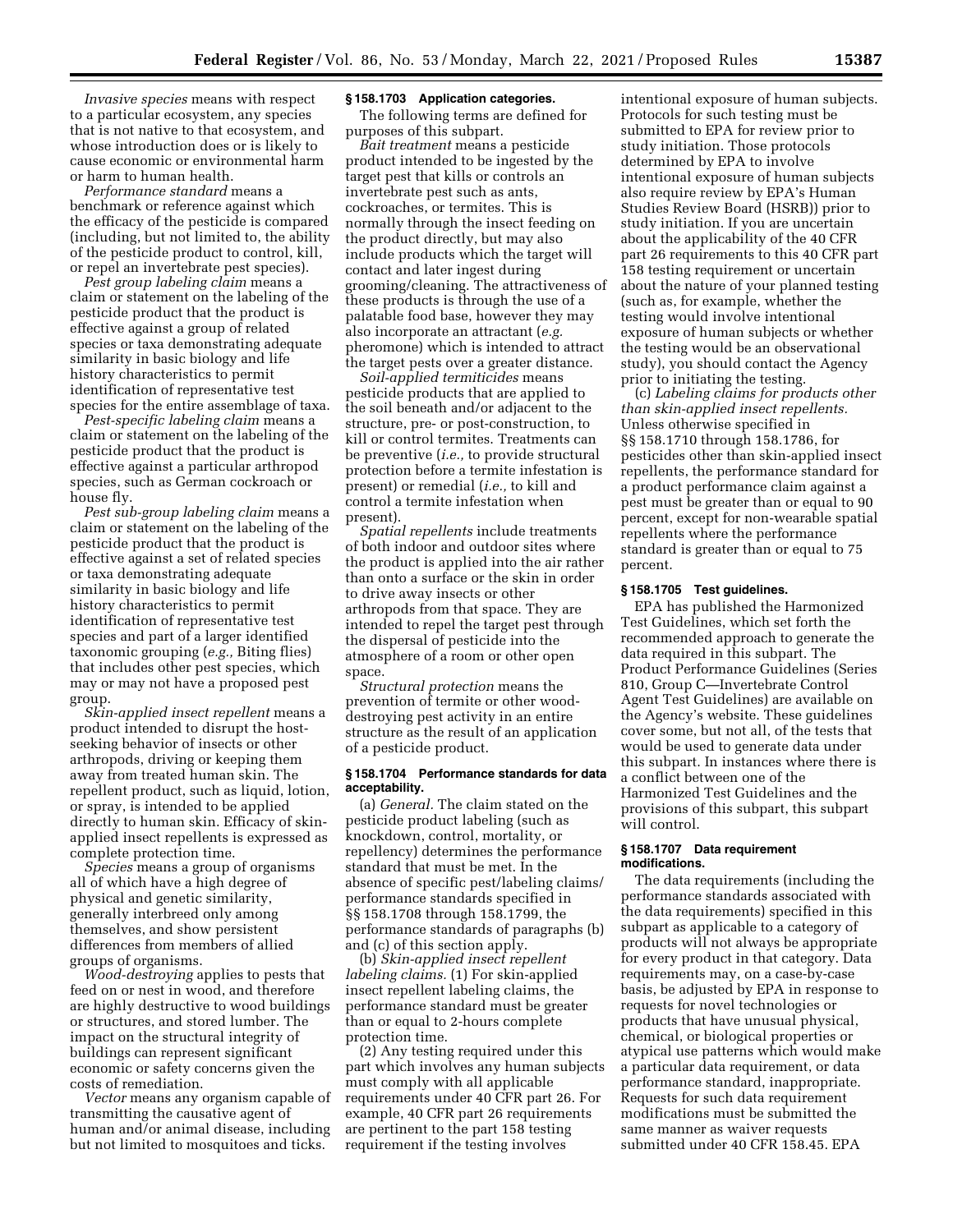will respond in writing to those requests. The Agency may modify data requirements it finds are inappropriate for the pesticide in question, but will ensure that sufficient data are available to make the determinations required by the applicable statutory standards.

#### **§ 158.1708 Invasive species claims.**

(a) *General.* In addition to those species specified in paragraph (b) of this section, if an application for registration or amended registration requests a labeling claim for effectiveness against an invasive invertebrate species, then on a case-by-case basis, EPA may require submission of product performance data and establish performance standards for those data to support those claims for effectiveness.

(b) *Specific.* Applications for registration or amended registration requests for a labeling claim for the emerald ash borer, *Agrilus planipennis,*  or Asian longhorned beetle, *Anoplophora glabripennis,* must be accompanied by product performance data to support those claims for effectiveness.

#### **§ 158.1709 Invertebrate disease vector claims.**

If an application for registration or amended registration requests a labeling claim specific to a disease vector (such as repels mosquitoes that may carry West Nile virus), then submission of testing conducted with the species specific to the disease vector claim and subject to specific performance standards is required even if the test species is not specifically required in §§ 158.1712 through 158.1786.

## **§ 158.1710 Structural and wood-destroying pest claims.**

If an application for registration or amended registration requests a labeling

claim specific to a structural or wooddestroying pest not identified in §§ 158.1782 through 158.1786, EPA may require submission of product performance data, with testing on that specific pest and subject to specific performance standards, to support those claims for effectiveness.

## **§ 158.1712 Mites (excluding chiggers).**

(a) *General.* The tables and test notes in this section apply to dust, human itch or scabies, and dog follicle mites. The claim stated on the pesticide product labeling determines the required test species. The required test species for a specific type of mite claim appear in paragraph (b) of this section and the required performance standards appear in paragraph (c) of this section.

(b) *Test species.* For pesticide products making a claim against mites, the required test species appear in the following table.

TABLE 1 PARAGRAPH (b)—REQUIRED TEST SPECIES FOR PRODUCTS MAKING A CLAIM AGAINST MITES [Excluding Chiggers]

| Labeling claim             | Required test species                                                                                                                                                                                              |
|----------------------------|--------------------------------------------------------------------------------------------------------------------------------------------------------------------------------------------------------------------|
|                            | Dog follicle mite (Demodex canis).<br>Testing on one of the following species is required:<br>American house dust mite (Dermatophagoides farinae) OR European house dust mite<br>(Dermatophagoides pteronyssinus). |
| Human Itch or Scabies Mite | Human itch mite (Sarcoptes scabiei).                                                                                                                                                                               |

(c) *Performance standards.* (1) For the dog follicle mite, a performance standard of 100 percent is required.

(2) For the human itch or scabies mite, a performance standard of 100 percent is required.

#### **§ 158.1714 Chiggers.**

If the pesticide product labeling makes a claim against chiggers, then testing is required using the following test species: Chigger (*Trombicula alfreddugesi*).

#### **§ 158.1718 Ticks.**

(a) *General.* The table and test notes in this section apply to hard ticks (including cattle ticks) and soft ticks. The claim stated on the pesticide product labeling determines the required test species. The required test species for a specific type of tick claim appear in paragraph (b) of this section. Specific parameters that apply to individual tests appear in paragraph (c) of this section. For a claim against any

specific species of ''ticks'' that individual species and all the listed representative species for ''ticks'' must be tested, but not the representative species for cattle ticks or soft ticks. Claims against ticks in association with tick borne diseases are also subject to the requirements in § 158.1709.

(b) *Test species.* For pesticide products making a claim against ticks, the required test species appear in the following table.

TABLE 1 TO PARAGRAPH (b)—REQUIRED TEST SPECIES FOR PRODUCTS MAKING A CLAIM AGAINST TICKS

| Labeling claim | Required test species                                                                                                                                                                                     |
|----------------|-----------------------------------------------------------------------------------------------------------------------------------------------------------------------------------------------------------|
|                | Testing on a total of three hard tick species is required:<br>Blacklegged tick ( <i>Ixodes scapularis</i> ) AND Lone star tick ( <i>Amblyomma americanum</i> )<br>AND one of the following three species: |
|                | American dog tick (Dermacentor variabilis) OR Brown dog tick (Rhipicephalus sanguineus) OR Rocky<br>Mountain wood tick (Dermacentor andersoni).                                                           |
|                | Testing on one of the following species is required:<br>Southern cattle tick (Rhipicephalus microplus) OR Cattle fever tick (Rhipicephalus annulatus).                                                    |
|                | Soft tick (Ornithodoros hermsi).                                                                                                                                                                          |

(c) *Specific parameters.* The following parameters are required.

1. For products applied to dogs, testing is required on three species: Blacklegged tick (*Ixodes scapularis*), American dog tick (*Dermacentor variabilis*), and Brown dog tick (*Rhipicephalus sanguineus*).

2. For products applied to cats, testing is required on three species: Blacklegged

tick (*Ixodes scapularis*), Lone star tick (*Amblyomma americanum*), and American dog tick (*Dermacentor variabilis*).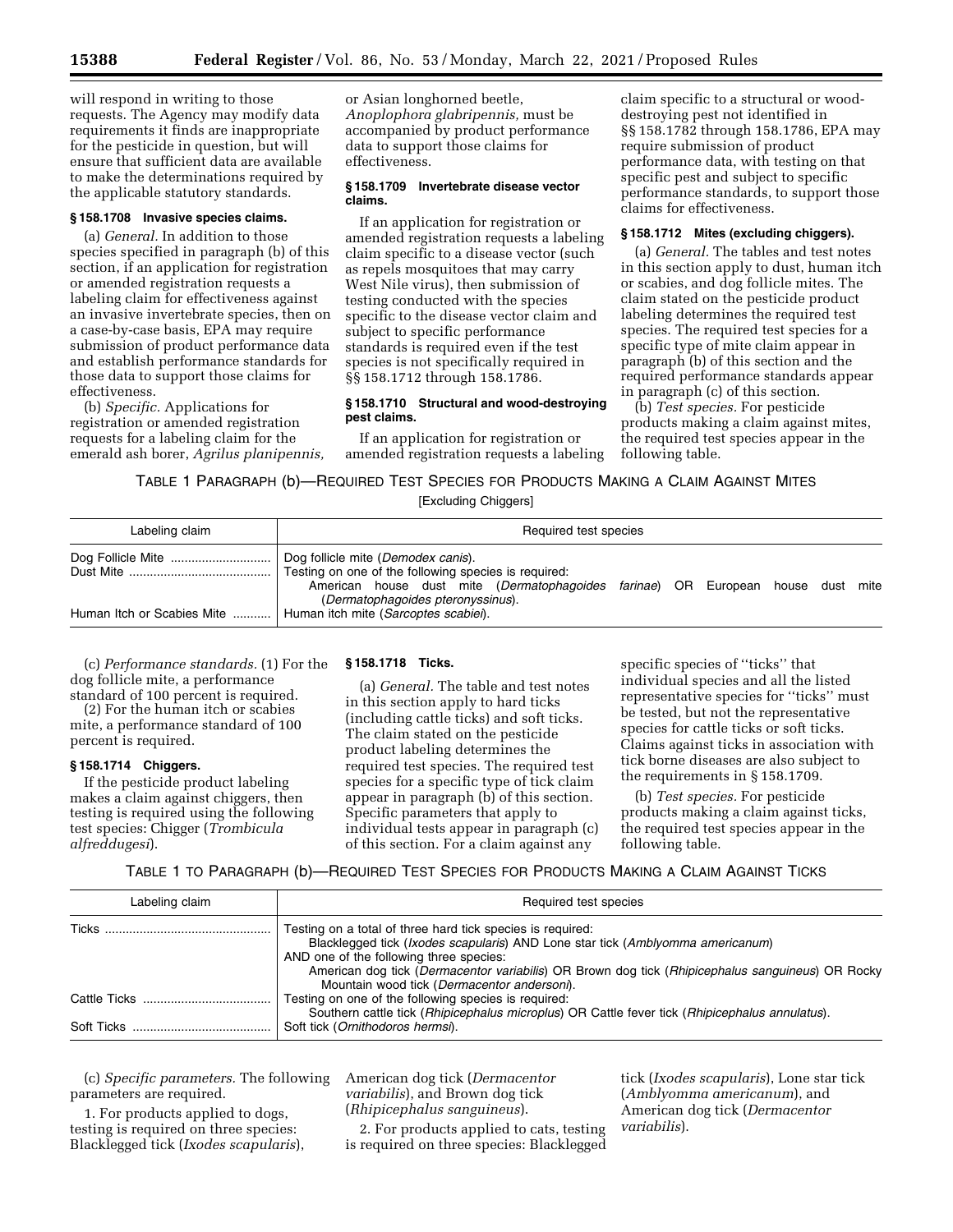# **§ 158.1722 Scorpions.**

If the pesticide product labeling makes a claim against scorpions, then testing is required using the following test species: Striped bark scorpion (*Centruroides vittatus*).

#### **§ 158.1726 Spiders.**

(a) *General.* The table in this section applies to spiders. The product labeling claim determines the required test species. The required test species for

spider labeling claims appear in paragraph (b) of this section.

(b) *Test species.* For products making a claim against spiders, the test species for labeling claims appear in the following table.

TABLE 1 OF 158.1726—REQUIRED TEST SPECIES FOR PRODUCTS MAKING A CLAIM AGAINST SPIDERS

| Labeling claim                                                                                                                         | Required test species                                                                                                                                                                                                                                                                                 |  |  |
|----------------------------------------------------------------------------------------------------------------------------------------|-------------------------------------------------------------------------------------------------------------------------------------------------------------------------------------------------------------------------------------------------------------------------------------------------------|--|--|
| <b>Pest Group Claim</b>                                                                                                                |                                                                                                                                                                                                                                                                                                       |  |  |
|                                                                                                                                        | Testing on two species is required:<br>Brown recluse spider (Loxosceles reclusa)<br>AND one of the following species is required:<br>Northern black widow spider (Latrodectus variolus) OR Southern black widow spider (Latrodectus<br>mactans) OR Western black widow spider (Latrodectus hesperus). |  |  |
|                                                                                                                                        | <b>Pest Sub-Group Claims</b>                                                                                                                                                                                                                                                                          |  |  |
| Black Widow Spiders                                                                                                                    | Testing on one of the following species is required:<br>Northern black widow spider (Latrodectus variolus) OR Southern black widow spider (Latrodectus<br>mactans) OR Western black widow spider (Latrodectus hesperus).                                                                              |  |  |
|                                                                                                                                        | <b>Pest-Specific Claims</b>                                                                                                                                                                                                                                                                           |  |  |
| Brown recluse spider<br>Brown widow spider<br>Northern black widow spider<br>Southern black widow spider<br>Western black widow spider | Brown recluse spider (Loxosceles reclusa).<br>Brown widow spider (Latrodectus geometricus).<br>Northern black widow spider (Latrodectus variolus).<br>Southern black widow spider (Latrodectus mactans).<br>Western black widow spider (Latrodectus hesperus).                                        |  |  |

# **§ 158.1732 Centipedes.**

(a) *General.* The table in this section applies to centipedes. The product labeling claim determines the required test species. The required test species for a labeling claim appears in paragraph (b) of the section.

(b) *Test species.* For products making a claim against centipedes, the required test species for a labeling claim is set forth in the following table.

TABLE 1 OF 158.1732—REQUIRED TEST SPECIES FOR PRODUCTS MAKING A CLAIM AGAINST CENTIPEDES

| Labeling claim | Required test species                                                                                                                                                       |
|----------------|-----------------------------------------------------------------------------------------------------------------------------------------------------------------------------|
|                | Testing on one of the following species is required:<br>House centipede (Scutigera coleoptrata) OR Florida blue centipede (Hemiscolopendra marginata) OR<br>Scolopendra sp. |

## **§ 158.1736 Lice.**

(a) *General.* The table in this section applies to human lice. The product labeling claim determines the required test species. The required test species

for a labeling claim appears in paragraph (b) of this section. The required performance standards appear in paragraph (c) of this section.

(b) *Test species.* For products making a claim against lice, the required test species for a labeling claim appear in the following table.

## TABLE 1 TO PARAGRAPH (b)—REQUIRED TEST SPECIES FOR PRODUCTS MAKING A CLAIM AGAINST LICE

| Labeling claim | Required test species                                                                                                                     |
|----------------|-------------------------------------------------------------------------------------------------------------------------------------------|
| Lice           | Testing on one of the following species is required:<br>Head louse (Pediculus humanus capitis) OR Body louse (Pediculus humanus humanus). |

(c) *Performance standards.* For labeling claims against lice, a performance standard of 100 percent is required.

## **§ 158.1740 Fleas.**

(a) *General.* The table in this section applies to fleas. The product labeling claim determines the required test species. The required test species for a labeling claim appears in paragraph (b) of this section.

(b) *Test species.* For products making a claim against fleas, the required test species for a labeling claim is set forth in the following table.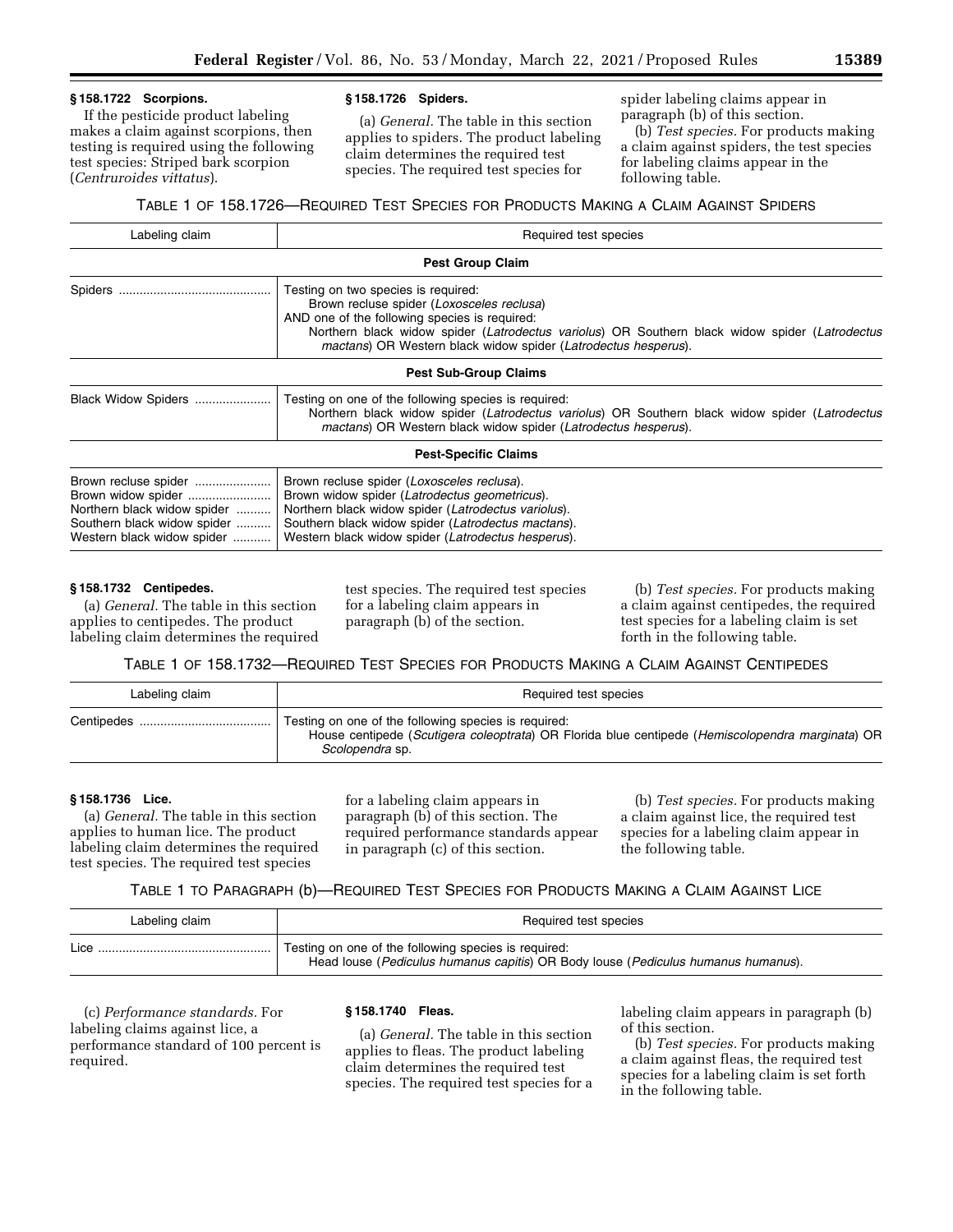# TABLE 1 OF 158.1740—REQUIRED TEST SPECIES FOR PRODUCTS MAKING A CLAIM AGAINST FLEAS

| Labeling claim              | Required test species                                                                                                                                                                                                     |  |
|-----------------------------|---------------------------------------------------------------------------------------------------------------------------------------------------------------------------------------------------------------------------|--|
| <b>Pest Group Claim</b>     |                                                                                                                                                                                                                           |  |
|                             | Testing on the following species is required:                                                                                                                                                                             |  |
|                             | Cat flea (Ctenocephalides felis)                                                                                                                                                                                          |  |
| <b>Pest-Specific Claims</b> |                                                                                                                                                                                                                           |  |
|                             | Cat flea (Ctenocephalides felis).<br>Chigoe flea (Tunga penetrans).<br>Dog Flea (Ctenocephalides canis).<br>Hen flea (Ceratophyllus gallinae).<br>Human flea (Pulex irritans).<br>Oriental rat flea (Xenopsylla cheopis). |  |

## **§ 158.1744 Cockroaches.**

(a) *General.* The table in this section applies to cockroaches. The product labeling claim determines the required test species. The required test species for a labeling claim appears in

paragraph (b) of this section. Specific parameters that apply to individual tests and labeling claims appear in paragraph (c) of this section.

(b) *Test species.* For products making a claim against cockroaches, the

required test species for a labeling claim for cockroaches and the test species for pest-specific label claims appear in the following table.

TABLE 1 OF 158.1744—REQUIRED TEST SPECIES FOR PRODUCTS MAKING A CLAIM AGAINST COCKROACHES

| Labeling claim                                                                                                                                                                  | Required test species                                                                                                                                                                                                                                                                                                                                                       |  |
|---------------------------------------------------------------------------------------------------------------------------------------------------------------------------------|-----------------------------------------------------------------------------------------------------------------------------------------------------------------------------------------------------------------------------------------------------------------------------------------------------------------------------------------------------------------------------|--|
|                                                                                                                                                                                 | <b>Pest Group Claims</b>                                                                                                                                                                                                                                                                                                                                                    |  |
|                                                                                                                                                                                 | Testing on two species is required:<br>American cockroach (Periplaneta americana) AND German cockroach (Blattella germanica).                                                                                                                                                                                                                                               |  |
| <b>Pest-Specific Claims</b>                                                                                                                                                     |                                                                                                                                                                                                                                                                                                                                                                             |  |
| American cockroach<br>Australian cockroach<br>Brown cockroach<br>Brownbanded cockroach<br>German cockroach<br>Oriental cockroach<br>Smokybrown cockroach<br>Turkestan cockroach | American cockroach (Periplaneta americana).<br>Australian cockroach (Periplaneta australasiae).<br>Brown cockroach (Periplaneta brunnea).<br>Brownbanded cockroach (Supella longipalpa).<br>German cockroach (Blattella germanica).<br>Oriental cockroach (Blatta orientalis).<br>Smokybrown cockroach (Periplaneta fuliginosa).<br>Turkestan cockroach (Blatta lateralis). |  |

## **§ 158.1748 Keds, screwworms, and bot flies.**

(a) *General.* The table in this section applies to keds, screwworms, and bot flies. The product labeling claim

determines the required test species. The required test species for labeling claims appear in paragraph (b) of this section.

(b) *Test species.* For products making a claim against keds, screwworms, and bot flies, the required test species for a labeling claim appear in the following table.

TABLE 1 OF 158.1748—REQUIRED TEST SPECIES FOR PRODUCTS MAKING A CLAIM AGAINST KEDS, SCREWWORMS, AND BOT FLIES

| Labeling claim                      | Required test species                                                                                                                                                                            |
|-------------------------------------|--------------------------------------------------------------------------------------------------------------------------------------------------------------------------------------------------|
| Bot Flies (excluding Human bot fly) | Testing is required on one of the following species:<br>Horse bot fly (Gasterophilus intestinalis) OR Throat bot fly (Gasterophilus nasalis) OR Nose bot fly<br>(Gasterophilus haemorrhoidalis). |
|                                     | Human bot fly (Dermatobia hominis).<br>Testing is required on the following species:                                                                                                             |
|                                     | Sheep ked (Melophagus ovinus).<br>Testing is required on one of the following species:<br>Screwworm (Cochliomyia hominivorax) OR Secondary screwworm (Cochliomyia macellaria).                   |

# **§ 158.1752 Filth flies.**

(a) *General.* The table in this section applies to filth flies. The product

labeling claim determines the required test species. The required test species for a labeling claim against filth flies or

specific species of filth flies appear in paragraph (b) of this section.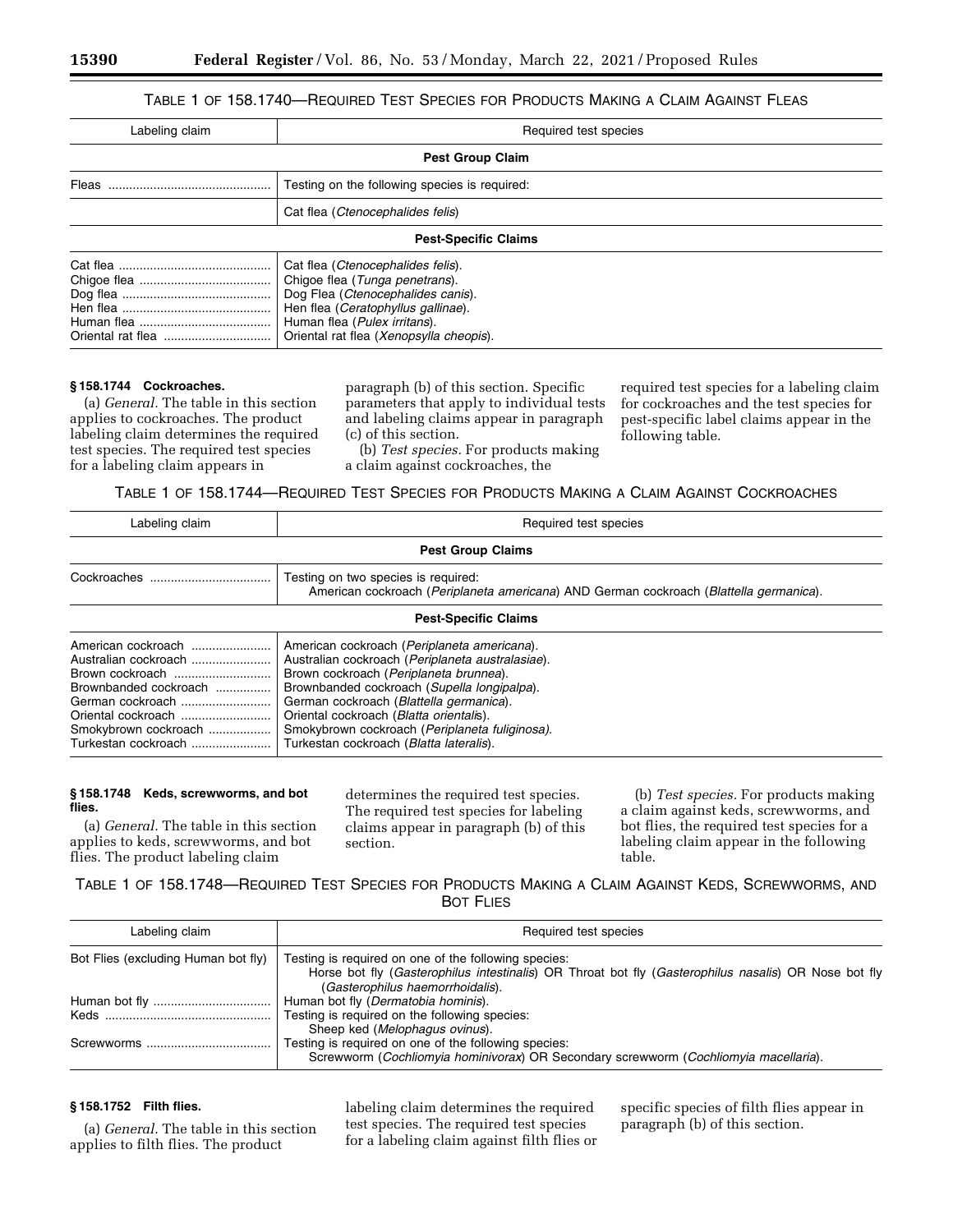(b) *Test species.* For products making a claim against filth flies, the required test species for a labeling claim against filth flies appear in the following tables.

# TABLE 1 OF 158.1752—REQUIRED TEST SPECIES FOR PRODUCTS MAKING A CLAIM AGAINST FILTH FLIES

| Labeling claim | Required test species                                                                                                                                                                                                                                                                                                       |
|----------------|-----------------------------------------------------------------------------------------------------------------------------------------------------------------------------------------------------------------------------------------------------------------------------------------------------------------------------|
|                | <b>Pest Group Claim</b>                                                                                                                                                                                                                                                                                                     |
|                | Testing on two species is required:<br>House fly (Musca domestica).<br>AND one of the following species is required:<br>Flesh fly (Sarcophaga sp., Wohlfahrtia sp., and other genera of flesh flies) OR Blow fly (Phaenicia sp.,<br>Calliphora sp., and other genera of blow flies).                                        |
|                | <b>Pest-Specific Claims</b>                                                                                                                                                                                                                                                                                                 |
|                | Blow fly ( <i>Phaenicia</i> sp., <i>Calliphora</i> sp., and other <i>genera</i> of blow flies).<br>Cluster fly (Pollenia rudis).<br>Face fly (Musca autumnalis).<br>Flesh fly (Sarcophaga sp., Wohlfahrtia sp., and other genera of flesh flies).<br>House fly (Musca domestica).<br>Little house fly (Fannia canicularis). |

## **§ 158.1756 Mosquitoes.**

(a) *General.* The tables and test notes in this section apply to mosquitoes. The required test species for a labeling claim against mosquitoes appears in paragraph (b) of this section. For a claim against

any specific species of mosquito, that individual species and all the required test genera must be tested. Claims against mosquitos in association with mosquito-borne diseases are also subject to the requirements in § 158.1709.

(b) *Test species.* For products making a claim against mosquitoes, the required test species for a labeling claim is set forth in the following table.

# TABLE 1 OF 158.1756—REQUIRED TEST SPECIES FOR PRODUCTS MAKING A CLAIM AGAINST MOSQUITOES

| Labeling claim | Required test species                                                                                                                                                                                                                                                                                                                                                                                                                                                           |
|----------------|---------------------------------------------------------------------------------------------------------------------------------------------------------------------------------------------------------------------------------------------------------------------------------------------------------------------------------------------------------------------------------------------------------------------------------------------------------------------------------|
|                | Testing in three genera (Culex, Aedes, and Anopheles) of mosquitoes is required.<br>One of the following <i>Culex</i> species:<br>Culex pipiens OR Culex quinquefasciatus OR Culex tarsalis<br>AND one of the following Aedes species:<br>Aedes aegypti OR Aedes albopictus<br>AND one of the following Anopheles species:<br>Anopheles albimanus OR Anopheles freeborni OR Anopheles gambiae OR Anopheles punctipennis<br>OR Anopheles quadrimaculatus OR Anopheles stephensi. |

## **§ 158.1760 Biting flies.**

(a) *General.* The tables in this section apply to biting flies, which includes biting midges and black flies. The product labeling claim determines the

required test species. The required test species for biting fly labeling claims and the test species for pest-specific labeling claims appear in paragraphs (b) of this section.

(b) *Test species.* For products making a claim against biting flies, the required test species for a labeling claim and the test species for pest-specific label claims appear in the following table.

TABLE 1 OF 158.1760—REQUIRED TEST SPECIES FOR PRODUCTS MAKING A CLAIM AGAINST BITING FLIES

| Labeling claim                      | Required test species                                                                                                                                                                                                                                                                                                                                                                                                                                       |
|-------------------------------------|-------------------------------------------------------------------------------------------------------------------------------------------------------------------------------------------------------------------------------------------------------------------------------------------------------------------------------------------------------------------------------------------------------------------------------------------------------------|
|                                     | <b>Pest Group Claim</b>                                                                                                                                                                                                                                                                                                                                                                                                                                     |
| Biting flies (excluding Sand flies) | Testing is required on three species:<br>Stable fly (Stomoxys calcitrans).<br>AND one of the large biting fly species:<br>Black horse fly (Tabanus atratus) OR Deer fly (Chrysops sp.) OR Striped horse fly (Tabanus lineola).<br>AND one of the small biting fly species:<br>Biting midge (punkie, granny nipper, no-see-um) (any <i>Culicoides</i> sp.) OR Black fly (any <i>Simulium</i> sp.<br>or Prosimulium sp.) OR Black gnat (any Leptoconops sp.). |
|                                     | <b>Pest Sub-Group Claims</b>                                                                                                                                                                                                                                                                                                                                                                                                                                |
|                                     | Testing is required on two species:                                                                                                                                                                                                                                                                                                                                                                                                                         |

# Stable fly (*Stomoxys calcitrans*). AND one of the following species: Black horse fly (*Tabanus atratus*) OR Deer fly (*Chrysops* sp.) OR Striped horse fly (*Tabanus lineola*).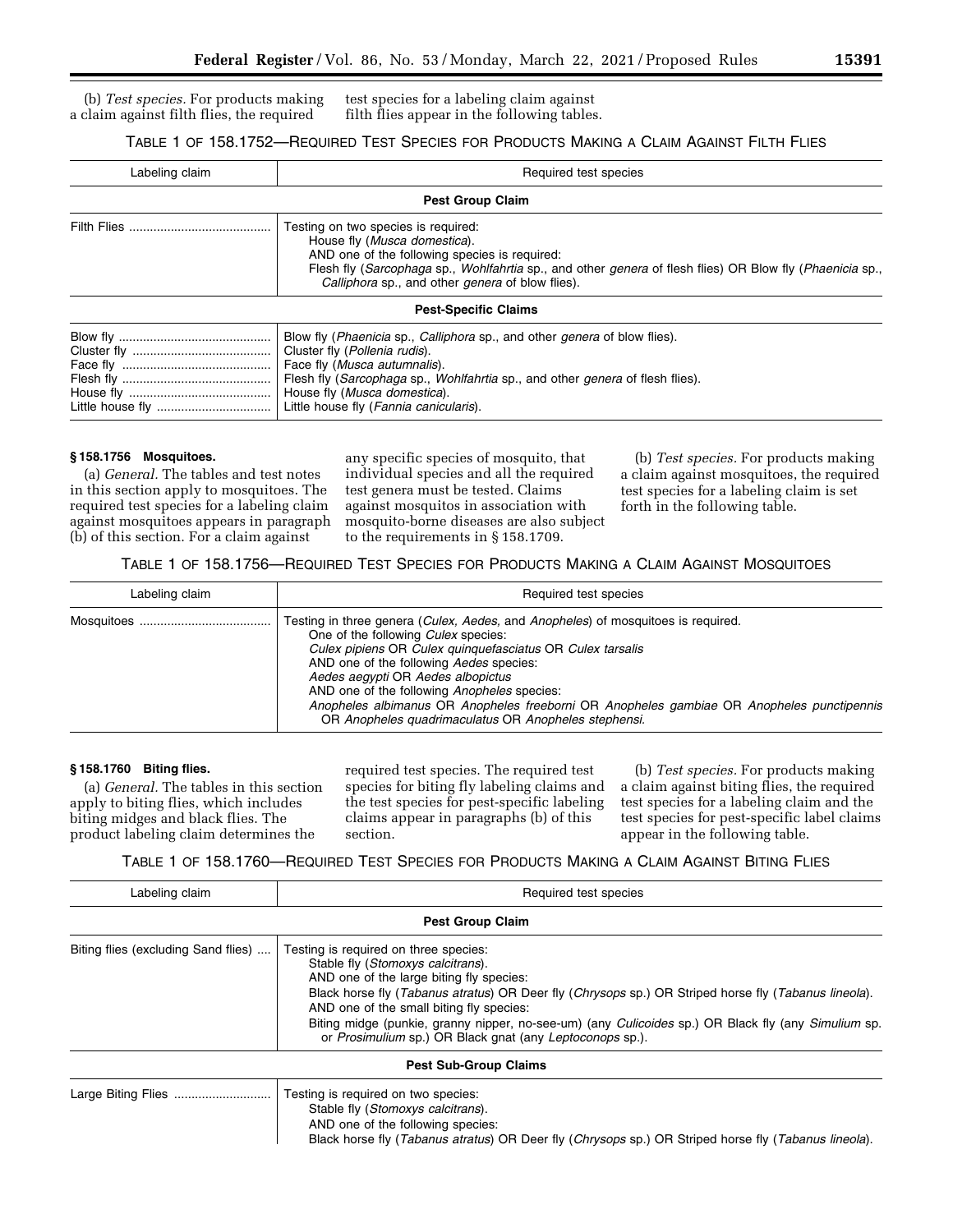# TABLE 1 OF 158.1760—REQUIRED TEST SPECIES FOR PRODUCTS MAKING A CLAIM AGAINST BITING FLIES—Continued

| Labeling claim | Required test species                                                                                                                                                                                                                                                 |
|----------------|-----------------------------------------------------------------------------------------------------------------------------------------------------------------------------------------------------------------------------------------------------------------------|
| flies).        | Small Biting Flies (excluding Sand Testing is required on one of the following species:<br>Biting midge (punkie, granny nipper, no-see-um) ( <i>Culicoides</i> sp.) OR Black fly ( <i>Simulium</i> sp. OR<br><i>Prosimulium</i> sp.) OR Black gnat (Leptoconops sp.). |

#### **Pest-Specific Claims**

| Biting midges (punkie, granny nip-<br>per, no-see-um). | Biting midge (punkie, granny nipper, no-see-um) (Culicoides sp.).          |
|--------------------------------------------------------|----------------------------------------------------------------------------|
|                                                        | Testing on one of the following species is required:                       |
|                                                        | Simulium sp. OR Prosimulium sp.                                            |
|                                                        | Black gnat (Leptoconops sp.).                                              |
|                                                        | Deer fly ( <i>Chrysops</i> sp.).                                           |
|                                                        | Greenhead (Tabanus nigrovittatus).                                         |
|                                                        | Horn fly (Haematobia irritans).                                            |
|                                                        | Testing on one of the following species is required:                       |
|                                                        | Black horse fly (Tabanus atratus), OR Striped horse fly (Tabanus lineola). |
|                                                        | Testing on one of the following species is required:                       |
|                                                        | Lutzomyia sp. OR Phlebotomus sp.                                           |
|                                                        | Stable fly (Stomoxys calcitrans).                                          |
|                                                        |                                                                            |

#### **§ 158.1768 Bed bugs.**

(a) *General.* The table in this section applies to bed bugs. The product labeling claim determines the required test species. The required test species for a labeling claim appears in paragraph (b) of this section.

(b) *Test species.* For products making a claim against bed bugs, the required test species for a labeling claim appear in the following table.

TABLE 1 OF 158.1768—REQUIRED TEST SPECIES FOR PRODUCTS MAKING A CLAIM AGAINST BED BUGS

| Labeling claim          | Required test species                                                       |
|-------------------------|-----------------------------------------------------------------------------|
| <b>Pest Group Claim</b> |                                                                             |
|                         | Common bed bug (Cimex lectularius).                                         |
|                         | <b>Pest-Specific Claims</b>                                                 |
|                         | Common bed bug (Cimex lectularius).<br>Tropical bed bug (Cimex hemipterus). |

#### **§ 158.1772 Conenose bugs and kissing bugs.**

(a) *General.* The table in this section applies to Conenose bugs and Kissing bugs. The product labeling claim

determines the required test species. The required test species for a labeling claim appears in paragraph (b) of this section.

(b) *Test species.* For products making a claim against either the conenose and/ or kissing bugs, the required test species for a labeling claim is set forth in the following table.

TABLE 1 OF 158.1772—REQUIRED TEST SPECIES FOR PRODUCTS MAKING A CLAIM CONENOSE AND KISSING BUGS

| Labeling claim | Required test species               |
|----------------|-------------------------------------|
|                | Conenose bug (Triatoma sanguisuga). |
|                | Kissing bug (Triatoma protracta).   |

#### **§ 158.1776 Ants (excluding carpenter ants).**

(a) *General.* The table in this section applies to ants (excluding carpenter ants). The product labeling claim determines the required test species.

The required test species for labeling claims appear in paragraph (b) of this section.

*Test species.* For products making a claim against ants (excluding carpenter ants), the required test species for a

labeling claim appear in the following table, unless otherwise specified in paragraphs (c) or (d) of this section.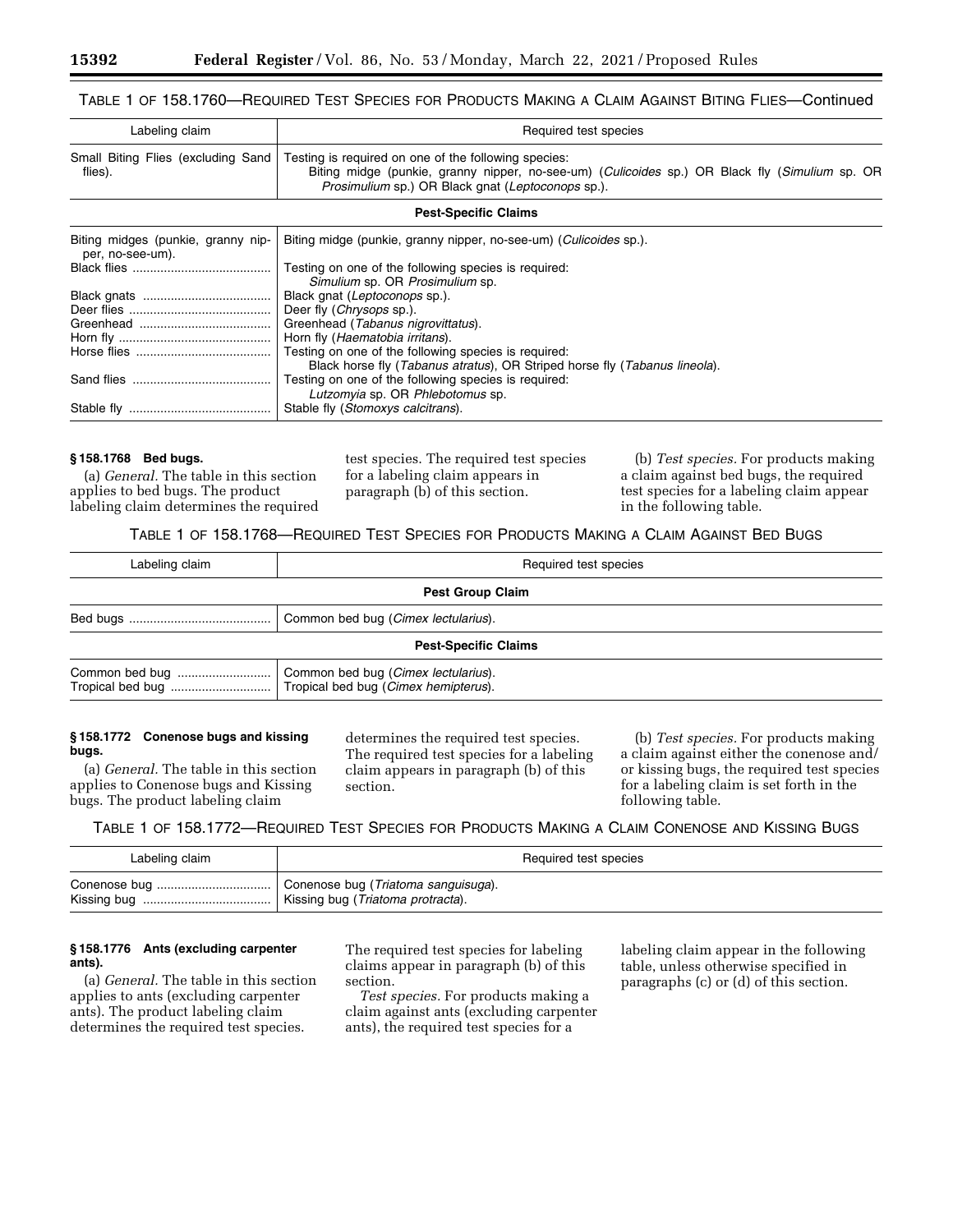TABLE 1 TO PARAGRAPH (b)—REQUIRED TEST SPECIES FOR PRODUCTS MAKING A CLAIM AGAINST ANTS [Excluding Carpenter Ants]

| Labeling claim                                                        | Required test species                                                                                                                                                                                                                                                                                 |
|-----------------------------------------------------------------------|-------------------------------------------------------------------------------------------------------------------------------------------------------------------------------------------------------------------------------------------------------------------------------------------------------|
|                                                                       | <b>Pest Group Claim</b>                                                                                                                                                                                                                                                                               |
| Ants (excluding carpenter ants)                                       | Testing is required on the following two species:<br>Pharaoh ant (Monomorium pharaonis) AND Red imported fire ant (Solenopsis invicta).                                                                                                                                                               |
|                                                                       | <b>XPest Sub-Group Claim</b>                                                                                                                                                                                                                                                                          |
|                                                                       | Testing is required on the following species:<br>Red imported fire ant (Solenopsis invicta).<br>Testing is required on the following species:<br>Red imported fire ant (Solenopsis invicta).                                                                                                          |
|                                                                       | <b>Pest-Specific Claims</b>                                                                                                                                                                                                                                                                           |
| European fire ant<br>Red imported fire ant<br>Black imported fire ant | European fire ant (Myrmica rubra).<br>Harvester ant (Pogonomyrmex sp.).<br>Pharaoh ant (Monomorium pharaonis).<br>Red imported fire ant (Solenopsis invicta).<br>Southern fire ant (Solenopsis xyloni).<br>Tropical fire ant (Solenopsis geminata).<br>Black imported fire ant (Solenopsis richteri). |

(c) *Colony Claims.* For colony claims, testing must be done specific to the species listed. For colony claims against the red and/or black imported fire ants, testing may be done on, *S. invicta, S. richteri,* or their hybrid.

(d) *Bait products or claims involving outdoor use.* The group and sub-group claims in paragraph (b) of this section are for direct kill and residual surface application claims against foraging ants only (excluding colony claims). For bait products or claims involving outdoor use, testing must be specific to the species listed.

#### **§ 158.1780 Bees, wasps, yellowjackets, and hornets.**

(a) *General.* The table in this section applies to bees, wasps, yellowjackets, and hornets. The labeling claim determines the required test species.

The required test species for labeling claims appear in paragraph (b) of this section.

(b) *Test species.* For products making a claim against bees, wasps, yellowjackets, and hornets, the required test species for a labeling claim appear in the following table, unless otherwise specified in paragraph (c) of this section.

TABLE 1 TO PARAGRAPH (b)—REQUIRED TEST SPECIES FOR PRODUCTS MAKING A CLAIM AGAINST BEES, WASPS, YELLOWJACKETS, AND HORNETS

| Labeling claim                              | Required test species                                                                                                                                                                 |  |
|---------------------------------------------|---------------------------------------------------------------------------------------------------------------------------------------------------------------------------------------|--|
| <b>Pest Group Claims</b>                    |                                                                                                                                                                                       |  |
| Bees, Wasps, Yellowjackets, and<br>Hornets. | Testing on three species is required:<br>Two Yellowjacket species (one Vespula sp. AND the Bald-faced hornet (Dolichovespula maculata))<br>AND one Paper wasp ( <i>Polistes</i> sp.). |  |
|                                             | <b>Pest-Specific Claims</b>                                                                                                                                                           |  |
| Mud dauber wasp                             | Bald-faced hornet (Dolichovespula maculata).<br>Mud dauber wasp (Sphecidae sp.).<br>Paper wasp ( <i>Polistes</i> sp.).<br>Yellowjacket (Vespula sp.).                                 |  |

(c) *Colony claims.* For colony claims, except *Vespula* spp., testing must be specific to the species listed. Acceptable data for any *Vespula* species may support a yellowjacket colony claim for ground nesting *Vespula* species; however, species-specific claims need to be supported by data from testing of the

specific species. Colony claims against *Vespula* spp. have a performance standard of 100%.

## **§ 158.1782 Carpenter ants.**

(a) *General.* The table in this section applies to carpenter ants. The product labeling claim determines the required test species. The required test species

for labeling claims appear in paragraph (b) of this section. The required performance standards appear in paragraph (c) of this section.

(b) *Test species.* For products making a claim against carpenter ants, the required test species for a labeling claim appear in the following table.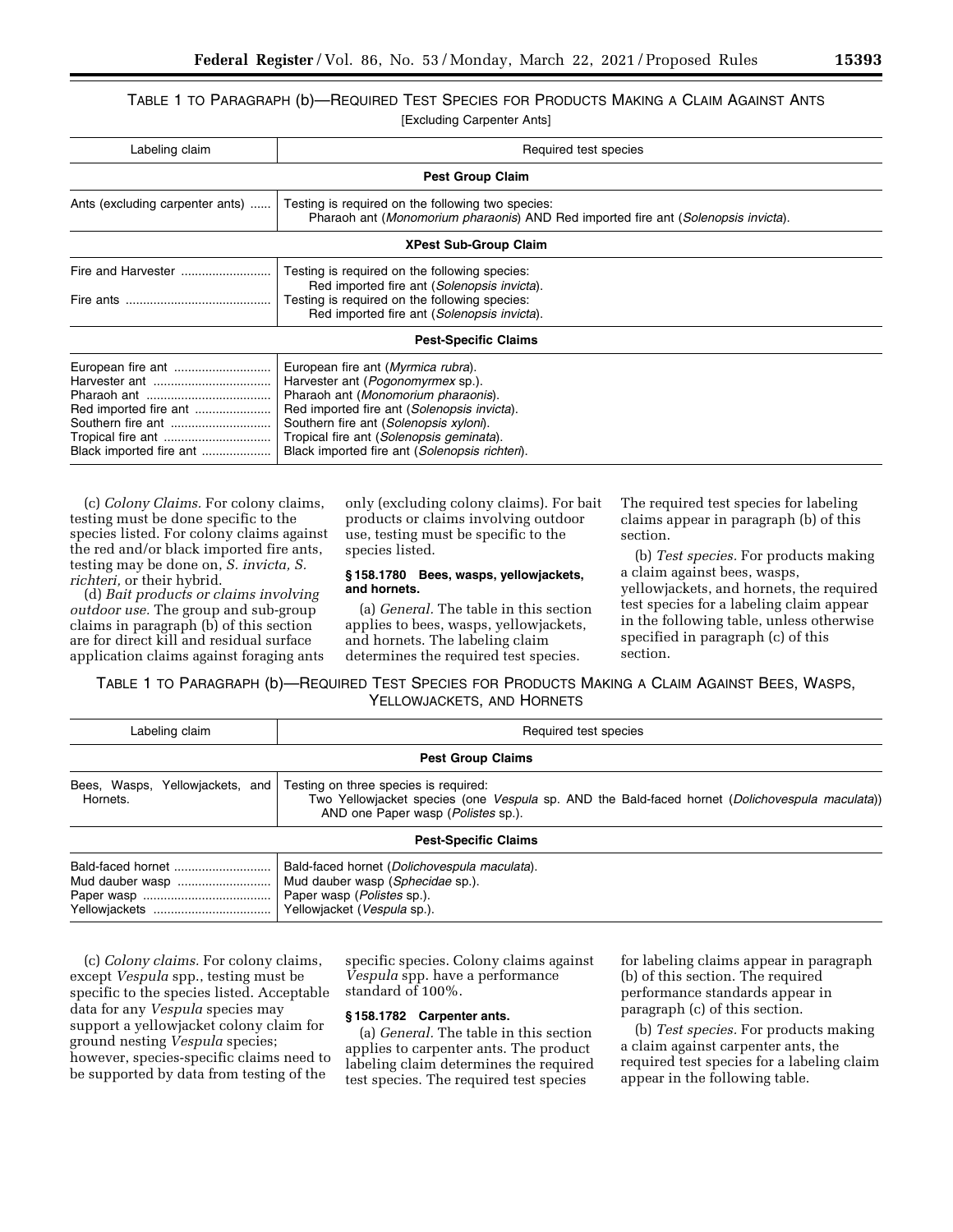## TABLE 1 TO PARAGRAPH (b)—REQUIRED TEST SPECIES FOR PRODUCTS MAKING A CLAIM AGAINST CARPENTER ANTS

| Labeling claim | Required test species                                                                                                                                                                                                  |
|----------------|------------------------------------------------------------------------------------------------------------------------------------------------------------------------------------------------------------------------|
|                | Testing on one of the following carpenter ant species is required:<br>Black carpenter ant (Camponotus pennsylvanicus) OR Florida carpenter ant (Camponotus floridanus)<br>OR Western carpenter ant (Camponotus modoc). |

(c) *Performance standards.* The performance standards for pesticide products making certain claims against

carpenter ants appear in the following table. The performance standards for labeling claims that are not specifically provided in the following table appear in § 158.1704.

# TABLE 2 TO PARAGRAPH (c)—PERFORMANCE STANDARDS FOR CERTAIN CLAIMS AGAINST CARPENTER ANTS

| Application category  | Performance standard                                                                                                                              |
|-----------------------|---------------------------------------------------------------------------------------------------------------------------------------------------|
| Treatment.            | 95% prevention of damage to wood for $\geq$ 3 years.<br>Non-Structural: Wood Preservative   100% prevention of damage to wood for $\geq 2$ years. |
| Structural Protection | 95% prevention of damage to wood $\geq$ 5 years.                                                                                                  |

#### **§ 158.1784 Wood-destroying beetles.**

(a) *General.* The tables and test notes in this section apply to wood-destroying beetles. The labeling claim determines the required test species. The required

test species for a labeling claim appears in paragraph (b) of this section. The required performance standards appear in paragraph (c) of this section.

(b) *Test species.* For products making a claim against wood-destroying beetles, the required test species for a labeling claim is set forth in the following table.

# TABLE 1 TO PARAGRAPH (b)—REQUIRED TEST SPECIES FOR PRODUCTS MAKING A CLAIM AGAINST WOOD-DESTROYING **BEETLES**

| Labeling claim | Required test species                                                                                                                                                                        |
|----------------|----------------------------------------------------------------------------------------------------------------------------------------------------------------------------------------------|
| beetles.       | Wood-destroving or wood-boring Testing on three species is required:<br>Anobiid beetle (Anobiidae sp.) AND Bostrichid beetle (Bostrichidae sp.) AND Old house borer<br>(Hylotrupes bajulus). |

(c) *Performance standards.* The performance standards for pesticide products making certain claims against wood-destroying beetles appear in the following table. The performance standards for labeling claims that are

not specifically provided in the following table appear in § 158.1704.

# TABLE 2 TO PARAGRAPH (c)—PERFORMANCE STANDARDS FOR CERTAIN CLAIMS AGAINST WOOD-DESTROYING BEETLES

| Application category         | Performance standard                                                                                                                          |
|------------------------------|-----------------------------------------------------------------------------------------------------------------------------------------------|
| Bait Treatment<br>Treatment. | 95% prevention of damage to wood $\geq$ 3 years.<br>Non-Structural: Wood Preservative   100% prevention of damage to wood for $\geq$ 2 years. |
| Structural Protection        | 95% prevention of damage to wood $\geq$ 5 years.                                                                                              |

#### **§ 158.1786 Termites.**

(a) *General.* The tables and test notes in this section apply to the subterranean termite, desert subterranean termite, Formosan subterranean termite, drywood termite, and dampwood

termite. The labeling claim determines the required test species. The required test species for labeling claims appear in paragraph (b) of this section. The required performance standards appear in paragraph (c) of this section.

(b) *Test species.* For products making a claim against termites, the required test species for a labeling claim appear in the following table.

# TABLE 1 TO PARAGRAPH (b)—REQUIRED TEST SPECIES FOR PRODUCTS MAKING A CLAIM AGAINST TERMITES

| Labeling claim          | Required test species                                                                                                                                                                                   |  |
|-------------------------|---------------------------------------------------------------------------------------------------------------------------------------------------------------------------------------------------------|--|
| <b>Pest Group Claim</b> |                                                                                                                                                                                                         |  |
| Termites                | Testing on species from four genera of termites is required:<br>Testing is required on the following Coptotermes termite:<br>Coptotermes formosanus<br>AND one of the following Reticulitermes species: |  |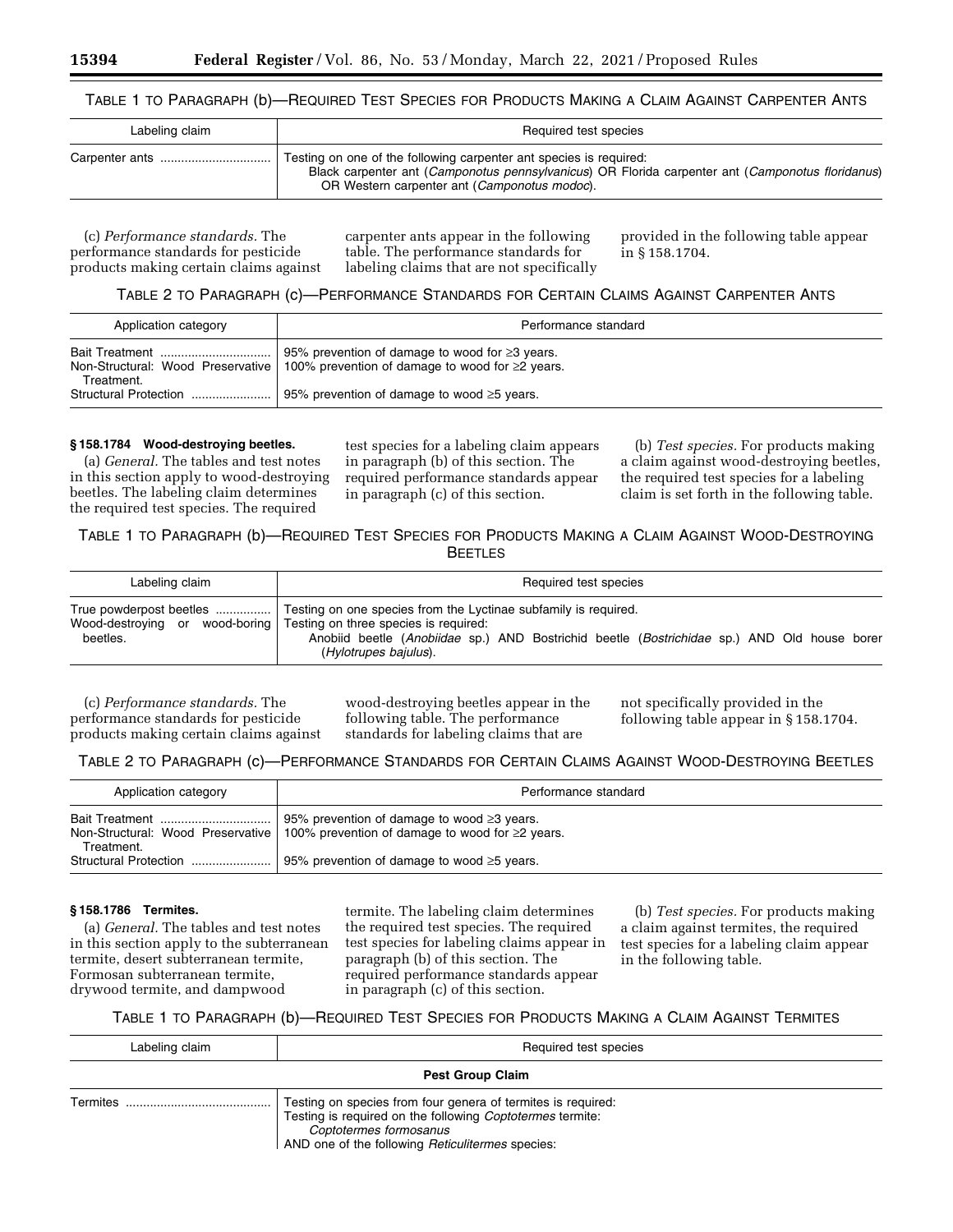## TABLE 1 TO PARAGRAPH (b)—REQUIRED TEST SPECIES FOR PRODUCTS MAKING A CLAIM AGAINST TERMITES— **Continued**

| Labeling claim                   | Required test species                                                                                                                                                                                                                                                                                                             |
|----------------------------------|-----------------------------------------------------------------------------------------------------------------------------------------------------------------------------------------------------------------------------------------------------------------------------------------------------------------------------------|
|                                  | Reticulitermes flavipes OR Reticulitermes hesperus OR Reticulitermes virginicus<br>AND one of the following arboreal termite species:<br>Nasutitermes coringer (Motschulsky)<br>AND one of the following drywood termite species:<br>Cryptotermes brevis OR Cryptotermes cavifrons OR Incisitermes minor OR Incisitermes snyderi. |
|                                  | <b>Pest Sub-Group Claim</b>                                                                                                                                                                                                                                                                                                       |
| Arboreal Termites                | Testing of one arboreal termite species is required:<br>Nasutitermes coringer (Motschulsky).                                                                                                                                                                                                                                      |
| Dampwood Termites                | Testing of the following dampwood termite is required:<br>Zootermopsis sp.                                                                                                                                                                                                                                                        |
| Drywood Termites                 | Testing of one of the following drywood termites is required:<br>Cryptotermes brevis OR Cryptotermes cavifrons OR Incisitermes minor OR Incisitermes snyderi.                                                                                                                                                                     |
| Subterranean Termites, including | Testing in two genera of termites is required:                                                                                                                                                                                                                                                                                    |

Formosan Subterranean Termites. Testing on the following *Coptotermes* species is required: *Coptotermes formosanus*  AND one of the following *Reticulitermes* species: *Reticulitermes flavipes* OR *Reticulitermes hesperus* OR *Reticulitermes virginicus*.

(c) *Performance standards.* The performance standards for pesticide products making certain claims against termites appear in the following table. The performance standards for labeling claims not provided in the following table appear in § 158.1704.

## TABLE 2 TO PARAGRAPH (c)—PERFORMANCE STANDARDS FOR CERTAIN CLAIMS AGAINST TERMITES

| Application category  | Performance standard                                                                                                                    |
|-----------------------|-----------------------------------------------------------------------------------------------------------------------------------------|
| Treatment.            | 95% prevention of damage to wood $\geq$ 3 years.<br>Non-Structural: Wood Preservative   100% Prevention of damage to wood for ≥2 years. |
| Structural Protection | 95% prevention of damage to wood $\geq$ 5 years.                                                                                        |

■ 5. Revise § 158.2070 to read as follows:

#### **§ 158.2070 Biochemical pesticides product performance data requirements.**

(a) *General.* Product performance data must be developed for all biochemical pesticides. Each applicant must ensure through testing that the product is efficacious when used in accordance with label directions and commonly accepted pest control practices. The Agency may require, on a case-by-case basis, submission of product performance data for any pesticide product registered or proposed for registration or amendment.

(b) *Product performance data for each product that bears a claim against an invertebrate pest that is covered by subpart R of this part.* The product performance data requirements of subpart R of this part apply to biochemical products covered by this subpart. Product performance data must be submitted with any application for registration or amended registration. The performance standards required in subpart R of this part also apply to biochemical pesticide products. However, data requirements and the

performance standards that determine the acceptability of data may be modified on a case-by-case basis pursuant to the waiver provisions in 40 CFR 158.45 and the provisions in 40 CFR 158.1707.

(c) *Product performance data for each product that bears a public health claim, excluding those covered under paragraph (b).* Product performance data must be submitted with any application for registration or amended registration, if the product bears a claim to control public health pests, such as pest microorganisms infectious to humans in any area of the inanimate environment, or a claim to control vertebrates, including but not limited to, rodents, birds, bats, canids, and skunks. ■ 6. Revise § 158.2160 to read as follows:

#### **§ 158.2160 Microbial pesticides product performance data requirements.**

(a) *General.* Product performance data must be developed for all microbial pesticides. Each applicant must ensure through testing that the product is efficacious when used in accordance with label directions and commonly accepted pest control practices. The

Agency may require, on a case-by-case basis, submission of product performance data for any pesticide product registered or proposed for registration or amendment.

(b) *Product performance data for each product that bears a claim against an invertebrate pest that is covered by subpart R of this part.* The product performance data requirements of subpart R of this part apply to microbial products covered by this subpart. Product performance data must be submitted with any application for registration or amended registration. However, data requirements and the performance standards that determine the acceptability of data may be modified on a case-by-case basis pursuant to the waiver provisions in 40 CFR 158.45 and the provisions in 40 CFR 158.1707.

(c) *Product performance data for each product that bears a public health claim, excluding those covered under paragraph (b).* Product performance data must be submitted with any application for registration or amended registration, if the product bears a claim to control public health pests, such as